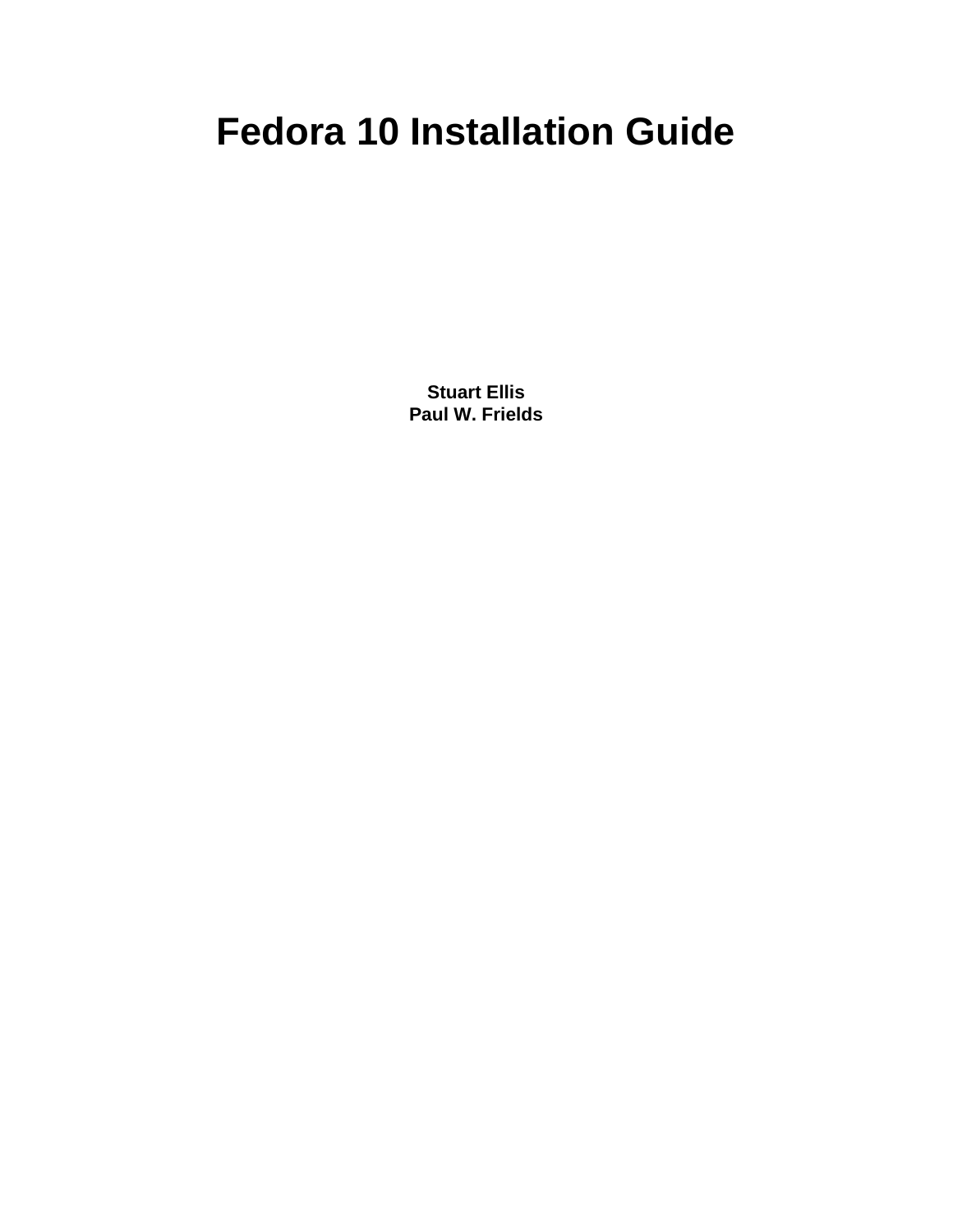#### **Fedora 10 Installation Guide**

by Stuart Ellis and Paul W. Frields

Version 9.92 (2008-10-18) Copyright © 2006, 2007, 2008 Red Hat, Inc.Stuart EllisPaul W. Frields

Permission is granted to copy, distribute, and/or modify this document under the terms of the Open Publication Licence, Version 1.0, or any later version. The terms of the OPL are set out below.

## **REQUIREMENTS ON BOTH UNMODIFIED AND MODIFIED VERSIONS**

Open Publication works may be reproduced and distributed in whole or in part, in any medium physical or electronic, provided that the terms of this license are adhered to, and that this license or an incorporation of it by reference (with any options elected by the author(s) and/or publisher) is displayed in the reproduction.

Proper form for an incorporation by reference is as follows:

Copyright (c) <year> by <author's name or designee>. This material may be distributed only subject to the terms and conditions set forth in the Open Publication License, vX.Y or later (the latest version is presently available at <http://www.opencontent.org/openpub/>).

The reference must be immediately followed with any options elected by the author(s) and/or publisher of the document (see section VI). Commercial redistribution of Open Publication-licensed material is permitted. Any publication in standard (paper) book form shall require the citation of the original publisher and author. The publisher and author's names shall appear on all outer surfaces of the book. On all outer surfaces of the book the original publisher's name shall be as large as the title of the work and cited as possessive with respect to the title.

## II. **COPYRIGHT**

The copyright to each Open Publication is owned by its author(s) or designee.

## **SCOPE OF LICENSE**

The following license terms apply to all Open Publication works, unless otherwise explicitly stated in the document.

Mere aggregation of Open Publication works or a portion of an Open Publication work with other works or programs on the same media shall not cause this license to apply to those other works. The aggregate work shall contain a notice specifying the inclusion of the Open Publication material and appropriate copyright notice.

SEVERABILITY. If any part of this license is found to be unenforceable in any jurisdiction, the remaining portions of the license remain in force.

NO WARRANTY. Open Publication works are licensed and provided "as is" without warranty of any kind, express or implied, including, but not limited to, the implied warranties of merchantability and fitness for a particular purpose or a warranty of non-infringement.

## **REQUIREMENTS ON MODIFIED WORKS**

All modified versions of documents covered by this license, including translations, anthologies, compilations and partial documents, must meet the following requirements:

- 1. The modified version must be labeled as such.
- 2. The person making the modifications must be identified and the modifications dated.
- 3. Acknowledgement of the original author and publisher if applicable must be retained according to normal academic citation practices.
- 4. The location of the original unmodified document must be identified.
- 5. The original author's (or authors') name(s) may not be used to assert or imply endorsement of the resulting document without the original author's (or authors') permission.

## **GOOD-PRACTICE RECOMMENDATIONS**

In addition to the requirements of this license, it is requested from and strongly recommended of redistributors that: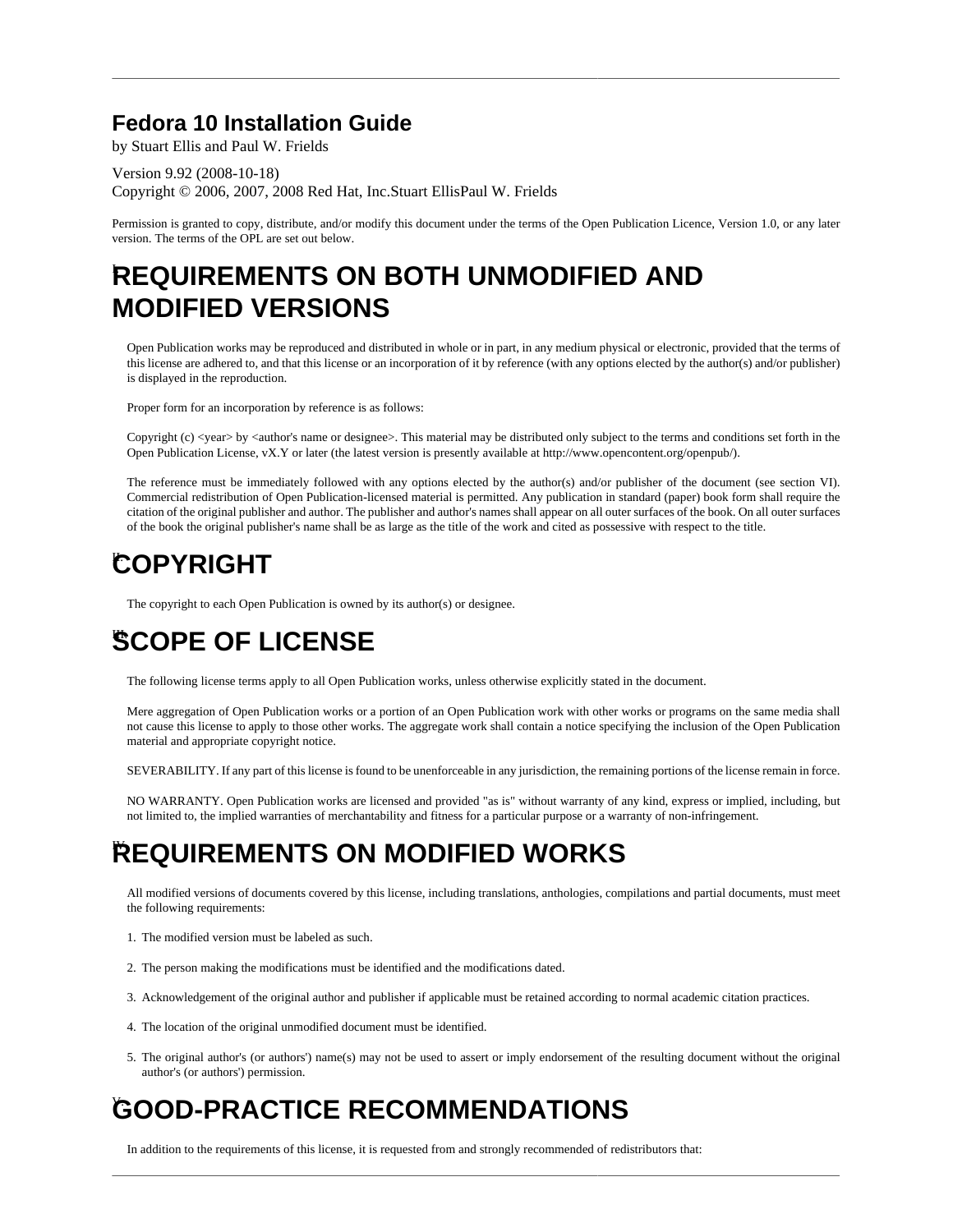- 1. If you are distributing Open Publication works on hardcopy or CD-ROM, you provide email notification to the authors of your intent to redistribute at least thirty days before your manuscript or media freeze, to give the authors time to provide updated documents. This notification should describe modifications, if any, made to the document.
- 2. All substantive modifications (including deletions) be either clearly marked up in the document or else described in an attachment to the document.
- 3. Finally, while it is not mandatory under this license, it is considered good form to offer a free copy of any hardcopy and CD-ROM expression of an Open Publication-licensed work to its author(s).

## VI. **LICENSE OPTIONS**

The author(s) and/or publisher of an Open Publication-licensed document may elect certain options by appending language to the reference to or copy of the license. These options are considered part of the license instance and must be included with the license (or its incorporation by reference) in derived works.

A. To prohibit distribution of substantively modified versions without the explicit permission of the author(s). "Substantive modification" is defined as a change to the semantic content of the document, and excludes mere changes in format or typographical corrections.

To accomplish this, add the phrase 'Distribution of substantively modified versions of this document is prohibited without the explicit permission of the copyright holder.' to the license reference or copy.

B. To prohibit any publication of this work or derivative works in whole or in part in standard (paper) book form for commercial purposes is prohibited unless prior permission is obtained from the copyright holder.

To accomplish this, add the phrase 'Distribution of the work or derivative of the work in any standard (paper) book form is prohibited unless prior permission is obtained from the copyright holder.' to the license reference or copy.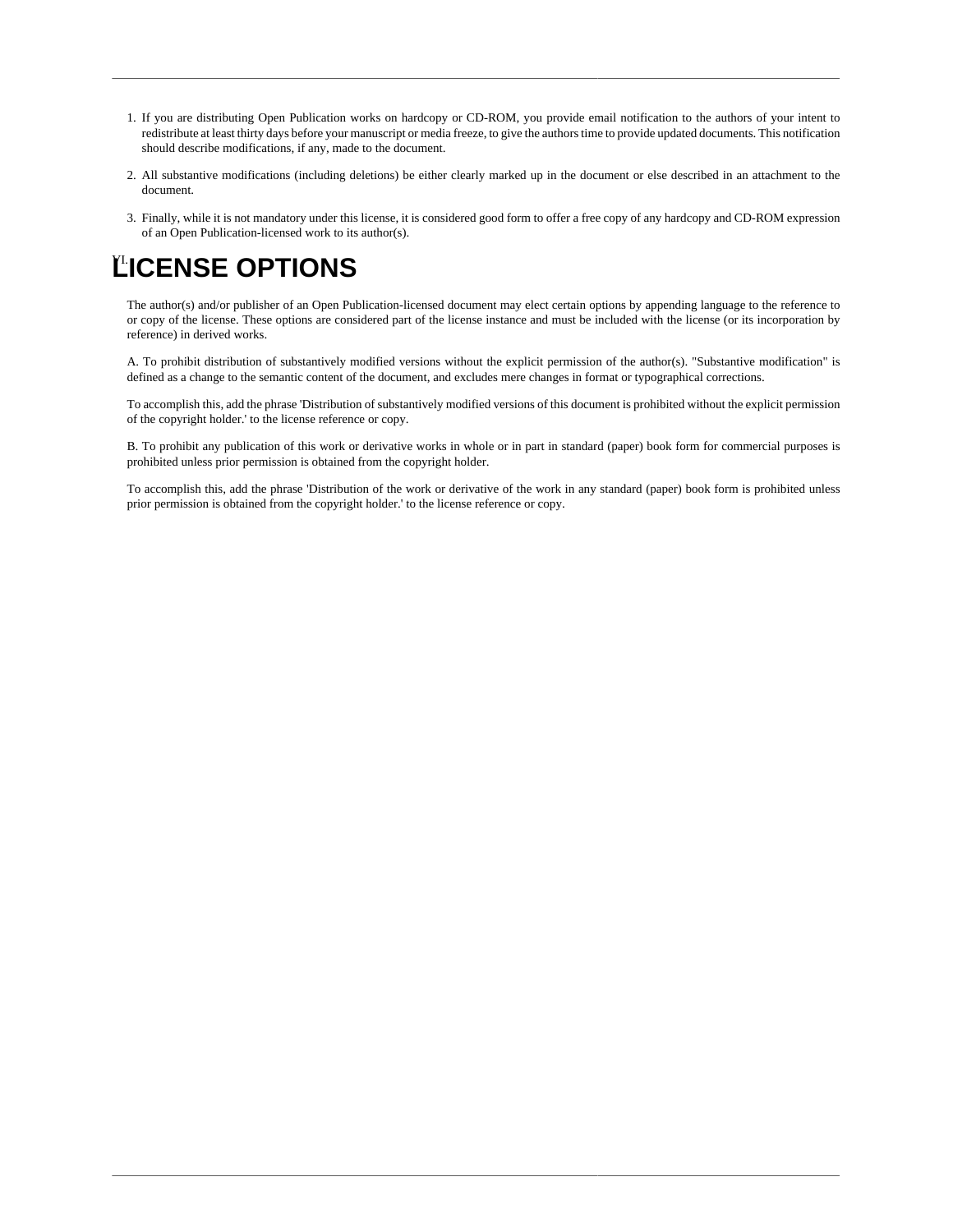# **Table of Contents**

| -1             |
|----------------|
| - 1            |
| 1              |
| 1              |
| -1             |
| 1              |
| 1              |
| 1              |
| 3              |
| 3              |
| 3              |
| $\overline{4}$ |
| $\overline{4}$ |
| $\overline{4}$ |
| 5              |
| 5              |
| 5              |
| 6              |
|                |
|                |
| 7              |
| 7              |
| 8              |
|                |
| 9              |
| 9              |
| 10             |
| 10             |
| 10             |
| 11             |
| 11             |
| 11             |
| 11             |
| 12             |
| 13             |
| 13             |
| 13             |
| 14             |
| 14             |
| 14             |
| 15             |
| 15             |
| 16             |
| 17             |
| 17             |
| 17             |
| 18             |
| 18             |
| 18             |
| 19             |
|                |
| 20             |
| 20             |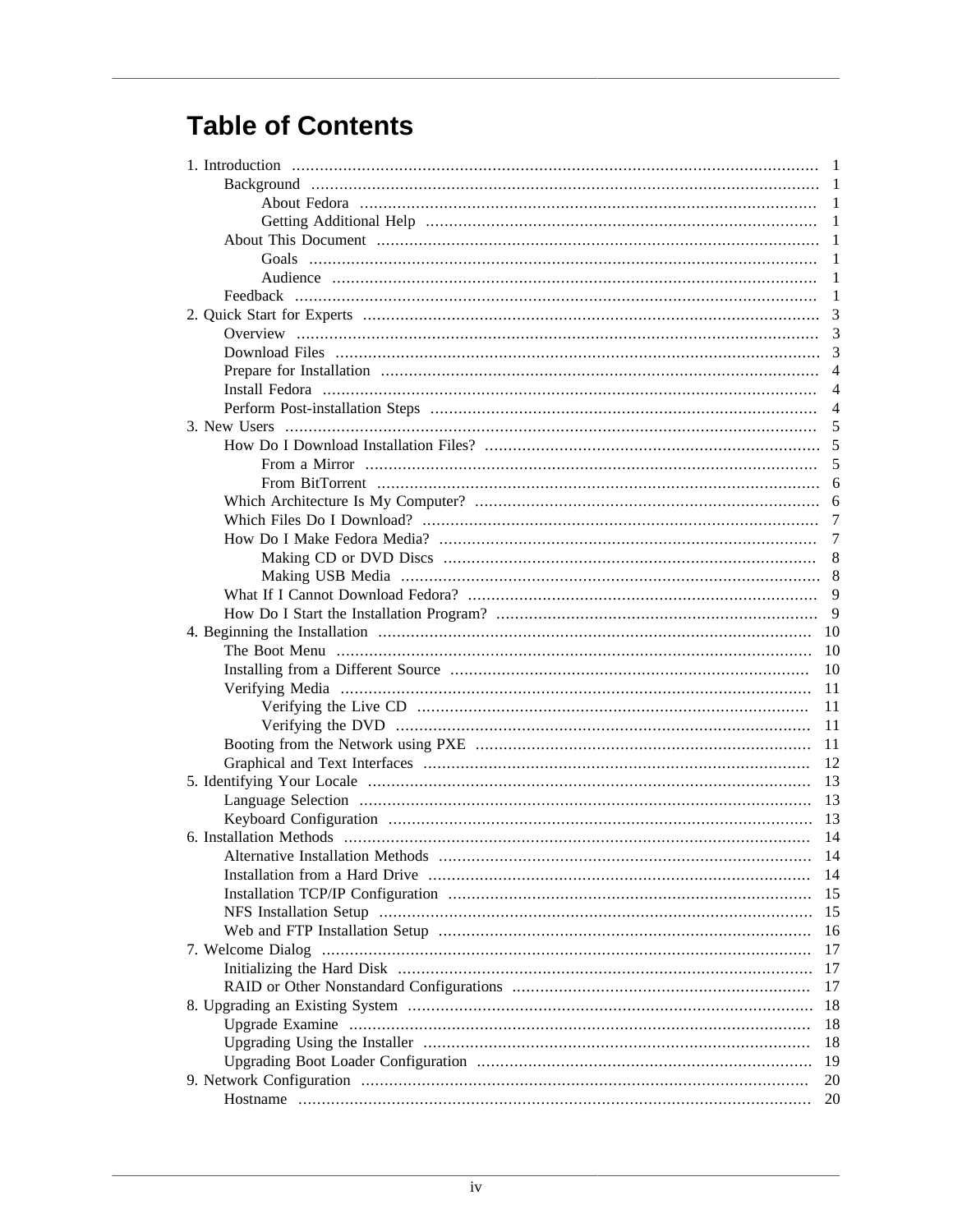| 20 |
|----|
|    |
| 22 |
| 22 |
| 23 |
| 24 |
| 24 |
| 24 |
| 24 |
| 24 |
| 24 |
| 25 |
|    |
| 26 |
| 26 |
|    |
|    |
| 29 |
| 32 |
| 33 |
|    |
| 33 |
|    |
| 34 |
| 34 |
| 36 |
|    |
| 37 |
| 37 |
|    |
| 37 |
| 39 |
| 40 |
| 40 |
| 40 |
| 40 |
| 41 |
|    |
| 42 |
| 43 |
| 43 |
| 44 |
| 44 |
| 45 |
| 46 |
| 46 |
| 46 |
| 47 |
| 47 |
| 47 |
| 48 |
| 48 |
| 49 |
| 49 |
|    |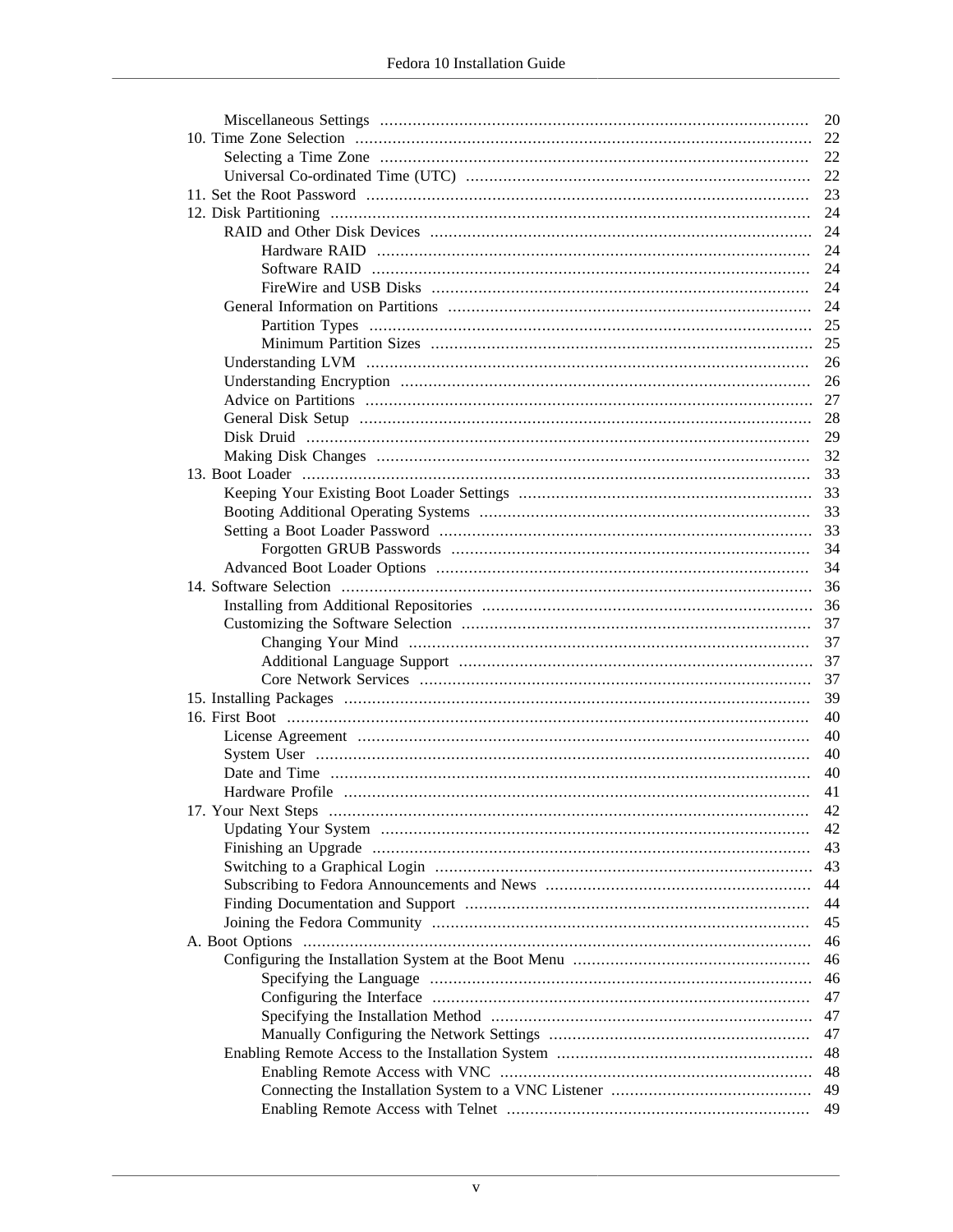|  | 50 |  |
|--|----|--|
|  | 51 |  |
|  |    |  |
|  |    |  |
|  |    |  |
|  |    |  |
|  |    |  |
|  |    |  |
|  |    |  |
|  |    |  |
|  | 56 |  |
|  |    |  |
|  |    |  |
|  |    |  |
|  |    |  |
|  |    |  |
|  |    |  |
|  |    |  |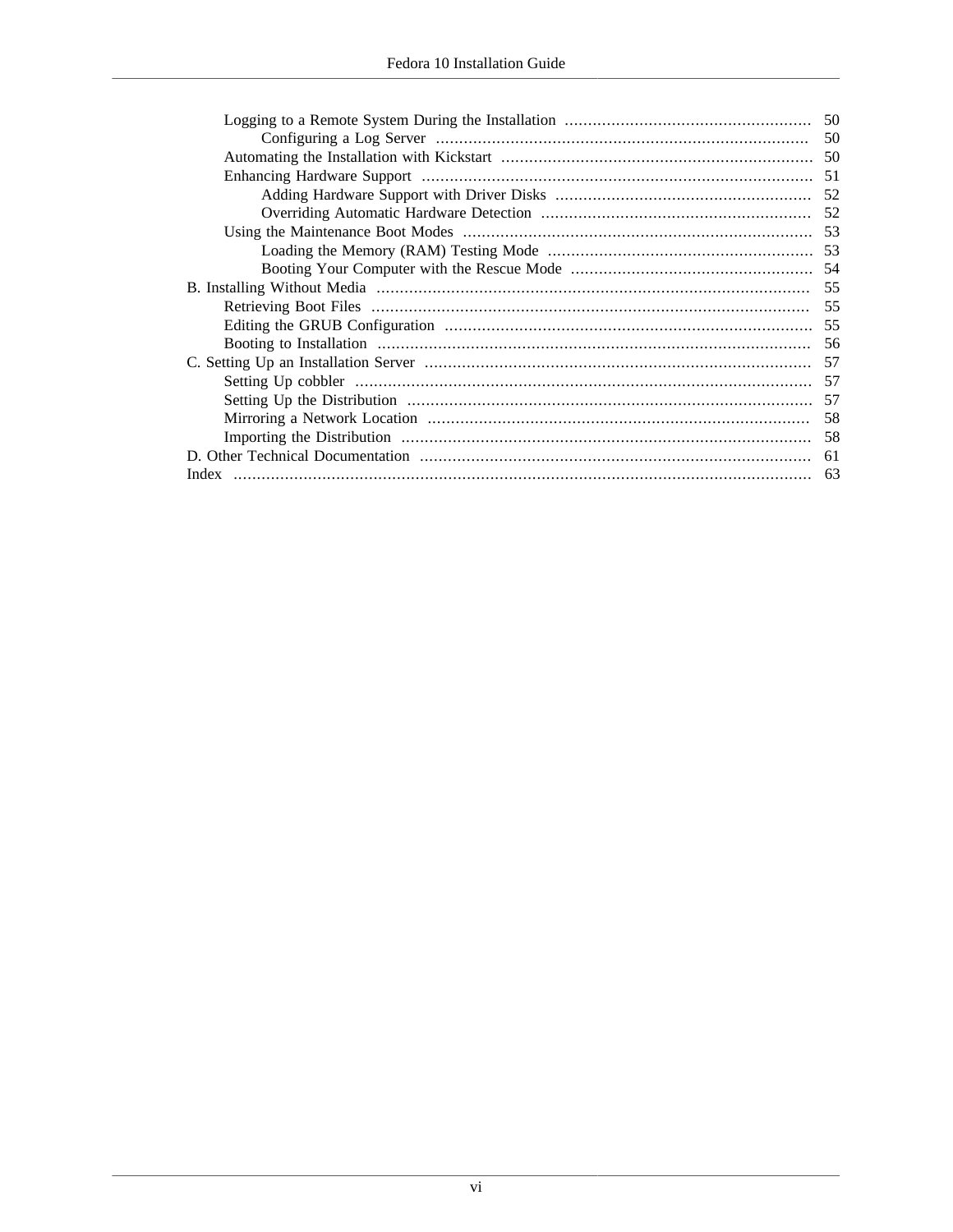# **List of Examples**

|--|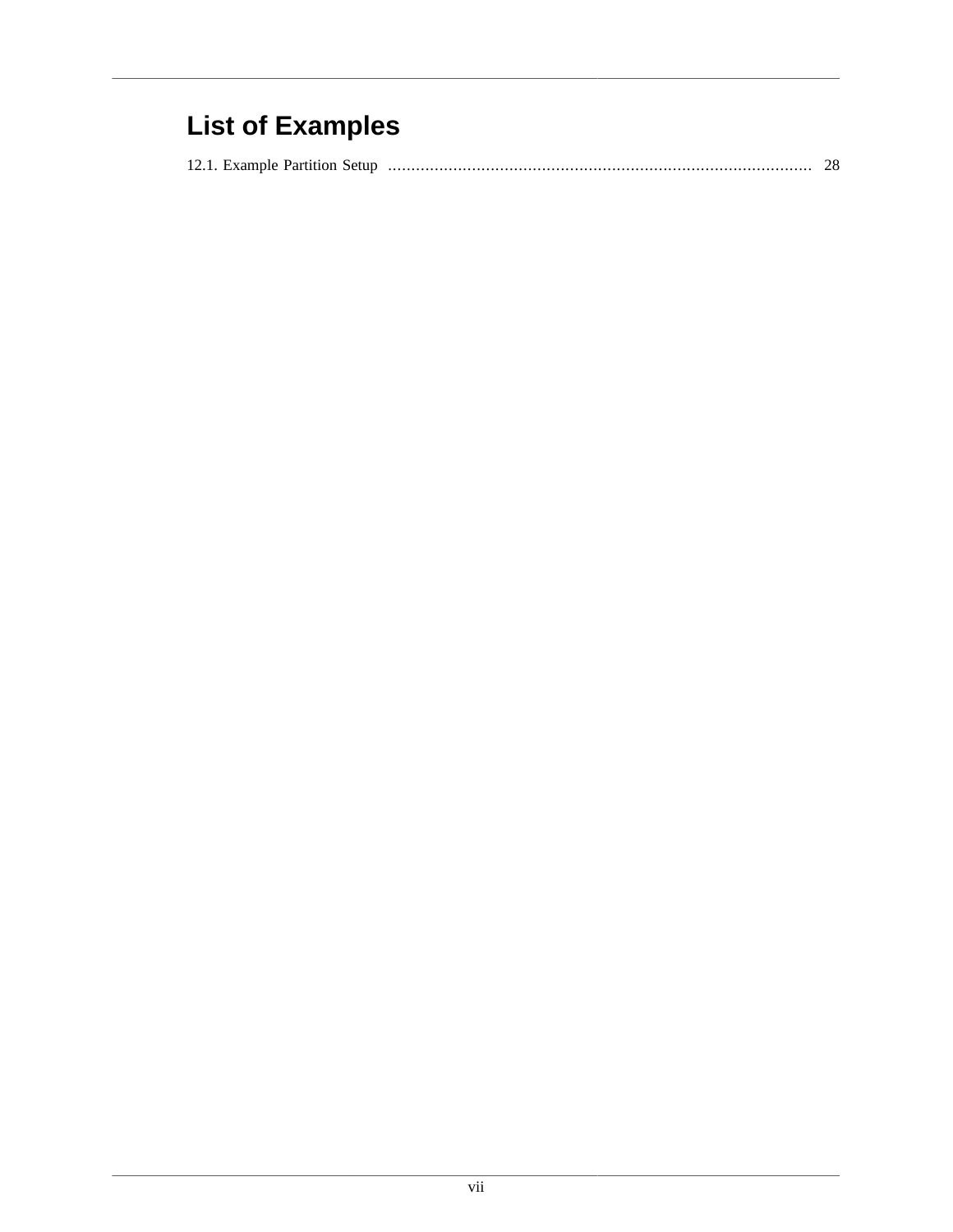# <span id="page-7-0"></span>**Chapter 1. Introduction**

This guide covers installation of Fedora, a Linux distribution built on free and open source software. This manual helps you install Fedora on desktops, laptops, and servers. The installation system is easy to use even if you lack previous knowledge of Linux or computer networks. If you select default options, Fedora provides a complete desktop operating system, including productivity applications, Internet utilities, and desktop tools.

This document does not detail all of the features of the installation system.

# <span id="page-7-1"></span>**Background**

## <span id="page-7-2"></span>**About Fedora**

To find out more about Fedora, refer to<http://fedoraproject.org/>. To read other documentation on Fedora related topics, refer to [http://docs.fedoraproject.org/.](http://docs.fedoraproject.org/)

## <span id="page-7-3"></span>**Getting Additional Help**

For information on additional help resources for Fedora, visit [http://fedoraproject.org/wiki/Communicate.](http://fedoraproject.org/wiki/Communicate)

# <span id="page-7-4"></span>**About This Document**

## <span id="page-7-5"></span>**Goals**

This guide helps a reader:

- 1. Understand how to locate the Fedora distribution online
- 2. Create configuration data that allows a computer to boot Fedora
- 3. Understand and interact with the Fedora installation program
- 4. Complete basic post-installation configuration of a Fedora system

#### **Other Sources of Documentation**

This guide does not cover use of Fedora. To learn how to use an installed Fedora system, refer to<http://docs.fedoraproject.org/>for other documentation.

## <span id="page-7-6"></span>**Audience**

This guide is intended for new and intermediate Fedora users. Advanced Fedora users with questions about detailed operation of expert installation features should consult the Anaconda development mailing list at [http://www.redhat.com/archives/anaconda-devel-list/.](http://www.redhat.com/archives/anaconda-devel-list/)

## <span id="page-7-8"></span><span id="page-7-7"></span>**Feedback**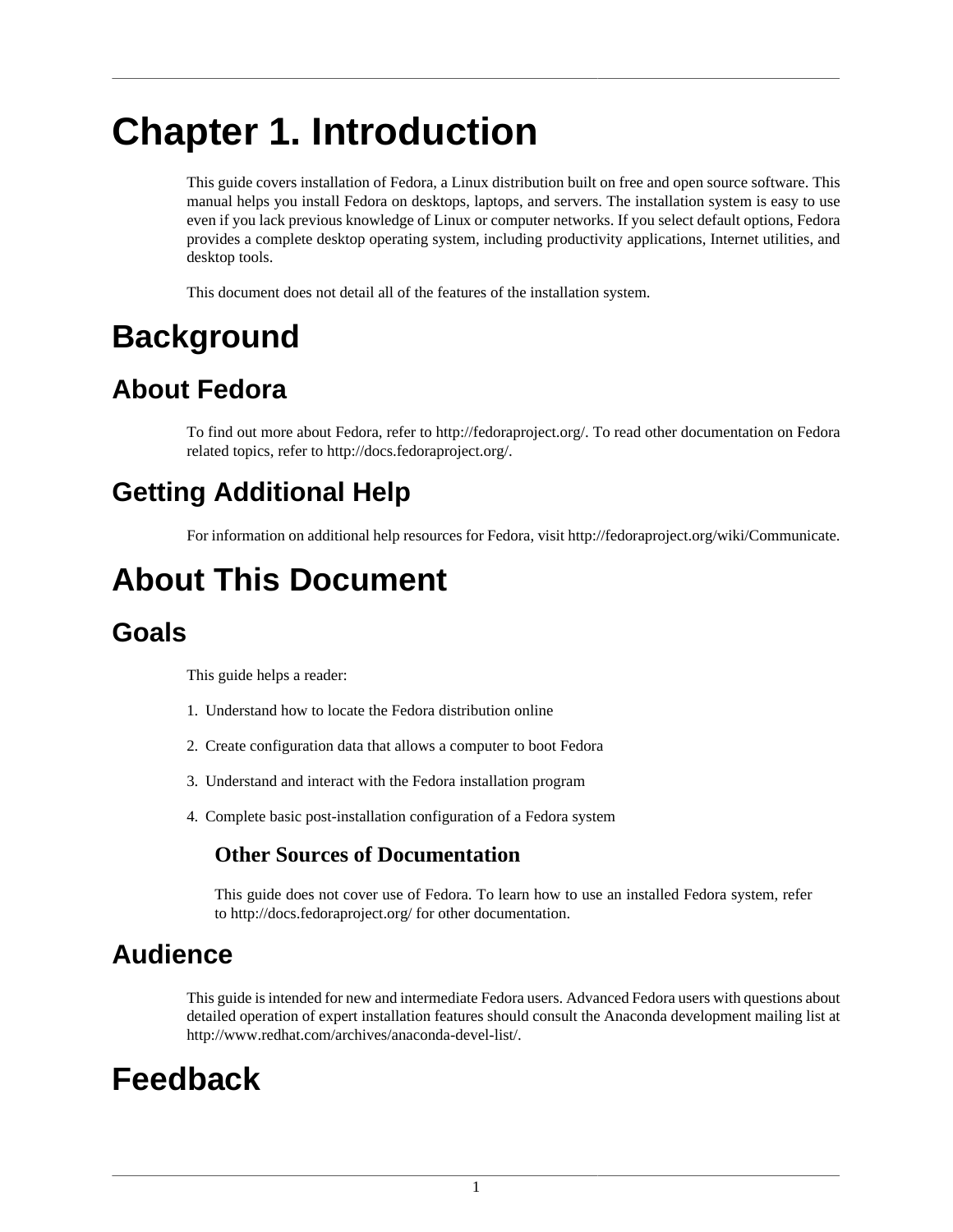The Fedora Documentation Project (Fedora Docs Project) is a group of volunteer writers, editors, translators, and other contributors who create content for free and open source software. The Fedora Docs Project maintains this document and is always interested in reader feedback.

To send feedback regarding this document, file a bug in Bugzilla. To file a bug, fill in "Fedora Documentation" as the Product, choose the name of this document from the Component list, and choose "devel" as the version. Fedora Docs Project volunteers receive your feedback, and may contact you for additional information, if necessary.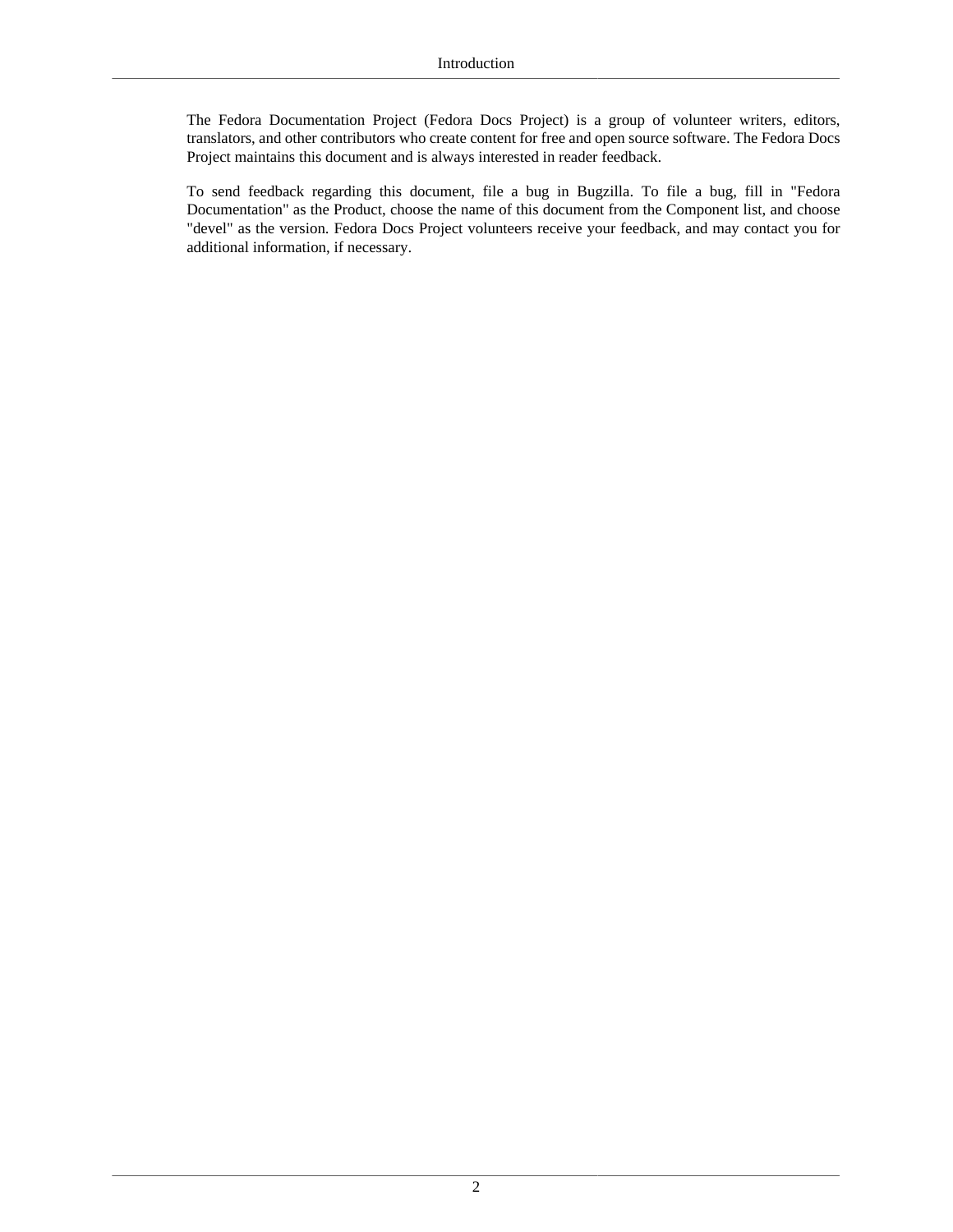# <span id="page-9-0"></span>**Chapter 2. Quick Start for Experts**

This section offers a very brief overview of installation tasks for experienced readers who are eager to get started. Note that many explanatory notes and helpful hints appear in the following chapters of this guide. If an issue arises during the installation process, consult the appropriate chapters in the full guide for help.

#### **Experts Only**

This section is intended only for experts. Other readers may not be familiar with some of the terms in this section, and should move on to [Chapter 3,](#page-11-0) *New Users* instead.

## <span id="page-9-1"></span>**Overview**

The installation procedure is fairly simple, and consists of only a few steps:

- 1. Download files to make media or another bootable configuration.
- 2. Prepare system for installation.
- 3. Boot the computer and run the installation process.
- 4. Reboot and perform post-installation configuration.

## <span id="page-9-2"></span>**Download Files**

Do any one of the following:

#### **Verify your downloads**

Downloads may fail for any number of reasons. Always verify the sha1sum of the downloaded files.

<span id="page-9-3"></span>1.

Download the ISO image for a Live image. Create CD media from the ISO file using your preferred application. You may also use the livecd-tools package to write the image to other bootable media such as a USB flash disk. To install the distribution to your hard disk, use the shortcut on the desktop after you log in.

- 2. Download the ISO images for the full distribution on CD or DVD. Create CD or DVD media from the ISO files using your preferred application, or put the images on a Windows FAT32 or Linux ext2/ ext3 partition.
- 3. Download the boot.iso image for a minimal boot CD or USB flash drive. Write the image to the approriate physical media to create bootable media. The boot media contains no packages but must be pointed at a hard disk or online repository to complete the installation.
- 4. Download the netinst.iso image for a reduced-size boot CD. Write the image to the appropriate physical media to create bootable media.
- 5. Download the vmlinuz kernel file and the initrd.img ramdisk image from the distribution's isolinux/ directory. Configure your operating system to boot the kernel and load the ramdisk image. For further information on installation without media, refer to Appendix B, *[Installing Without Media](#page-61-0)*.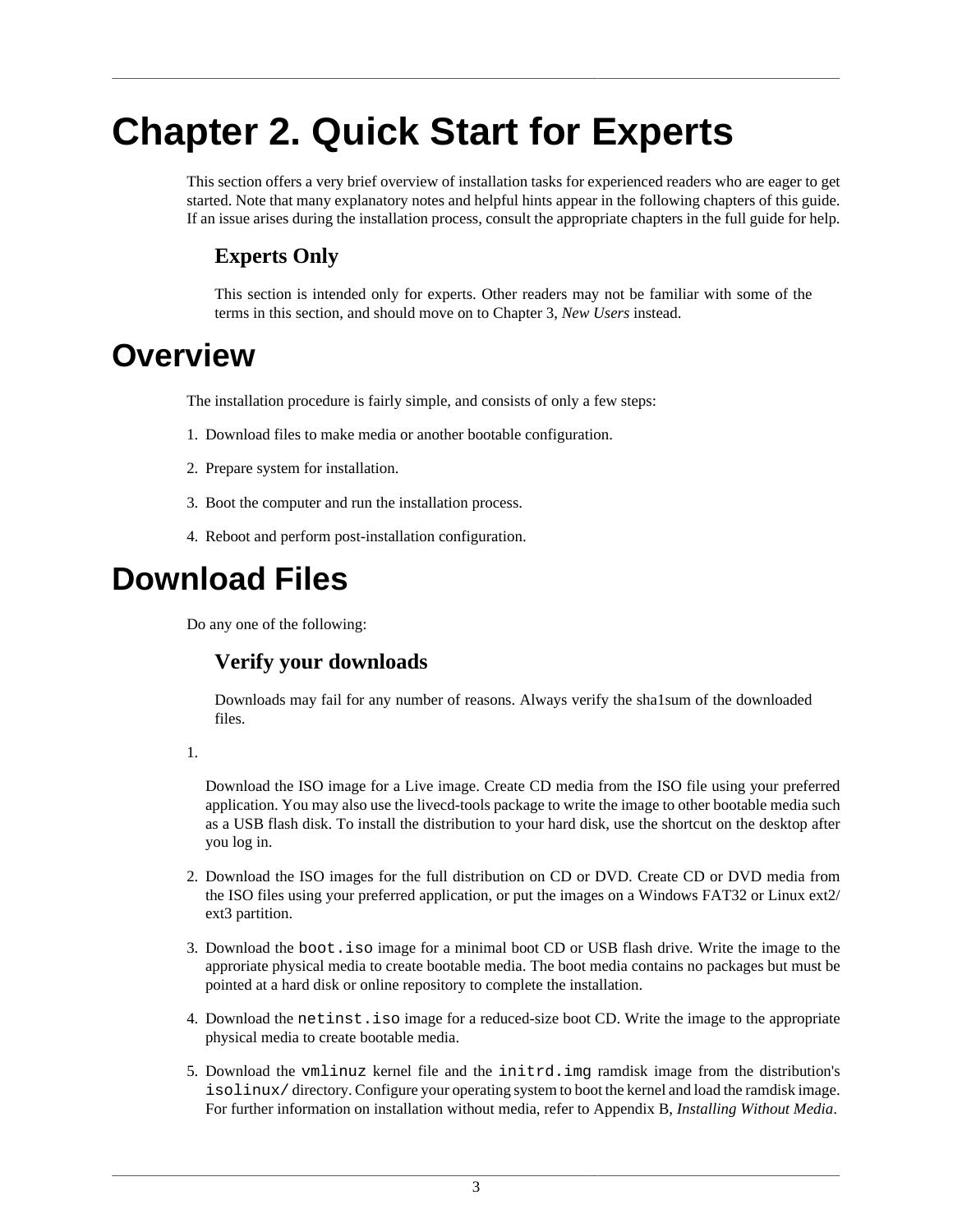For information on setting up a network boot server from which you can install Fedora, refer to Appendix C, *[Setting Up an Installation Server](#page-63-0)*.

# <span id="page-10-0"></span>**Prepare for Installation**

<span id="page-10-3"></span>Back up any user data you need to preserve.

#### **Resizing Partitions**

The installation program provides functions for resizing ext2, ext3, ext4, xfs, and NTFS formatted partitions. Refer to Chapter 12, *[Disk Partitioning](#page-30-0)* for more information.

## <span id="page-10-1"></span>**Install Fedora**

Boot from the desired media, with any options appropriate for your hardware and installation mode. Refer to [Appendix A,](#page-52-0) *Boot Options* for more information about boot options. If you boot from the Live CD, select the "Install to Hard Disk" option from the desktop to run the installation program. If you boot from minimal media or a downloaded kernel, select a network or hard disk resource from which to install.

Proceed through all the steps of the installation program. The installation program does not change your system until you make a final confirmation to proceed. When installation is finished, reboot your system.

## <span id="page-10-2"></span>**Perform Post-installation Steps**

After the system reboots, it displays additional configuration options. Make appropriate changes to your system and proceed to the login prompt.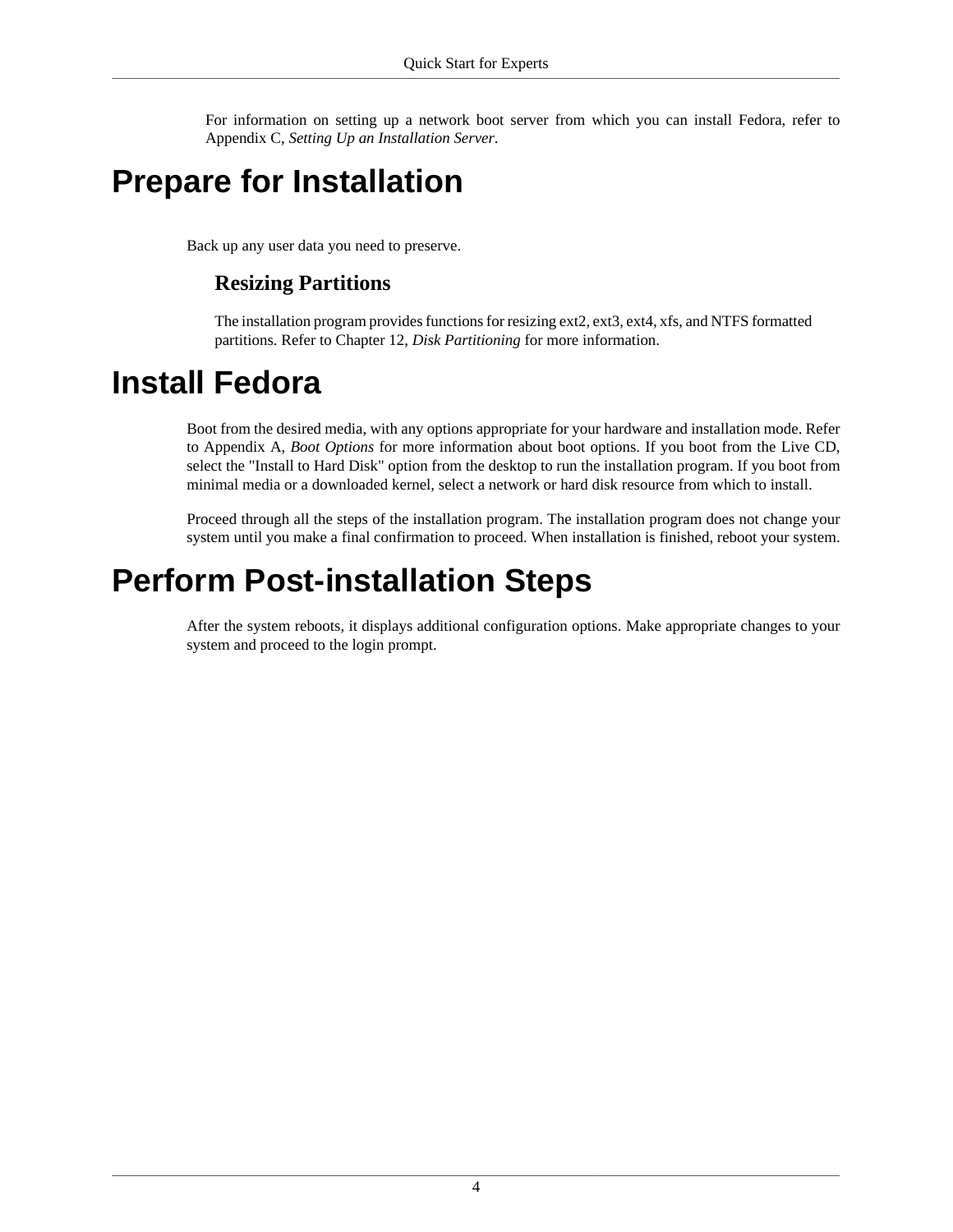# <span id="page-11-0"></span>**Chapter 3. New Users**

This chapter explains how to get the files you need to install and run Fedora on your computer. Concepts in this chapter may be new, especially if this is your first free operating system. If you have any trouble with this chapter, find help by visiting the Fedora Forums at <http://www.fedoraforum.org/>.

#### **Download Links**

To follow a Web based guide to downloading, visit <http://get.fedoraproject.org/>. For guidance on which architecture to download, refer to [the section called "Which Architecture Is My](#page-12-1) [Computer?".](#page-12-1)

## <span id="page-11-1"></span>**How Do I Download Installation Files?**

The Fedora Project distributes Fedora in many ways, mostly free of cost and downloaded over the Internet. The most common distribution method is CD and DVD media. There are several types of CD and DVD media available, including:

- A full set of the software on DVD media
- Live images you can use to try Fedora, and then install to your system if you so choose
- Reduced-size bootable CD and USB flash disk images you can use to install over an Internet connection
- Source code on DVD media

Most users want the Live image or the full set of installable software on DVD or CDs. The reduced bootable images are suitable for use with a fast Internet connection and install Fedora on one computer. Source code discs are not used for installing Fedora, but are resources for experienced users and software developers.

#### <span id="page-11-6"></span><span id="page-11-4"></span><span id="page-11-3"></span>**Downloading media**

Users with a broadband Internet connection can download *ISO images* of CD and DVD media or images of USB flash disks. An ISO image is a copy of an entire disc in a format suitable for writing directly to a CD or DVD. A USB flash disk image is a copy of an entire disk in a format suitable for writing directly to a USB flash disk.

For more information on burning CDs and DVDs, refer to [the section called "How Do I Make](#page-13-1) [Fedora Media?".](#page-13-1)

Fedora software is available for download at no cost in a variety of ways.

## <span id="page-11-2"></span>**From a Mirror**

<span id="page-11-5"></span>To find the freely downloadable distributions of Fedora, look for a *mirror*. A mirror is a computer server open to the public for free downloads of software, including Fedora. Mirrors other both free open source software and closed source software. To locate a mirror, visit <http://mirrors.fedoraproject.org/publiclist> using a Web browser, and choose a server from the list. The web page lists mirrors by geographic location. Mirrors geographically closer to you are ideal for faster downloading speeds.

Mirrors publish Fedora software under a well-organized hierarchy of folders. For example, the Fedora 9 distribution normally appears in the directory fedora/linux/releases/9/. This directory contains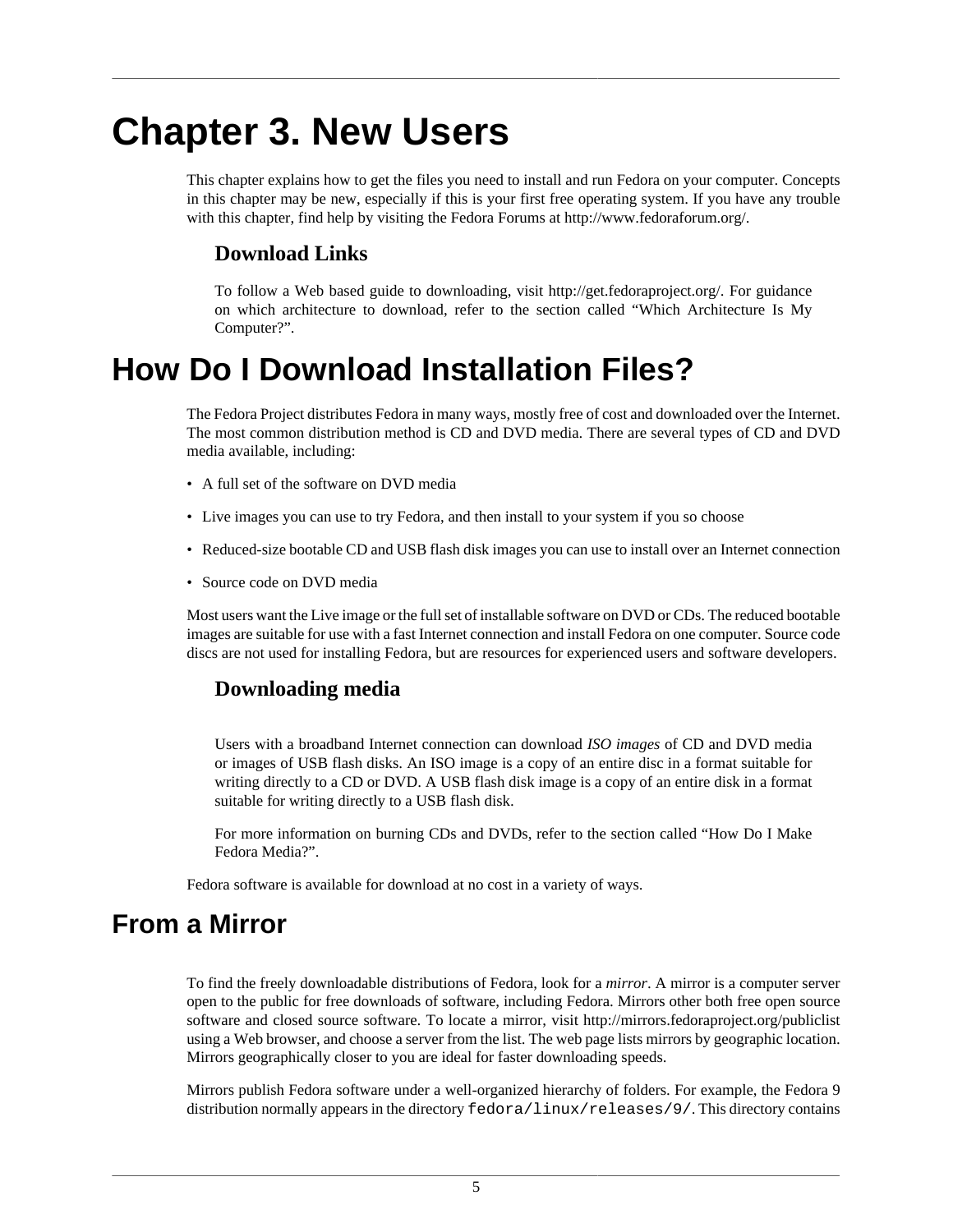a folder for each architecture supported by that release of Fedora. CD and DVD media files appear inside that folder, in a folder called iso/. For example, you can find the file for the DVD distribution of Fedora 9 for x86 $64$  at fedora/linux/releases/9/x86 $64$ /iso/F-9-x86 $64$ -DVD.iso.

### <span id="page-12-0"></span>**From BitTorrent**

<span id="page-12-5"></span><span id="page-12-4"></span>BitTorrent is a way to download information in cooperation with other computers. Each computer cooperating in the group downloads pieces of the information in a particular torrent from other peers in the group. Computers that have finished downloading all the data in a torrent remain in the swarm to *seed*, or provide data to other peers. If you download using BitTorrent, as a courtesy you should seed the torrent at least until you have uploaded the same amount of data you downloaded.

If your computer does not have software installed for BitTorrent, visit the BitTorrent home page at [http://](http://www.bittorrent.com/download/) [www.bittorrent.com/download/](http://www.bittorrent.com/download/) to download it. BitTorrent client software is available for Windows, Mac OS, Linux, and many other operating systems.

You do not need to find a special mirror for BitTorrent files. The BitTorrent protocol ensures that your computer participates in a nearby group. To download and use the Fedora BitTorrent files, visit [http://](http://torrent.fedoraproject.org/) [torrent.fedoraproject.org/](http://torrent.fedoraproject.org/).

#### **Minimal Boot Images**

Minimal boot CD and USB flash disk images are not available through BitTorrent.

## <span id="page-12-1"></span>**Which Architecture Is My Computer?**

<span id="page-12-2"></span>Releases are separated by *architecture*, or type of computer processor. Use the following table to determine the architecture of your computer according to the type of processor. Consult your manufacturer's documentation for details on your processor if necessary.

#### <span id="page-12-3"></span>**Processor and Architecture Types**

**Processor Manufacturer and Model:** Intel (except Atom 230, Atom 330, Core 2 Duo, Centrino Core 2 Duo, or Xeon), AMD (except 64 or x2 dual-core), VIA C4, Apple MacBook Pro **Architecture Type for Fedora:** i386 **Processor Manufacturer and Model:** Intel Atom 230, Atom 330, Core 2 Duo, Centrino Core 2 Duo, and

Xeon; AMD Athlon64/x2, Sempron64/x2, Duron64

**Architecture Type for Fedora:** x86\_64

**Processor Manufacturer and Model:** Apple Macintosh G3, G4, G5, PowerBook, and other non-Intel models

**Architecture Type for Fedora:** ppc

#### **i386 Works for Most Windows Compatible Computers**

If you are unsure what type of processor your computer uses, and your computer is not a non-Intel based Apple Macintosh, choose i386.

#### **Intel Atom Processor Architectures Vary**

The N and Z Series Atom processors are based on the i386 architecture. The 230 and 330 Series Atom processors are based on thex86\_64 architecture. See [http://ark.intel.com/cpugroup.aspx?](http://ark.intel.com/cpugroup.aspx?familyID=29035) [familyID=29035](http://ark.intel.com/cpugroup.aspx?familyID=29035) for more details.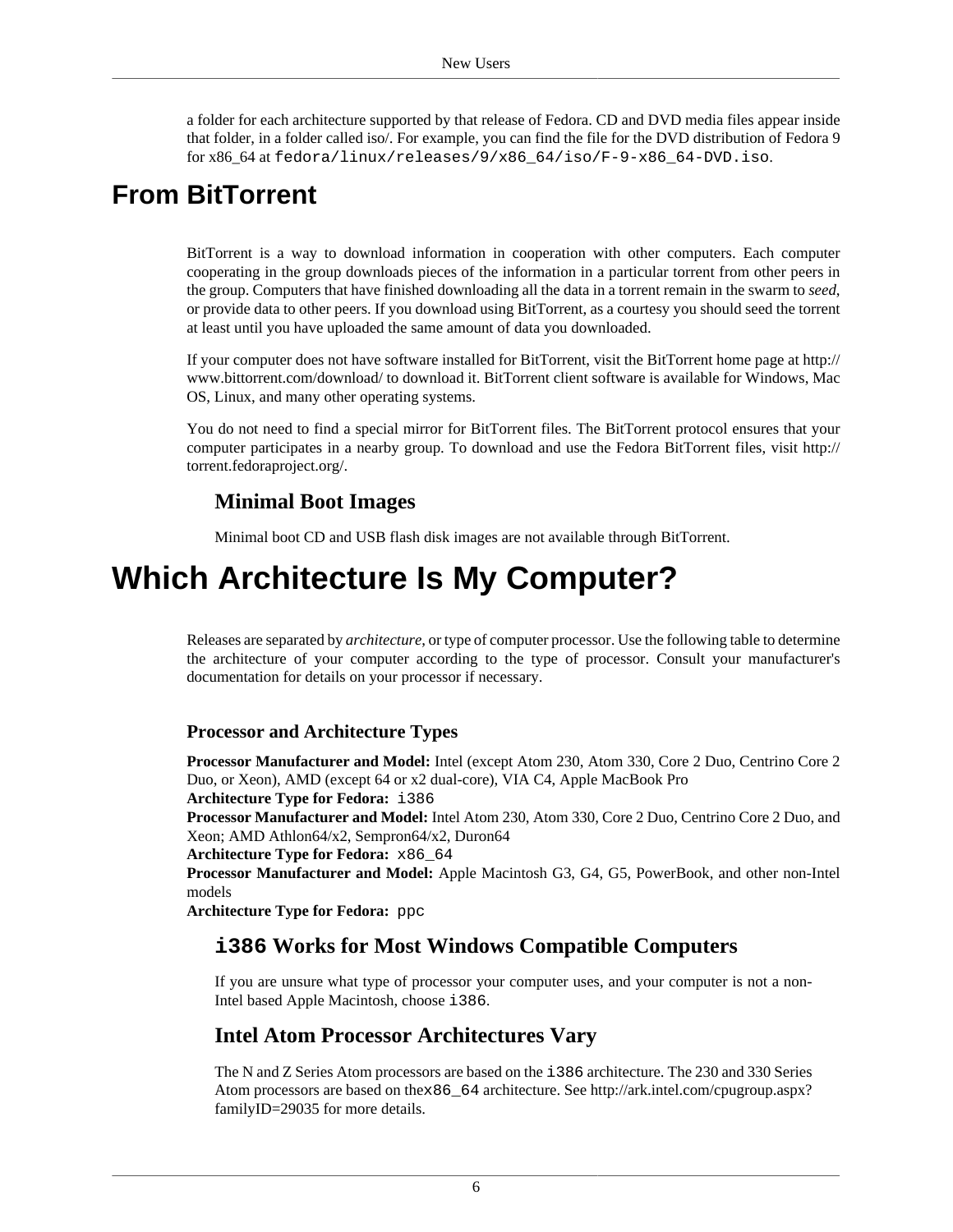## <span id="page-13-0"></span>**Which Files Do I Download?**

You have several options to download Fedora. Read the options below to decide the best one for you.

Each file available for download in a Fedora distribution includes the architecture type in the file name. For example, the file for the DVD distribution of Fedora 9 for x86  $64$  is named Fedora-9-x86  $64$ -DVD.iso. Refer to [the section called "Which Architecture Is My Computer?"](#page-12-1) if you are unsure of your computer's architecture.

- 1. **Full Distribution on DVD.** If you have plenty of time, a fast Internet connection, and wish to install a broader choice of software, download the full DVD version. Once burned to DVD, the media is bootable and includes an installation program. The DVD version contains a mode to perform rescue operations on your Fedora system in an emergency. You can download the DVD version directly from a mirror, or via BitTorrent.
- 2. **Live Image.** If you want to try Fedora before you install it on your computer, download the Live image version. If your computer supports booting from CD, you can boot the operating system without making any changes to your hard disk. The Live image also provides an "Install to Hard Disk" desktop shortcut. If you decide you like what you see, and want to install it, simply activate the selection to copy Fedora to your hard disk. You can download the Live image directly from a mirror, or using BitTorrent.
- 3. **Minimal Boot Media.** If you have a fast Internet connection but do not want to download the entire distribution, you can download a small boot image. Fedora offers images for a minimal boot environment on CD. Once you boot your system with the minimal media, you can install Fedora directly over the Internet. Although this method still involves downloading a significant amount of data over the Internet, it is almost always much less than the size of the full distribution media. Once you have finished installation, you can add or remove software to your system as desired.

#### **Download Size**

Installing the default software for Fedora over the Internet requires more time than the Live image, but less time than the entire DVD distribution. Actual results depend on the actual software you select and network traffic conditions.

The following table explains where to find the desired files on a mirror site.

#### **Locating Files**

**Media Type:** Full distribution on DVD **File Locations:** fedora/linux/releases/9/Fedora/arch/iso/F-9-arch-DVD.iso **Media Type:** Live image **File Locations:** fedora/linux/releases/9/Live/arch/iso/F-9-arch-Live.iso, fedora/linux/releases/9/Live/arch/iso/F-9-KDE-arch-Live.iso **Media Type:** Minimal CD boot media **File Locations:** fedora/linux/releases/9/Fedora/arch/os/images/boot.iso

## <span id="page-13-1"></span>**How Do I Make Fedora Media?**

You can turn Fedora ISO files into either CD or DVD discs. You can turn Fedora Live ISO files into bootable USB media.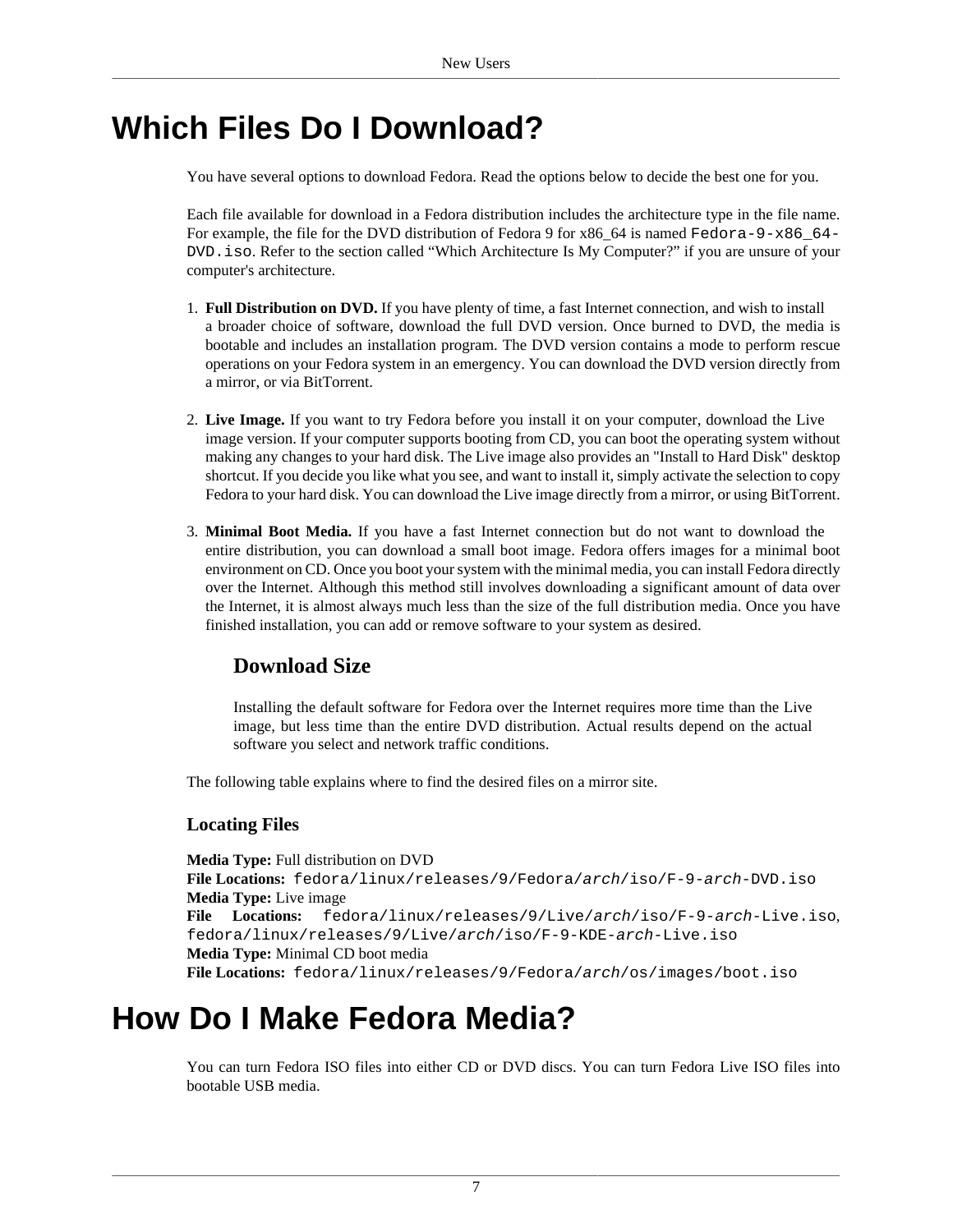### <span id="page-14-0"></span>**Making CD or DVD Discs**

To learn how to turn ISO images into CD or DVD media, refer to [http://docs.fedoraproject.org/readme](http://docs.fedoraproject.org/readme-burning-isos/)[burning-isos/.](http://docs.fedoraproject.org/readme-burning-isos/)

## <span id="page-14-1"></span>**Making USB Media**

To make bootable USB media, use a Fedora Live image. You can use either a Windows or Linux system to make the bootable USB media.

#### **USB Image Writing is Nondestructive**

Writing the Live image to the USB media is *nondestructive*. Any existing data on the media will not be harmed.

Before you begin, make sure you have sufficient free space available on your USB media. You do not need to repartition or reformat your media. *It is always a good idea to back up important data before performing sensitive disk operations.*

- 1. Download a Live ISO file as shown in [the section called "Which Files Do I Download?".](#page-13-0)
- 2. Download the Windows liveusb-creator program at<http://fedorahosted.org/liveusb-creator>.
- 3. Follow the instructions given at the site and in the liveusb-creator program to create the bootable USB media.

USB media often comes in the form of flash devices sometimes called *pen drives*, *thumb disks*, or *keys*; or as an externally connected hard disk device. Almost all media of this type is formatted as a vfat file system. You can create bootable USB media on media formatted as ext2, ext3, or vfat.

#### **Unusual USB Media**

In a few cases with oddly formatted or partitioned USB media, the image writing may fail.

- 1. Download a Live ISO file as shown in [the section called "Which Files Do I Download?".](#page-13-0)
- 2. Install the livecd-tools package on your system. For Fedora systems, use the following command:

su -c 'yum -y install livecd-tools'

- 3. Plug in your USB media.
- 4. Find the device name for your USB media. If the media has a volume name, look up the name in / dev/disk/by-label, or use the **findfs**:

```
su -c 'findfs LABEL="MyLabel"'
```
If the media does not have a volume name, or you do not know it, consult the  $/\text{var}/\text{log/messages}$ log for details:

su -c 'less /var/log/messages'

5. Use the **livecd-iso-to-disk** command to write the ISO image to the media:

su -c 'livecd-iso-to-disk the\_image.iso /dev/sdX1'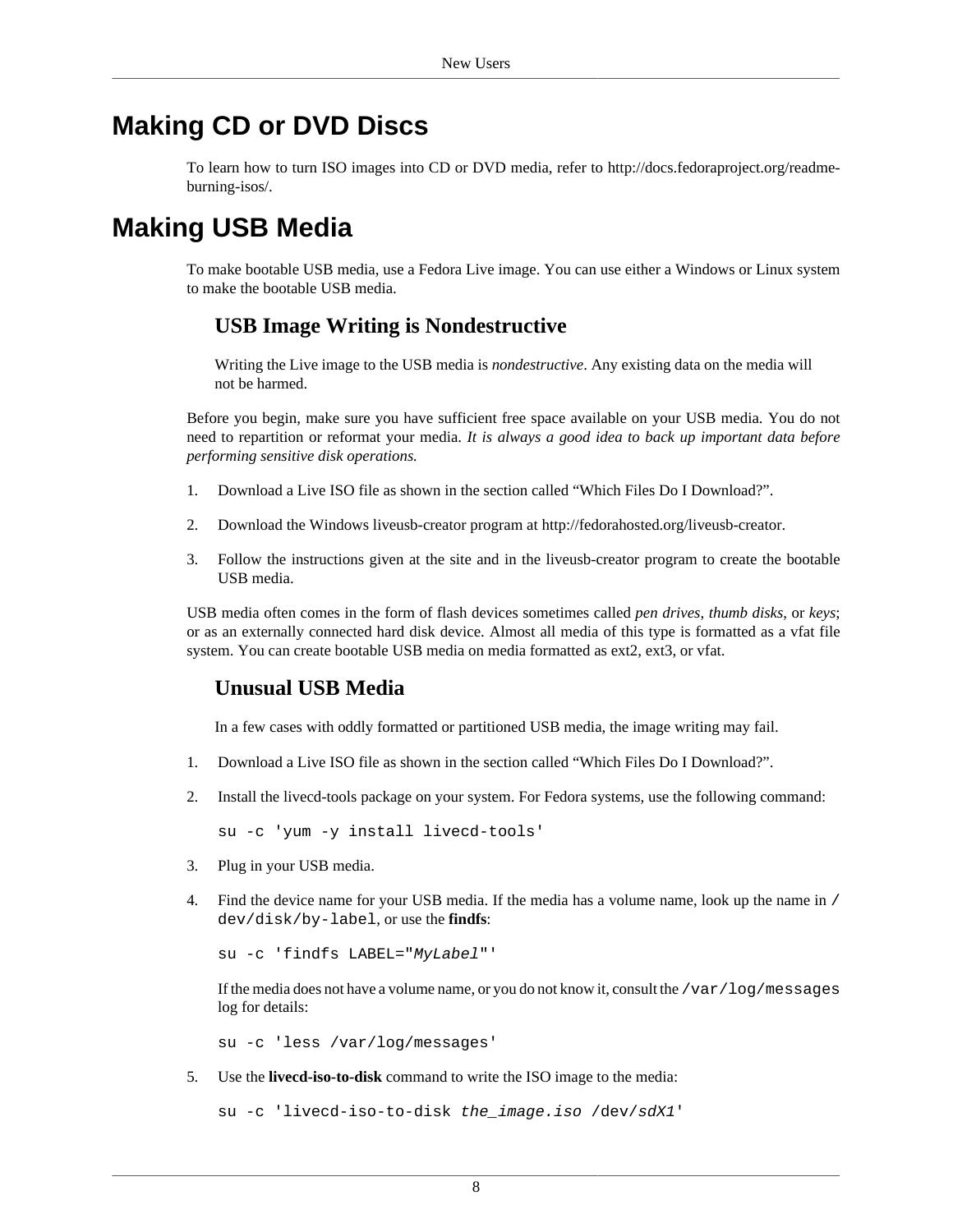Replace sdX1 with the device name for the partition on the USB media. Most flash drives and external hard disks use only one partition. If you have changed this behavior or have oddly partitioned media, you may need to consult other sources of help.

## <span id="page-15-0"></span>**What If I Cannot Download Fedora?**

If you do not have a fast Internet connection, or if you have a problem creating boot media, downloading may not be an option. Fedora DVD and CD distribution media is available from a number of online sources around the world at a minimal cost. Use your favorite Web search engine to locate a vendor, or refer to [http://fedoraproject.org/wiki/Distribution.](http://fedoraproject.org/wiki/Distribution)

## <span id="page-15-1"></span>**How Do I Start the Installation Program?**

<span id="page-15-4"></span><span id="page-15-3"></span><span id="page-15-2"></span>To start the installation program from minimal boot media, a Live image, or the distribution DVD, follow this procedure:

- 1. Power off your computer system.
- 2. Disconnect any external FireWire or USB disks that you do not need for installation. Refer to [the](#page-30-4) [section called "FireWire and USB Disks"](#page-30-4) for more information.
- 3. Insert the media in your computer and turn it on.

You may need to hit a specific key or combination of keys to boot from the media, or configure your system's *Basic Input/Output System*, or BIOS, to boot from the media. On most computers you must select the boot or BIOS option promptly after turning on the computer. Most Windows-compatible computer systems use a special key such as **F1**, **F2**, **F12**, or **Del** to start the BIOS configuration menu. On Apple computers, the **C** key boots the system from the DVD drive. On older Apple hardware you may need to press **Cmd** +**Opt**+**Shift**+**Del** to boot from DVD drive.

#### **Configuring the BIOS**

If you are not sure what capabilities your computer has, or how to configure the BIOS, consult the documentation provided by the manufacturer. Detailed information on hardware specifications and configuration is beyond the scope of this document.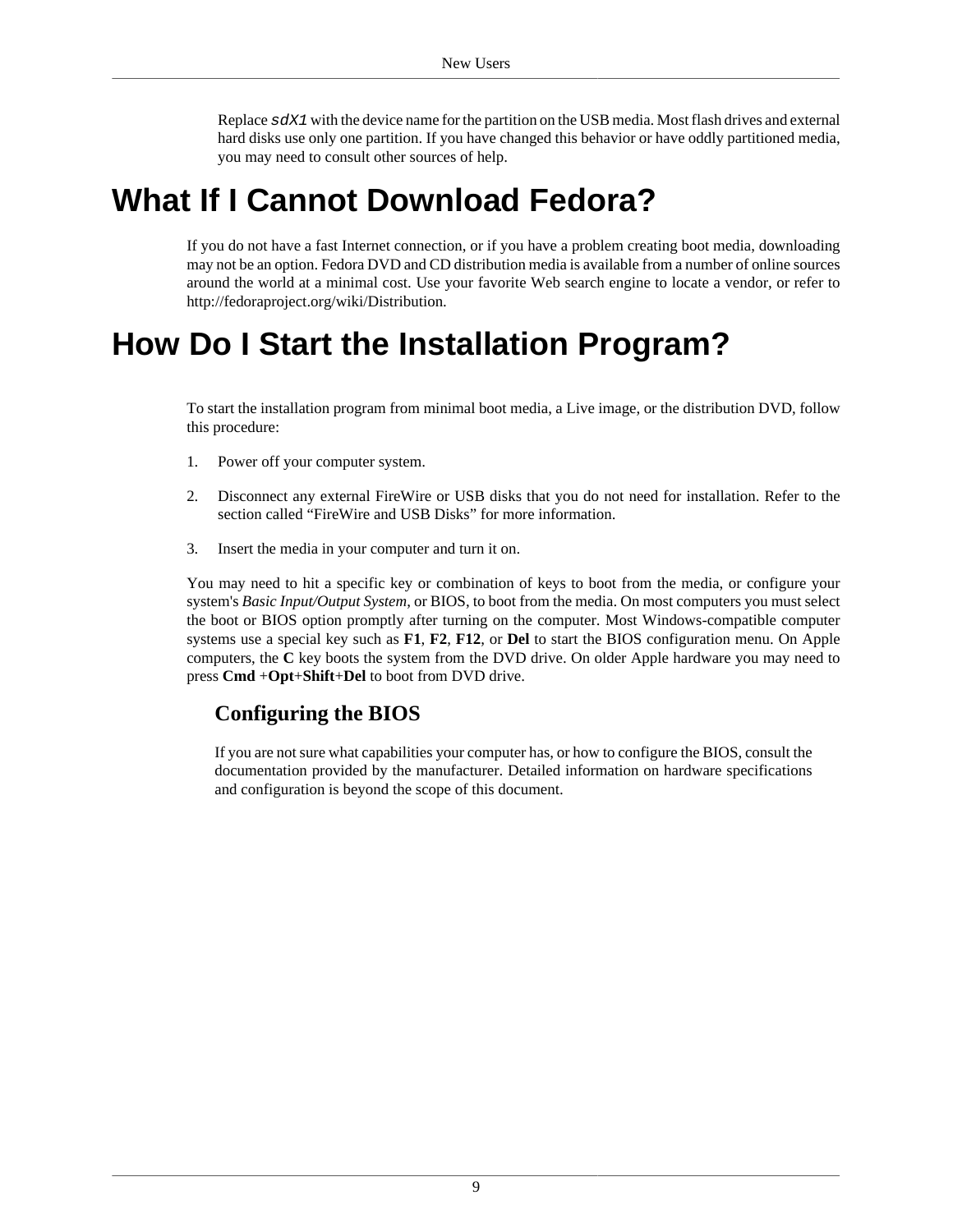# <span id="page-16-0"></span>**Chapter 4. Beginning the Installation**

#### **Aborting the Installation**

To abort the installation process at any time before the Installing Packages screen, either press **Ctrl**+**Alt**+**Del** or power off the computer with the power switch. Fedora makes no changes to your computer until package installation begins.

## <span id="page-16-1"></span>**The Boot Menu**

The boot media displays a graphical boot menu with several options. If no key is hit within 60 seconds, the default boot option runs. To choose the default, either wait for the timer to run out or hit **Enter** on the keyboard. To select a different option than the default, use the arrow keys on your keyboard, and hit **Enter** when the correct option is highlighted. If you want to customize the boot options for a particular option, hit the **Tab** key.

#### **Using Boot Options**

For a listing and explanation of common boot options, refer to [Appendix A,](#page-52-0) *Boot Options*.

When using Fedora Live media, press any key during the initial boot countdown to bring up the Boot Options menu. The boot options include:

- **Boot.** This option is the default. If you select this option, only the kernel and startup programs load into memory. This option takes less time to load. As you use programs, they are loaded from the disc, which takes more time. This mode can be used on machines with less total memory.
- **Verify and Boot.** This option lets you verify the disc before you run the Live CD environment. Refer to [the section called "Verifying Media"](#page-17-0) for more information on the verification process.
- **Memory Test.** This option runs an exhaustive test on the memory on your system. For more information, refer to [the section called "Loading the Memory \(RAM\) Testing Mode".](#page-59-1)
- **Boot from local drive.** This option boots the system from the first installed disk. If you booted this disc accidentally, use this option to boot from the hard disk immediately without starting the installer.

If you boot the DVD, rescue CD, or minimal boot media, the boot menu options include:

- **Install or upgrade an existing system.** This option is the default. Choose this option to install Fedora onto your computer system using the graphical installation program.
- **Install or upgrade an existing system (text mode).** Choose this option to install Fedora onto your computer system using the text-based installation program. If your computer system has problems using the graphical installation program, you can install the system with this option. Installing with this option does **not** prevent you from using a graphical interface on the system once it is installed.
- **Rescue installed system.** Choose this option to repair a problem with your installed Fedora system that prevents you from booting normally. Although Fedora is an exceptionally stable computing platform, it is still possible for occasional problems to occur that prevent booting. The rescue environment contains utility programs that allow you fix a wide variety of these problems.

# <span id="page-16-2"></span>**Installing from a Different Source**

All boot media except the distribution DVD present a menu that allows you to choose the installation source, such as the network or a hard disk. If you are booting the distribution DVD and do not want to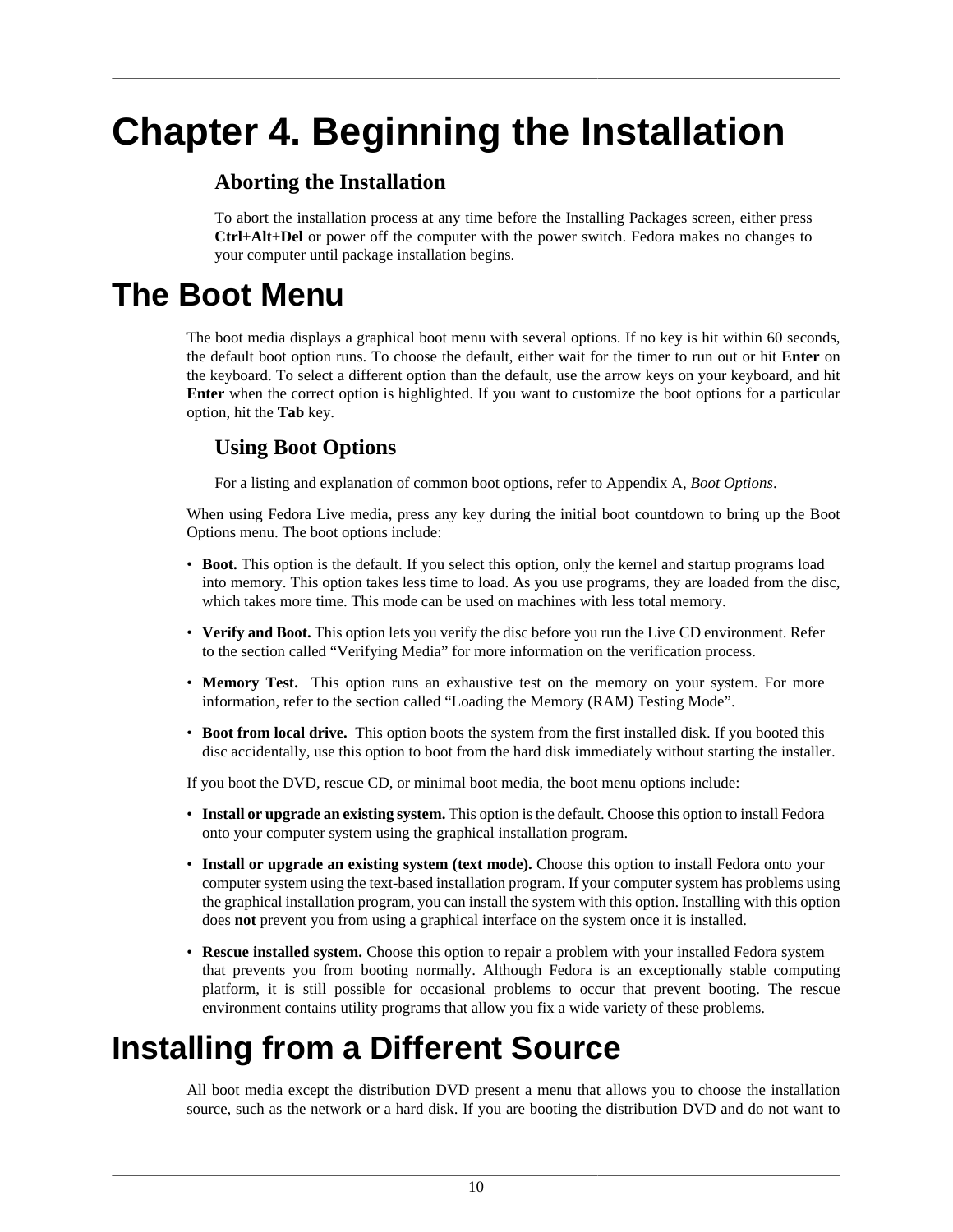install from the DVD, hit **Tab** at the boot menu. Add a space and the option askmethod to the end of the line that appears below the menu.

You can install Fedora from the ISO images stored on hard disk, or from a network using NFS, FTP, or HTTP methods. Experienced users frequently use one of these methods because it is often faster to read data from a hard disk or network server than from a CD or DVD.

The following table summarizes the different boot methods and recommended installation methods to use with each:

**Boot Method:** DVD **Installation Method:** DVD, network, or hard disk **Boot Method:** Minimal boot CD or USB, rescue CD **Installation Method:** Network or hard disk **Boot Method:** Live CD or USB **Installation Method:** Install to Hard Disk application

Chapter 6, *[Installation Methods](#page-20-0)* contains detailed information about installing from alternate locations.

# <span id="page-17-0"></span>**Verifying Media**

The distribution DVD media and the Live CD media offer an option to verify the integrity of the media. Recording errors sometimes occur while producing CD or DVD media in home computer equipment. An error in the data for package chosen in the installation program can cause the installation to abort. To minimize the chances of data errors affecting the installation, verify the media before installing.

#### **BitTorrent Automatically Verifies File Integrity**

If you use BitTorrent, any files you download are automatically validated. If your file completes downloading you do not need to check it. Once you burn your CD or DVD, however, during the installation you should still use mediacheck to verify the integrity of the media.

## <span id="page-17-1"></span>**Verifying the Live CD**

If you boot from the Live CD, choose Verify and Boot from the boot menu. The verification process runs automatically during the boot process, and if it succeeds, the Live CD continues loading. If the verification fails, create a new Live CD using the ISO image you downloaded earlier.

## <span id="page-17-2"></span>**Verifying the DVD**

If you boot from the Fedora distribution DVD, the option to verify the media appears after you choose to install Fedora. If the verification succeeds, the installation process proceeds normally. If the process fails, create a new DVD using the ISO image you downloaded earlier.

# <span id="page-17-3"></span>**Booting from the Network using PXE**

<span id="page-17-4"></span>To boot with PXE, you need a properly configured server, and a network interface in your computer that supports PXE. For information on how to configure a PXE server, refer to Appendix C, *[Setting Up an](#page-63-0) [Installation Server](#page-63-0)*.

Configure the computer to boot from the network interface. This option is in the BIOS, and may be labeled Network Boot or Boot Services. Once you properly configure PXE booting, the computer can boot the Fedora installation system without any other media.

To boot a computer from a PXE server: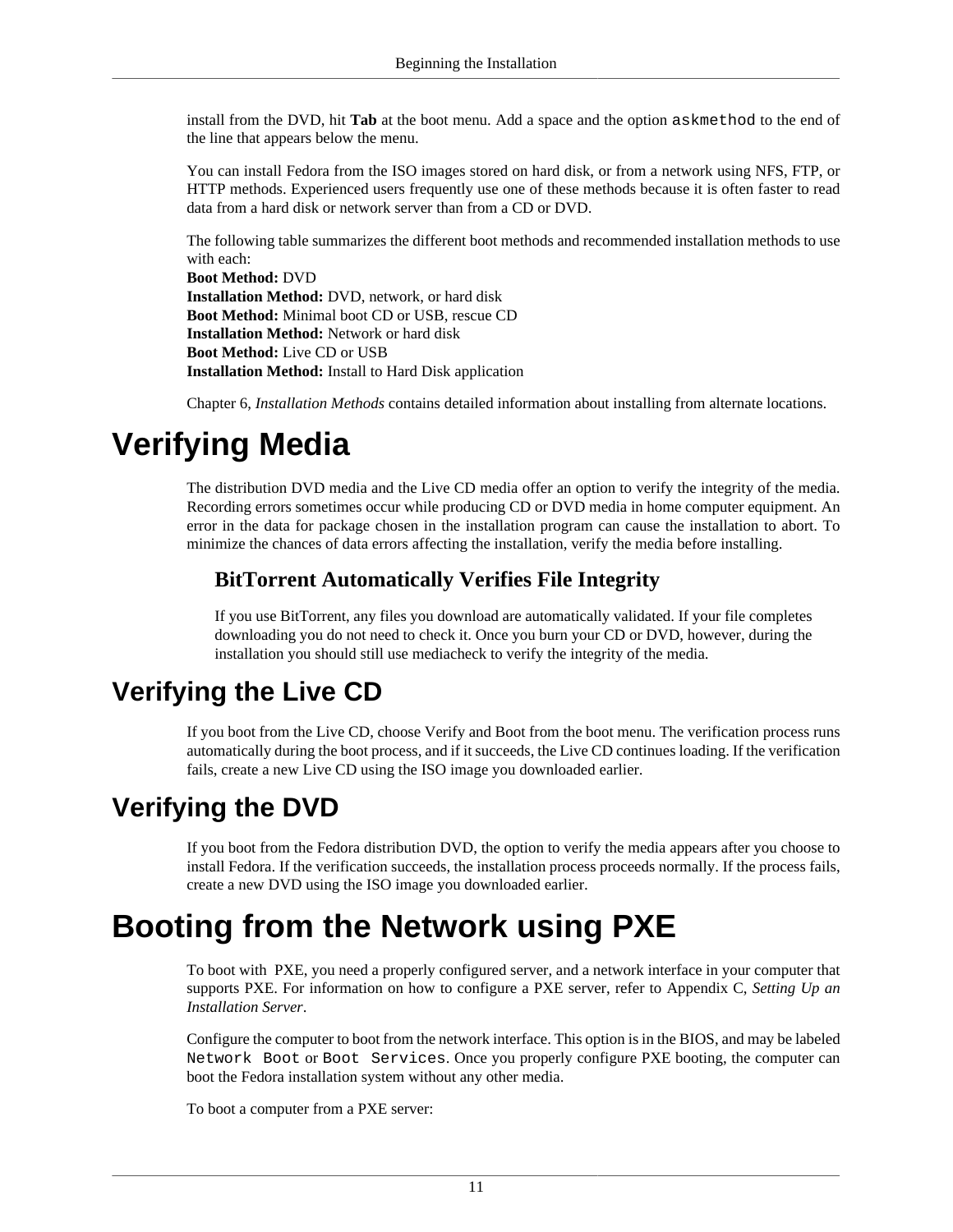- 1. Ensure that the network cable is attached. The link indicator light on the network socket should be lit, even if the computer is not switched on.
- 2. Switch on the computer.
- 3. A menu screen appears. Press the number key that corresponds to the desired option.

#### **PXE Troubleshooting**

If your PC does not boot from the netboot server, ensure that the BIOS is configured to boot first from the correct network interface. Some BIOS systems specify the network interface as a possible boot device, but do not support the PXE standard. Refer to your hardware documentation for more information.

#### **Multiple NICs and PXE installation**

Some servers with multiple network interfaces may not assign eth0 to the first network interface as BIOS knows it, which can cause the installer to try using a different network interface than was used by PXE. To change this behavior, use the following in  $p \times \text{elimux.cfq}$  \* config files:

IPAPPEND 2

APPEND ksdevice=bootif

The configuration options above causes the installer to use the same network interface as BIOS and PXE use. You can also use the following option:

ksdevice=link

This option causes the installer to use the first network device it finds that is linked to a network switch.

## <span id="page-18-0"></span>**Graphical and Text Interfaces**

Fedora 10 supports graphical and text-based installations. However, the installer image must either fit in RAM or appear on local storage, such as the installation DVD or Live Media. Therefore, only systems with more than 192MB of RAM or that boot from the installation DVD or Live Media can use the graphical installer. Systems with 192MB RAM or less automatically scale back to using the text-based installer. If you prefer to use the text-based installer, type linux text at the boot: prompt.

If one of the following situations occurs, the installation program uses a text mode:

- The installation system fails to identify the display hardware on your computer
- Your computer has less than 192 MB of RAM
- You choose the text mode installation from the boot menu

The text screens provide the same functions as the standard screens. You can configure your system for graphical interface use after installation.

#### **Graphical Interface Usage**

Installing in text mode does **not** prevent you from using a graphical interface on your system once it is installed. If you have trouble configuring your system for graphical interface use, consult other sources for troubleshooting help as shown in [the section called "Getting Additional Help".](#page-7-3)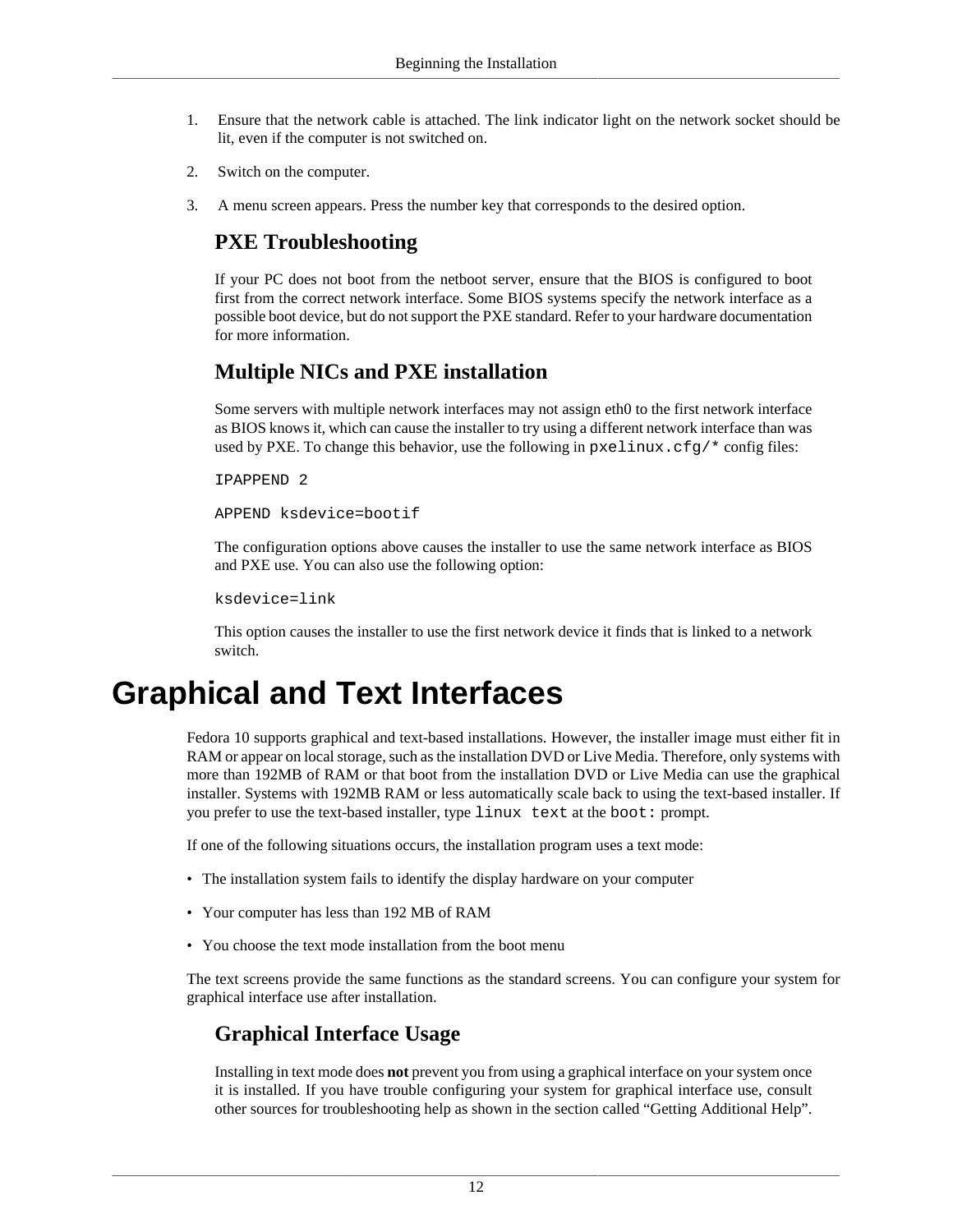# <span id="page-19-0"></span>**Chapter 5. Identifying Your Locale**

# <span id="page-19-1"></span>**Language Selection**

The installation program displays a list of languages supported by Fedora. Highlight the correct language on the list and select Next.

To select support for additional languages, customize the installation at the package selection stage. For more information, refer to [the section called "Additional Language Support".](#page-43-2)

#### **Installing from Fedora Live Media**

If you install from Fedora Live Media, you may not see a locale selection screen. For additional locale support, use the Add/Remove Software application after you boot your newly installed Fedora system, following installation.

# <span id="page-19-2"></span>**Keyboard Configuration**

The installation program displays a list of the keyboard layouts supported by Fedora. Highlight the correct layout on the list, and select Next.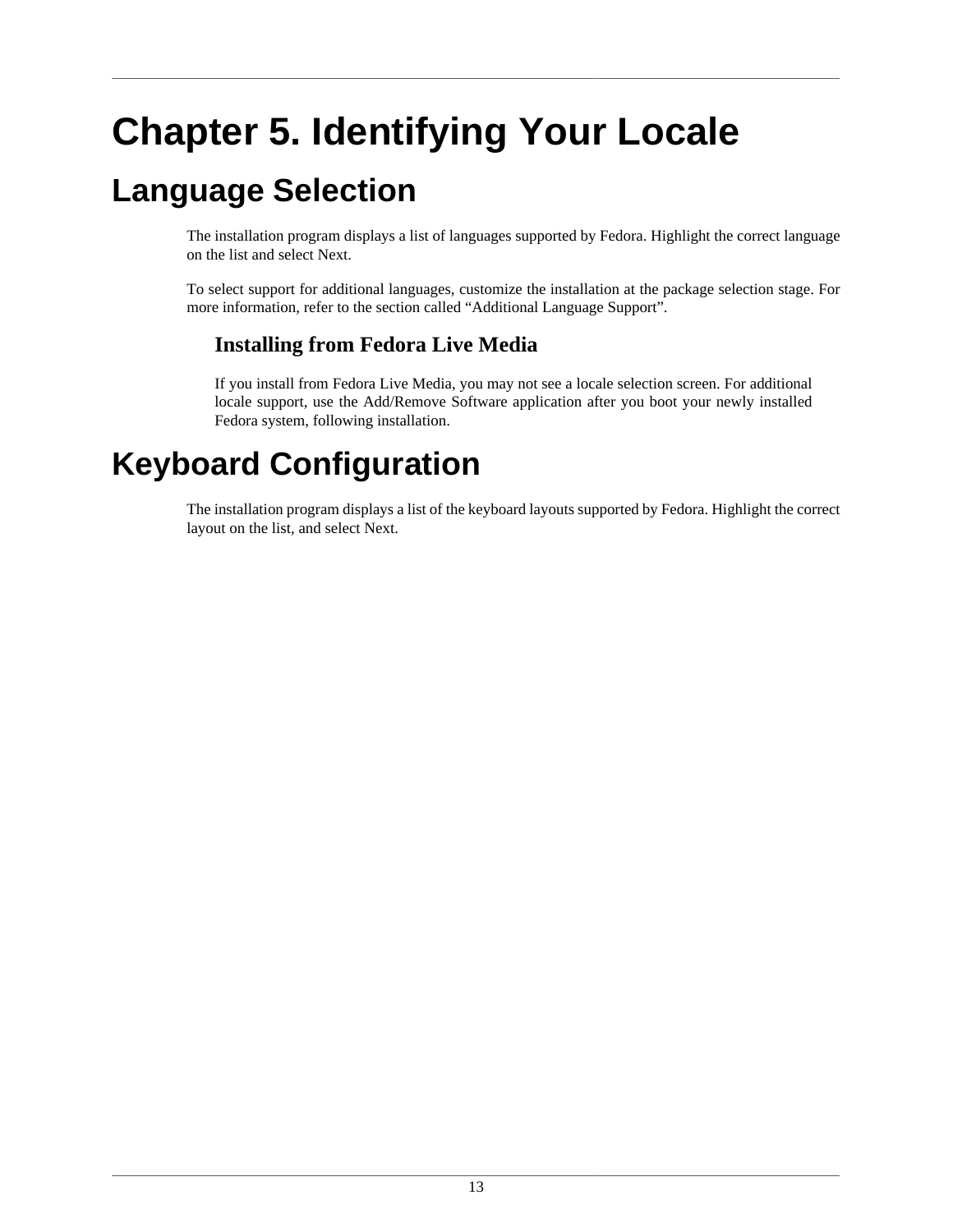# <span id="page-20-0"></span>**Chapter 6. Installation Methods**

- If you booted the distribution DVD and did not use the alternate installation source option askmethod, the next stage loads automatically from the DVD. Proceed to Chapter 7, *[Welcome Dialog](#page-23-0)*.
- If you used the askmethod option or booted from minimal boot media or a PXE server, proceed to [the section called "Alternative Installation Methods".](#page-20-1)

#### **CD/DVD Activity**

If you boot any Fedora installation media, the installation program loads its next stage from that disc. This happens regardless of which installation method you choose, unless you eject the disc before you proceed. The installation program still downloads *package data* from the source you choose.

## <span id="page-20-1"></span>**Alternative Installation Methods**

Even if you booted from alternative media, you can still install Fedora from CD or DVD media. Alternately, you can install from ISO images stored on your computer's hard disk, or from a network server.

- To install from CD or DVD media, insert a Fedora DVD or the first installation CD, select Local CD/ DVD, and proceed to Chapter 7, *[Welcome Dialog](#page-23-0)*.
- To install from ISO images on a hard disk, select Hard drive and proceed to [the section called](#page-20-2) ["Installation from a Hard Drive".](#page-20-2)
- To install from a NFS server or other network location, such as a Web or FTP server, proceed to [the](#page-21-0) [section called "Installation TCP/IP Configuration"](#page-21-0).

# <span id="page-20-2"></span>**Installation from a Hard Drive**

Once you have booted your computer, you may use ISO image files of the Fedora discs to continue the installation process. The ISO files must be located on a hard drive that is either internal to the computer, or attached to the machine by USB. You can use this option to install Fedora on computers that have neither a network connection nor CD or DVD drives.

The partition on the hard drive holding the ISO files must be formatted with the *ext2*, *ext3* or *vfat* file system. In Fedora, vfat includes a range of file systems, such as FAT-16 and FAT-32, found on most removable media. External hard drives usually contain vfat (FAT-32) file systems. Some Microsoft Windows systems also use vfat file systems on internal hard disk partitions.

Before you begin installation from a hard drive, check the partition type to ensure that Fedora can read it. To check a partition's file system under Windows, use the Disk Management tool. To check a partition's file system under Linux, use the **fdisk** utility.

#### <span id="page-20-5"></span><span id="page-20-4"></span><span id="page-20-3"></span>**Cannot Install from LVM Partitions**

You cannot use ISO files on partitions controlled by LVM (Logical Volume Management).

Select the partition containing the ISO files from the list of available partitions. Internal IDE, SATA, SCSI, and USB drive device names begin with /dev/sd. Each individual drive has its own letter, for example /dev/sda. Each partition on a drive is numbered, for example /dev/sda1.

Also specify the Directory holding images. Enter the full directory path from the drive that contains the ISO image files. The following table shows some examples of how to enter this information: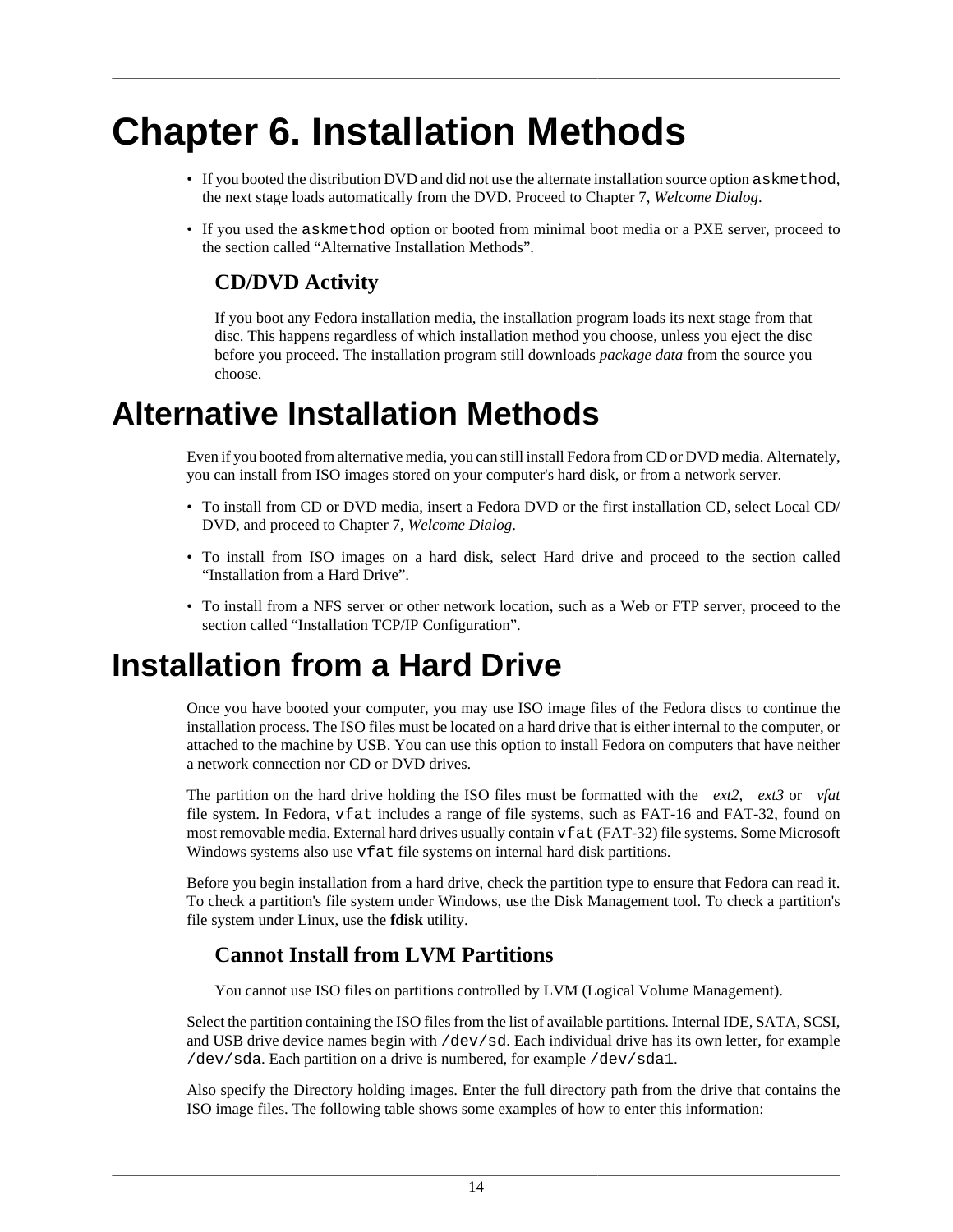**Partition type:** VFAT, NTFS **Volume:** D:\ **Original path to files:** D:\Downloads\F9 **Directory to use:** Downloads/F9 Partition type: ext2, ext3 **Volume:** /home **Original path to files:** /home/user1/F9 **Directory to use:** user1/F9

Select OK to continue. Proceed with Chapter 7, *[Welcome Dialog](#page-23-0)*.

# <span id="page-21-0"></span>**Installation TCP/IP Configuration**

<span id="page-21-2"></span>The installation program is network-aware and can use network settings for a number of functions. For instance, you can install Fedora from a network server using FTP, HTTP, or NFS protocols. You can also instruct the installation program to consult additional software repositories later in the process.

By default, the installation program uses DHCP to automatically provide network settings. If you use a cable or DSL modem, router, firewall, or other network hardware to communicate with the Internet, DHCP is a suitable option. In a business environment, consult with your network administrators for appropriate settings. If your network has no DHCP server, clear the check box labeled Use dynamic IP configuration (DHCP).

The installation program supports both IPv4 and IPv6 protocols. If you are not sure which addressing scheme your network uses, it is safe to leave both options selected. Refer also to [Chapter 9,](#page-26-0) *Network [Configuration](#page-26-0)* for more information on configuring your network.

#### **DHCP Responses Take Time**

If you select options for a protocol not used on your network, or vice versa, it may take additional time to receive network settings from the DHCP server.

These settings apply only during the installation process. The installation program allows you to configure the final network configuration later.

You can install from a Web, FTP, or NFS server either on your local network or, if you are connected, on the Internet. You may install Fedora from your own private mirror, or use one of the public mirrors maintained by members of the community. To ensure that the connection is as fast and reliable as possible, use a server that is close to your own geographical location.

The Fedora Project maintains a list of Web and FTP public mirrors, sorted by region, at [http://](http://fedoraproject.org/wiki/Mirrors) [fedoraproject.org/wiki/Mirrors](http://fedoraproject.org/wiki/Mirrors). To determine the complete directory path for the installation files, add /9/Fedora/architecture/os/ to the path shown on the web page. A correct mirror location for an i386 system resembles the URL http://mirror.example.com/pub/fedora/linux/ releases/9/Fedora/i386/os.

- If you are installing via NFS, proceed to [the section called "NFS Installation Setup".](#page-21-1)
- If you are installing via Web or FTP, proceed to [the section called "Web and FTP Installation Setup".](#page-22-0)

## <span id="page-21-1"></span>**NFS Installation Setup**

To install from a NFS server, select NFS from the Installation Method menu and select OK. Enter the name or IP address of the NFS server and the directory where the installation files reside.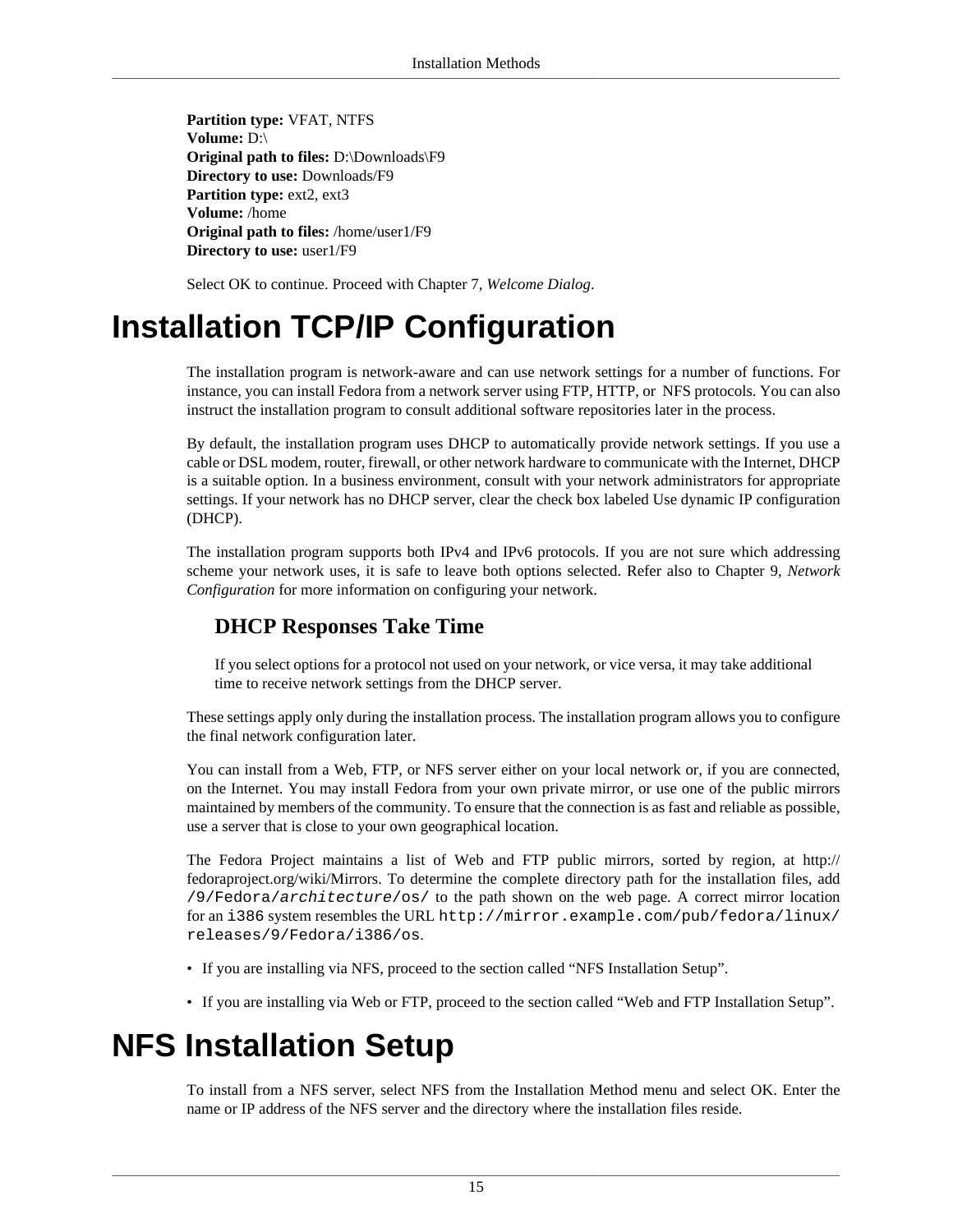#### **NFS Mirror Availability**

Public NFS mirrors are rare due to security concerns with NFS that do not necessarily apply to FTP or HTTP servers. The Fedora Project does not maintain a list of public NFS mirrors for Fedora.

Select OK to continue. Proceed with Chapter 7, *[Welcome Dialog](#page-23-0)*.

## <span id="page-22-0"></span>**Web and FTP Installation Setup**

Enter the name or IP address of the network server and the directory where the installation files reside. Select OK to continue. Proceed with Chapter 7, *[Welcome Dialog](#page-23-0)*.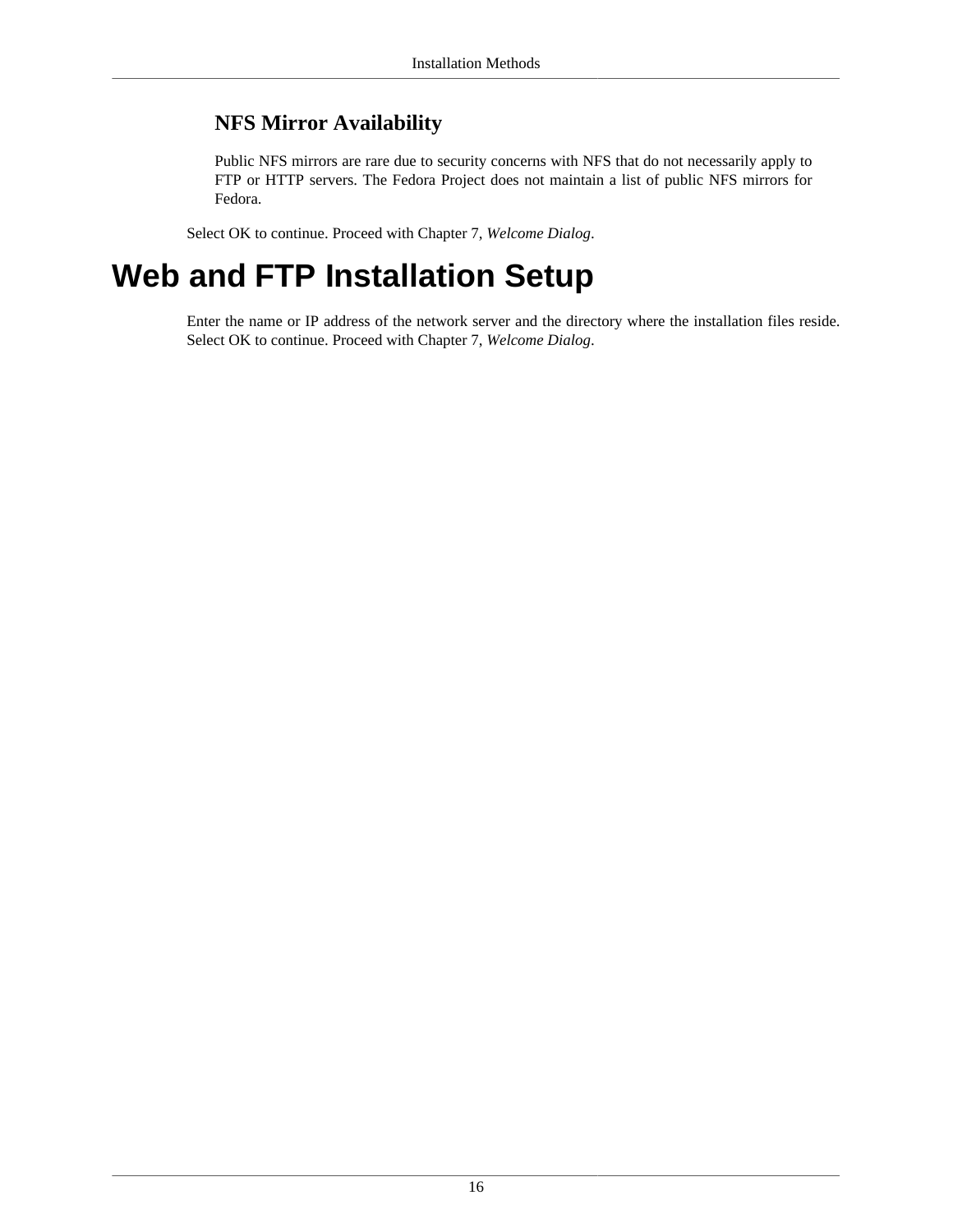# <span id="page-23-0"></span>**Chapter 7. Welcome Dialog**

After the installation program loads its next stage, a welcome dialog appears. Select Next to continue.

# <span id="page-23-1"></span>**Initializing the Hard Disk**

If no readable partition tables are found on existing hard disks, the installation program asks to initialize the hard disk. This operation makes any existing data on the hard disk unreadable. If your system has a brand new hard disk with no operating system installed, or you have removed all partitions on the hard disk, answer Yes.

# <span id="page-23-2"></span>**RAID or Other Nonstandard Configurations**

Certain RAID systems or other nonstandard configurations may be unreadable to the installation program and the aforementioned prompt may appear. The installation program responds to the physical disk structures it is able to detect.

#### **Detach Unneeded Disks**

If you have a nonstandard disk configuration that can be detached during installation and detected and configured afterward, power off the system, detach it, and restart the installation.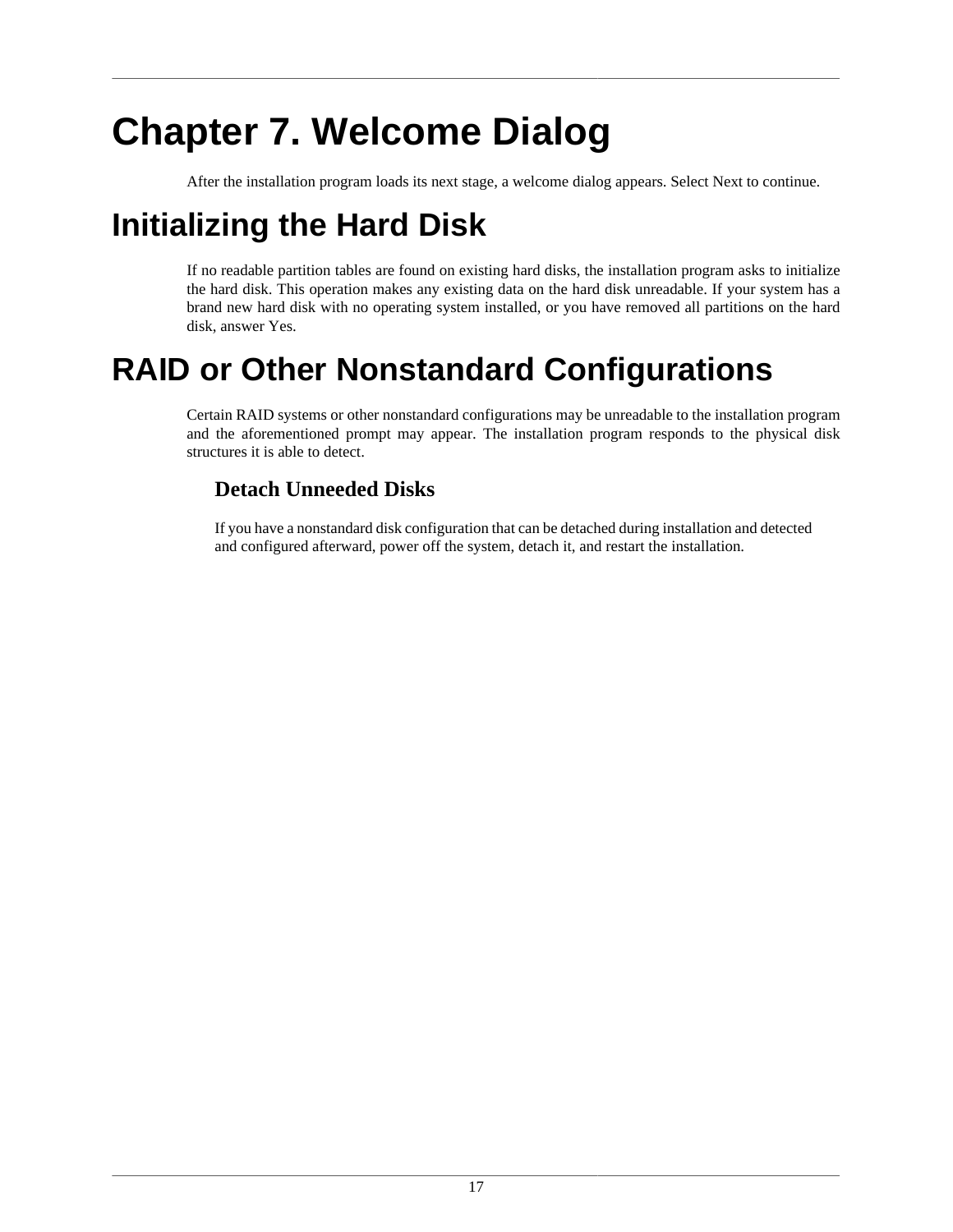# <span id="page-24-0"></span>**Chapter 8. Upgrading an Existing System**

The installation system automatically detects any existing installation of Fedora. The upgrade process updates the existing system software with new versions, but does not remove any data from users' home directories. The existing partition structure on your hard drives does not change. Your system configuration changes only if a package upgrade demands it. Most package upgrades do not change system configuration, but rather install an additional configuration file for you to examine later.

# <span id="page-24-1"></span>**Upgrade Examine**

If your system contains a Fedora or Red Hat Linux installation, a dialog appears asking whether you want to upgrade that installation. To perform an upgrade of an existing system, choose the appropriate installation from the drop-down list and select Next.

#### **Manually Installed Software**

Software which you have installed manually on your existing Fedora or Red Hat Linux system may behave differently after an upgrade. You may need to manually recompile this software after an upgrade to ensure it performs correctly on the updated system.

# <span id="page-24-2"></span>**Upgrading Using the Installer**

#### **Installations are Recommended**

In general, the Fedora Project recommends that you keep user data on a separate /home partition and perform a fresh installation. For more information on partitions and how to set them up, refer to Chapter 12, *[Disk Partitioning](#page-30-0)*.

If you choose to upgrade your system using the installation program, any software not provided by Fedora that conflicts with Fedora software is overwritten. Before you begin an upgrade this way, make a list of your system's current packages for later reference:

```
 rpm -qa --qf '%{NAME} %{VERSION}-%{RELEASE} %{ARCH}\n' > ~/old-pkglist.txt'
```
After installation, consult this list to discover which packages you may need to rebuild or retrieve from non-Fedora software repositories.

Next, make a backup of any system configuration data:

```
 su -c 'tar czf /tmp/etc-`date +%F`.tar.gz /etc'
su -c 'mv /tmp/etc-*.tar.gz /home'
```
You should also make a complete backup of any important data before performing an upgrade. Important data may include the contents of your entire /home directory as well as content from services such as an Apache, FTP, or SQL server, or a source code management system. Although upgrades are not destructive, if you perform one improperly there is a small possibility of data loss.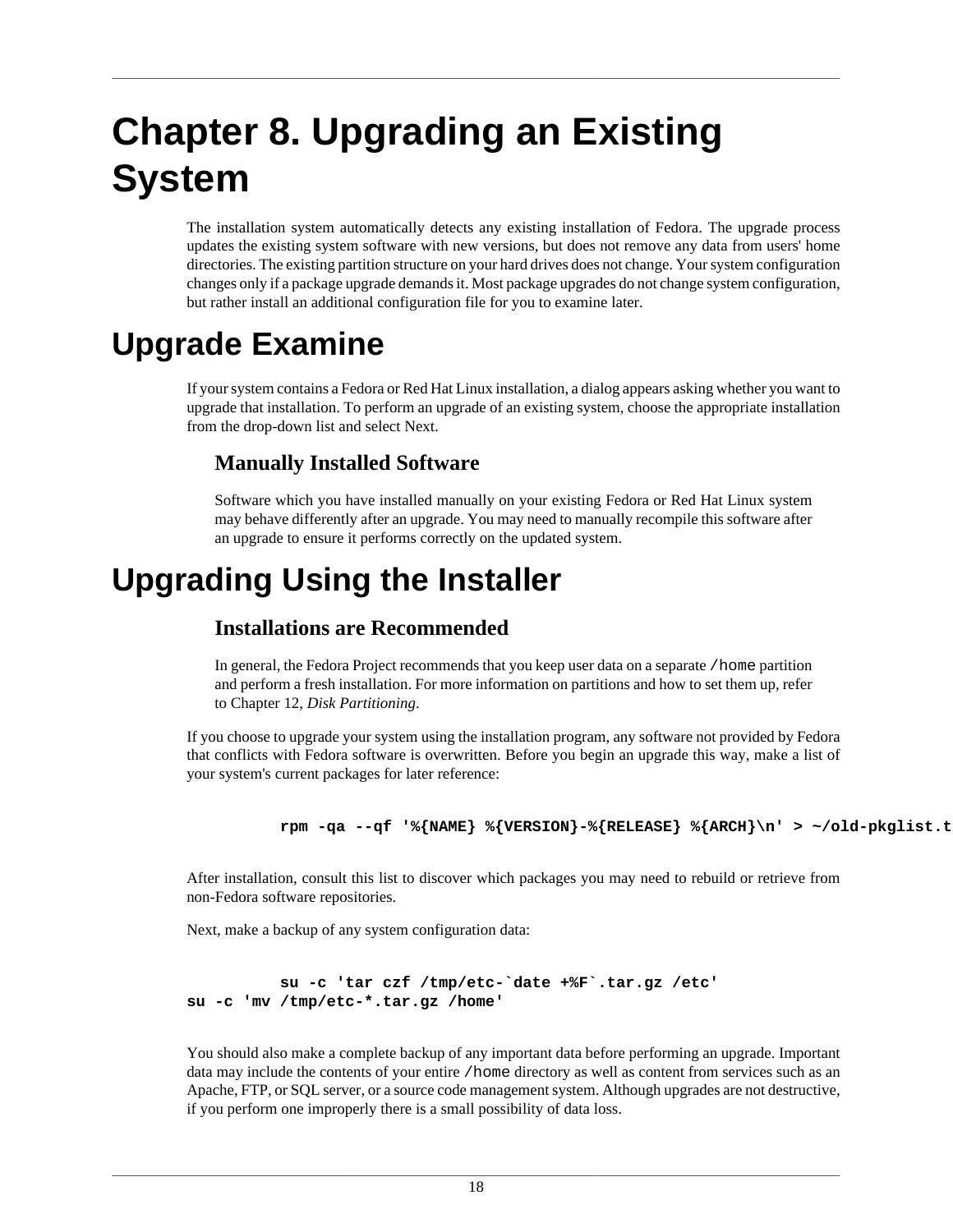#### **Storing Backups**

Note that the above examples store backup materials in a /home directory. If your /home directory is not a separate partition, *you should not follow these examples verbatim!* Store your backups on another device such as CD or DVD discs or an external hard disk.

For more information on completing the upgrade process later, refer to [the section called "Finishing an](#page-49-0) [Upgrade".](#page-49-0)

## <span id="page-25-0"></span>**Upgrading Boot Loader Configuration**

<span id="page-25-2"></span><span id="page-25-1"></span> Your completed Fedora installation must be registered in the *boot loader* to boot properly. A boot loader is software on your machine that locates and starts the operating system. Refer to Chapter 13, *[Boot Loader](#page-39-0)* for more information about boot loaders.

If the existing boot loader was installed by a Linux distribution, the installation system can modify it to load the new Fedora system. To update the existing Linux boot loader, select Update boot loader configuration. This is the default behavior when you upgrade an existing Fedora or Red Hat Linux installation.

*GRUB* is the standard boot loader for Fedora. If your machine uses another boot loader, such as BootMagic™, System Commander™, or the loader installed by Microsoft Windows, then the Fedora installation system cannot update it. In this case, select Skip boot loader updating. When the installation process completes, refer to the documentation for your product for assistance.

Install a new boot loader as part of an upgrade process only if you are certain you want to replace the existing boot loader. If you install a new boot loader, you may not be able to boot other operating systems on the same machine until you have configured the new boot loader. Select Create new boot loader configuration to remove the existing boot loader and install GRUB.

After you make your selection, click Next to continue.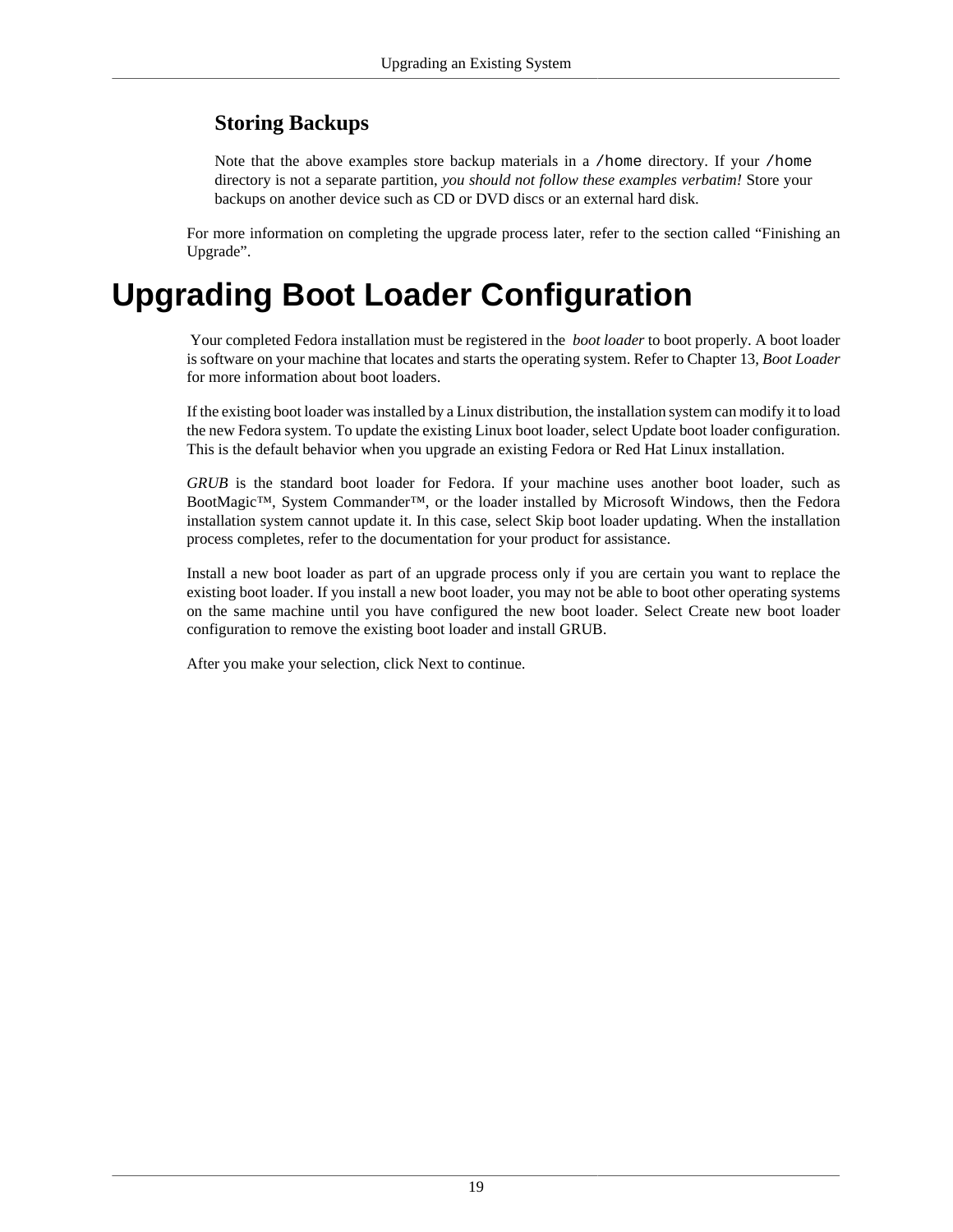# <span id="page-26-0"></span>**Chapter 9. Network Configuration**

<span id="page-26-3"></span>Setup simply prompts for the hostname and the settings used during installation are written to the system. Many networks have a *DHCP* (Dynamic Host Configuration Protocol) service that automatically supplies connected systems with domain name, leaving the user to enter a host name. By default, Fedora activates all network interfaces on your computer and configures them to use DHCP.

Fedora contains complete support for both *IPv4* and *IPv6*. By default, Fedora configures network interfaces on your computer for both IPv4 and IPv6 support, and to use DHCP over both IPv4 and IPv6. For more information about IPv6, refer to <http://en.wikipedia.org/wiki/IPv6>.

Many home Internet routers and firewalls do not include support for IPv6. The default settings will not harm your system or router in any way. However, the speed of some services improves drastically if you disable IPv6 on any interface on a network that does not use IPv6.

#### **IPv6 and Boot Options**

You can disable IPv6 support in the installation program using the boot option noipv6. The installation program does not configure network interfaces for IPv6 if you use this option. For more information on boot options, refer to [Appendix A,](#page-52-0) *Boot Options*.

#### **Modem Configuration**

<span id="page-26-6"></span><span id="page-26-5"></span>The Network Configuration screen does not list modems. Configure these devices after installation with the Network utility. The settings for your modem are specific to your particular Internet Service Provider (ISP).

## <span id="page-26-1"></span>**Hostname**

On some networks, the DHCP provider also provides the name of the computer, or *hostname*. The complete hostname includes both the name of the machine and the name of the domain of which it is a member, such as machine 1. example.com. The machine name (or "short hostname") is machine 1, and the domain name is example.com.

<span id="page-26-4"></span>To set up a home network that is behind an Internet firewall or router, you may want to use hostname.localdomain for your Fedora system. If you have more than one computer on this network, you should give each one a separate host name in this domain.

#### **Valid Hostnames**

You may give your system any name provided that the full hostname is unique. The hostname may include letters, numbers and hyphens.

If your Fedora system is connected *directly* to the Internet, you must pay attention to additional considerations to avoid service interruptions or risk action by your upstream service provider. A full discussion of these issues is beyond the scope of this document.

## <span id="page-26-2"></span>**Miscellaneous Settings**

To manually configure a network interface, you may also provide other network settings for your computer. All of these settings are the IP addresses of other systems on the network.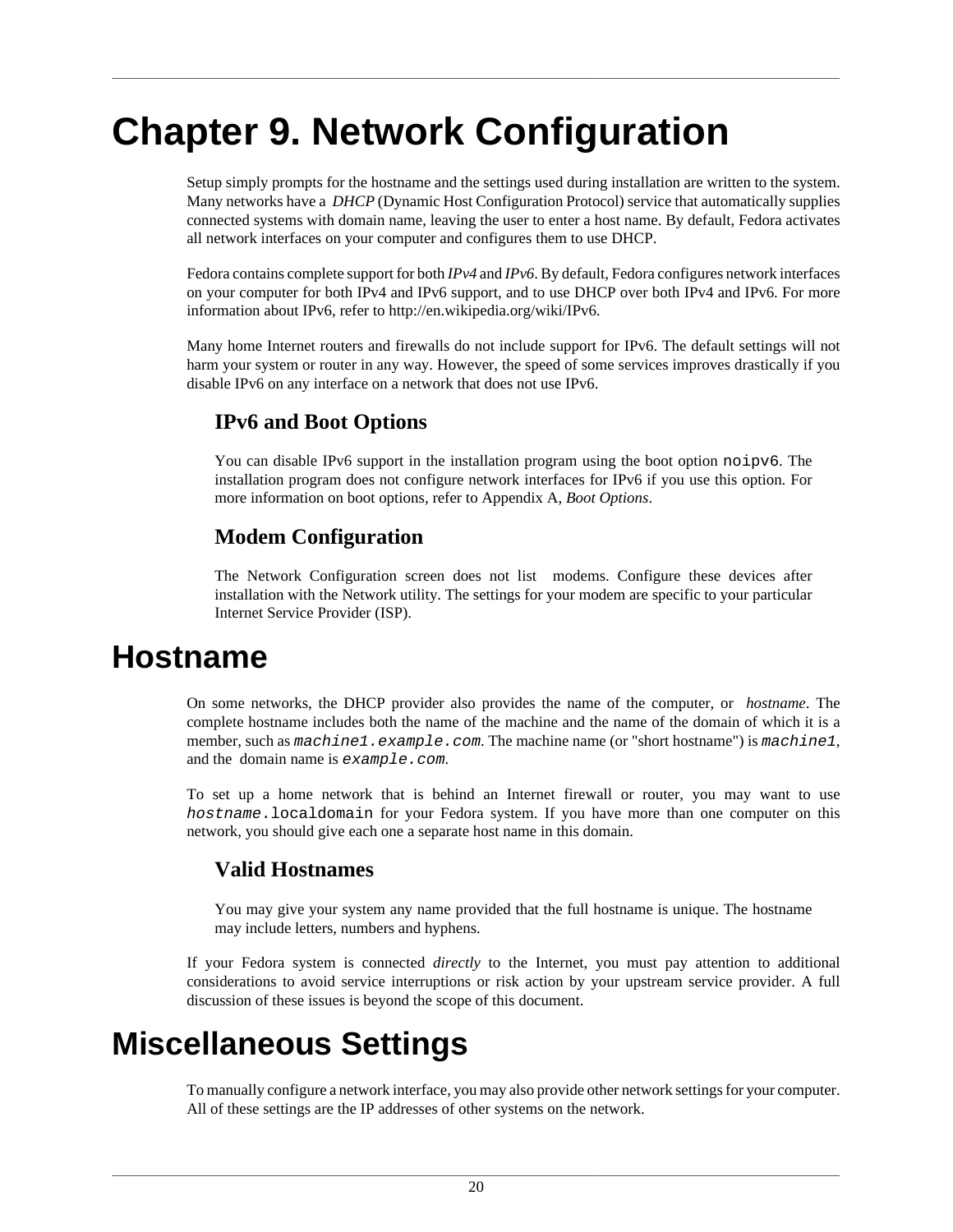<span id="page-27-1"></span>A *gateway* is the device that provides access to other networks. Gateways are also referred to as *routers*. If your system connects to other networks through a gateway, enter its IP address in the Gateway box.

<span id="page-27-0"></span>Most software relies on the *DNS* (Domain Name Service) provider to locate machines and services on the network. DNS converts hostnames to IP addresses and vice versa. A Fedora system may use more than one DNS server. If the primary DNS server does not respond, the computer sends any query to the secondary DNS server, and so on. To assign DNS servers, type their IP addresses into the Primary DNS or Secondary DNS boxes.

Select Next once you are satisfied with the network settings for your system.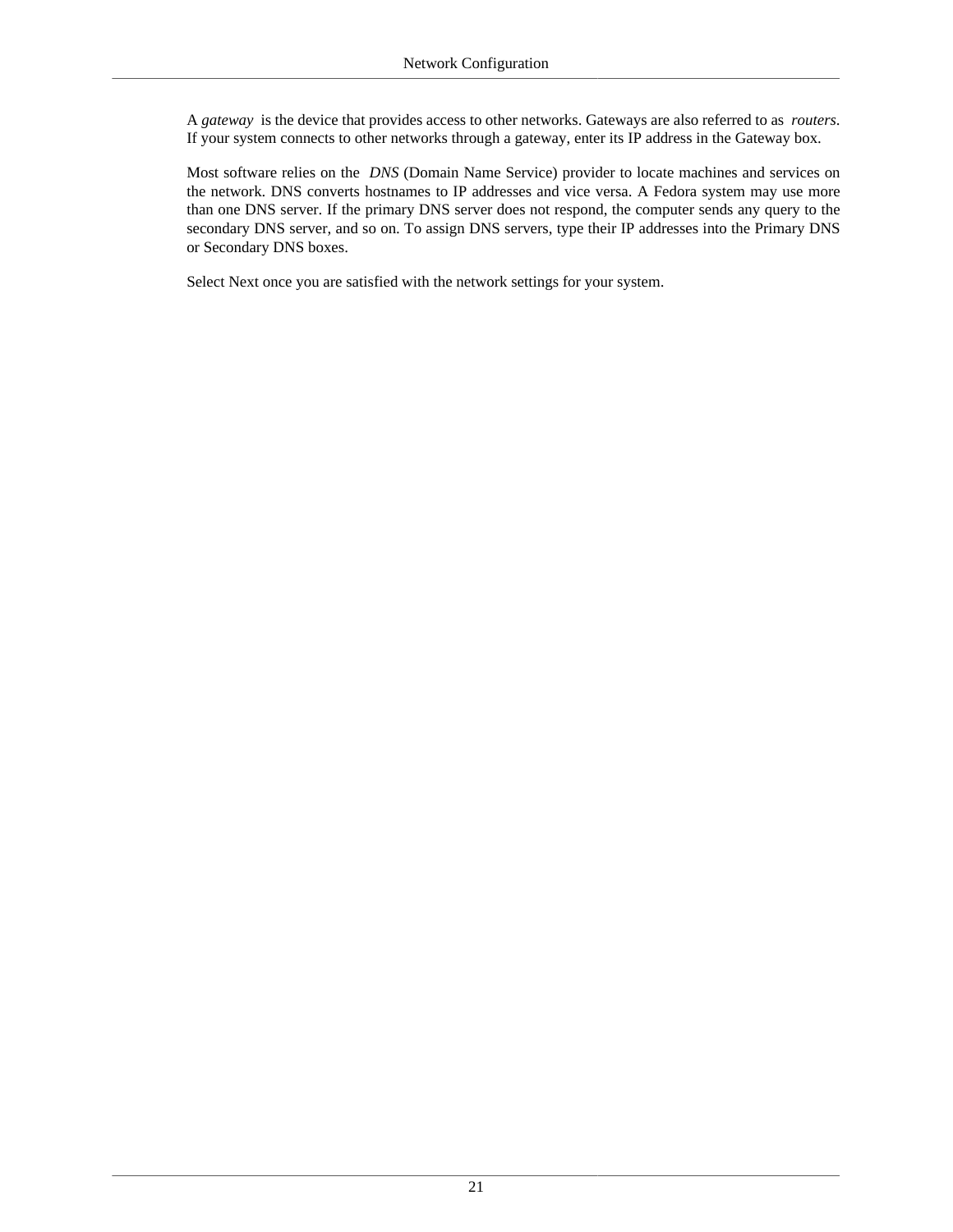# <span id="page-28-0"></span>**Chapter 10. Time Zone Selection**

<span id="page-28-3"></span>This screen allows you to specify the correct time zone for the location of your computer. Specify a time zone even if you plan to use NTP (Network Time Protocol) to maintain the accuracy of the system clock.

# <span id="page-28-1"></span>**Selecting a Time Zone**

Fedora displays on the screen two methods for selecting the time zone. To select a time zone using the map, first place your mouse pointer over your region on the map. Click once to magnify that region on the map. Next, select the yellow dot that represents the city nearest to your location. Once you select a dot, it becomes a red X to indicate your selection.

To select a time zone using the list, select the name of the city nearest to your location. The cities are listed in alphabetical order.

## <span id="page-28-2"></span>**Universal Co-ordinated Time (UTC)**

<span id="page-28-4"></span>For purposes of addressing time zones, Universal Co-ordinated Time is also known as Greenwich Mean Time (GMT).

If Fedora is the only operating system on your computer, select System clock uses UTC. The system clock is a piece of hardware on your computer system. Fedora uses the timezone setting to determine the offset between the local time and UTC on the system clock. This behavior is standard for UNIX-like operating systems.

#### **Windows and the System Clock**

Do not enable the System clock uses UTC option if your machine also runs Microsoft Windows. Microsoft operating systems change the BIOS clock to match local time rather than UTC. This may cause unexpected behavior under Fedora.

Select Next to proceed.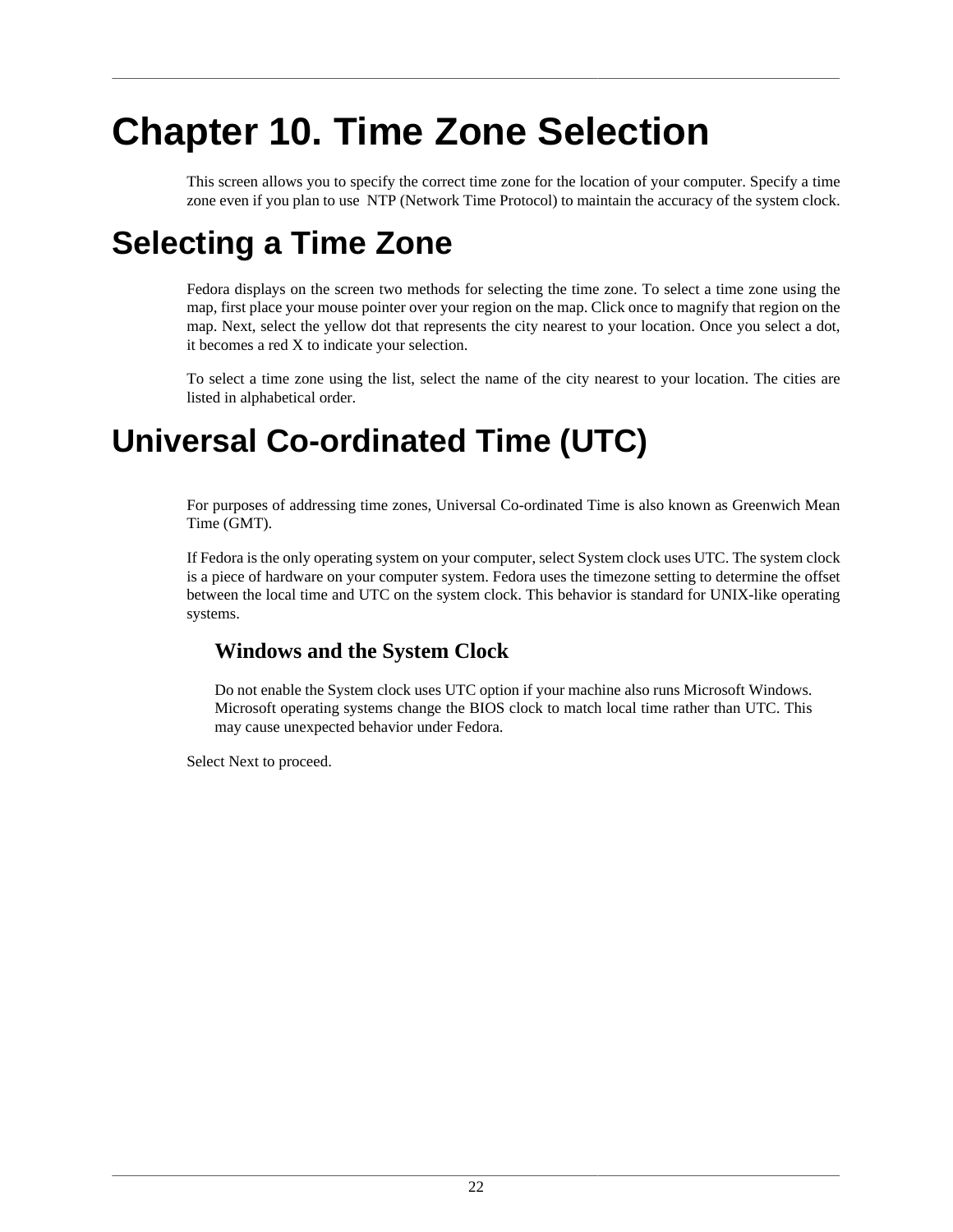# <span id="page-29-0"></span>**Chapter 11. Set the Root Password**

Fedora uses a special account named root for system administration. The root account on a Linux system is not subject to most normal account restrictions. As the system owner or administrator, you may sometimes require special privileges to configure or modify the system. In those cases, use the root account.

#### <span id="page-29-1"></span>**Using the root Account**

Avoid logging in to Fedora as root when possible. Any administration tools which require root privileges will prompt you for the password.

The Fedora installation program requires the root password to be at least six characters long. Because the root account may potentially control any part of the system, use the following guidelines to create a good password:

- Use a combination of uppercase letters, lowercase letters, numbers, punctuation and other characters.
- Do not use a word or name. Obscuring the word or name with substitute characters is not effective.
- Do not use the same password for more than one system.

The following are examples of good passwords:

- f9\*@1Ls99A
- HL8\$391%%rb
- Iwtb,10^th

Enter the root password into the Root Password field. Fedora displays the characters as asterisks for security. Type the same password into the Confirm field to ensure it is set correctly. After you set the root password, select Next to proceed.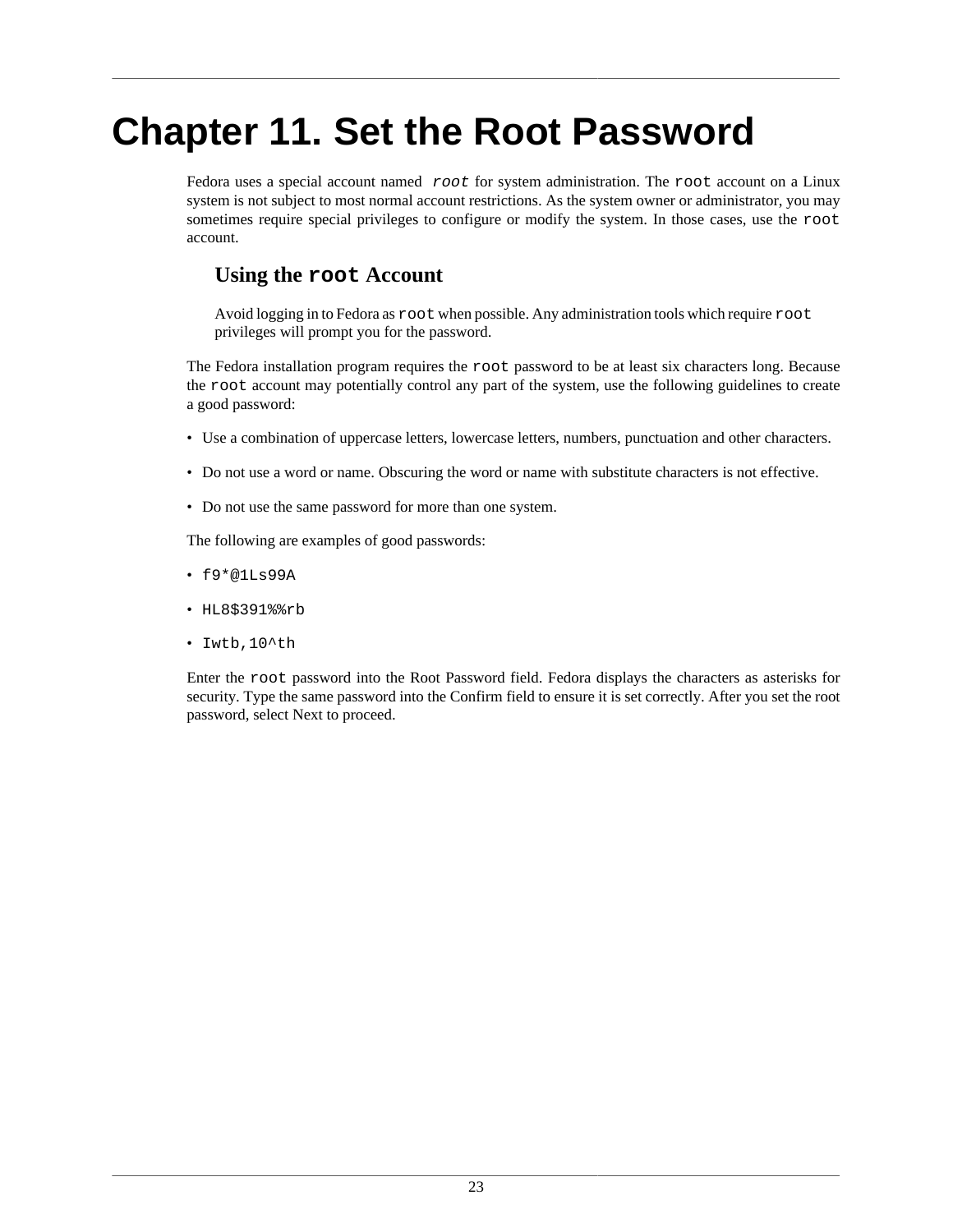# <span id="page-30-0"></span>**Chapter 12. Disk Partitioning**

Fedora creates and uses several *partitions* on the available hard drives. You may customize both the partitions, and how the drives on your system are managed. [the section called "General Information on](#page-30-5) [Partitions"](#page-30-5) explains drive partitions in more detail.

# <span id="page-30-1"></span>**RAID and Other Disk Devices**

## <span id="page-30-2"></span>**Hardware RAID**

<span id="page-30-6"></span>*RAID*, or Redundant Array of Independent Disks, allows a group, or *array*, of drives to act as a single device. Configure any RAID functions provided by the mainboard of your computer, or attached controller cards, before you begin the installation process. Each active RAID array appears as one drive within Fedora.

On systems with more than one hard drive you may configure Fedora to operate several of the drives as a Linux RAID array without requiring any additional hardware.

## <span id="page-30-3"></span>**Software RAID**

You can use the Fedora installation program to create Linux software RAID arrays, where RAID functions are controlled by the operating system rather than dedicated hardware. These functions are explained in detail in [the section called "Disk Druid".](#page-35-0)

## <span id="page-30-4"></span>**FireWire and USB Disks**

Some FireWire and USB hard disks may not be recognized by the Fedora installation system. If configuration of these disks at installation time is not vital, disconnect them to avoid any confusion.

#### **Post-installation Usage**

You can connect and configure external FireWire and USB hard disks after installation. Most such devices are recognized by the kernel and available for use at that time.

## <span id="page-30-5"></span>**General Information on Partitions**

A Fedora system has at least three partitions:

- A /boot partition
- A / partition
- A swap partition

Many systems have more partitions than the minimum listed above. Choose partitions based on your particular system needs. For example, consider creating a separate /home partition on systems that store user data. Refer to [the section called "Advice on Partitions"](#page-33-0) for more information.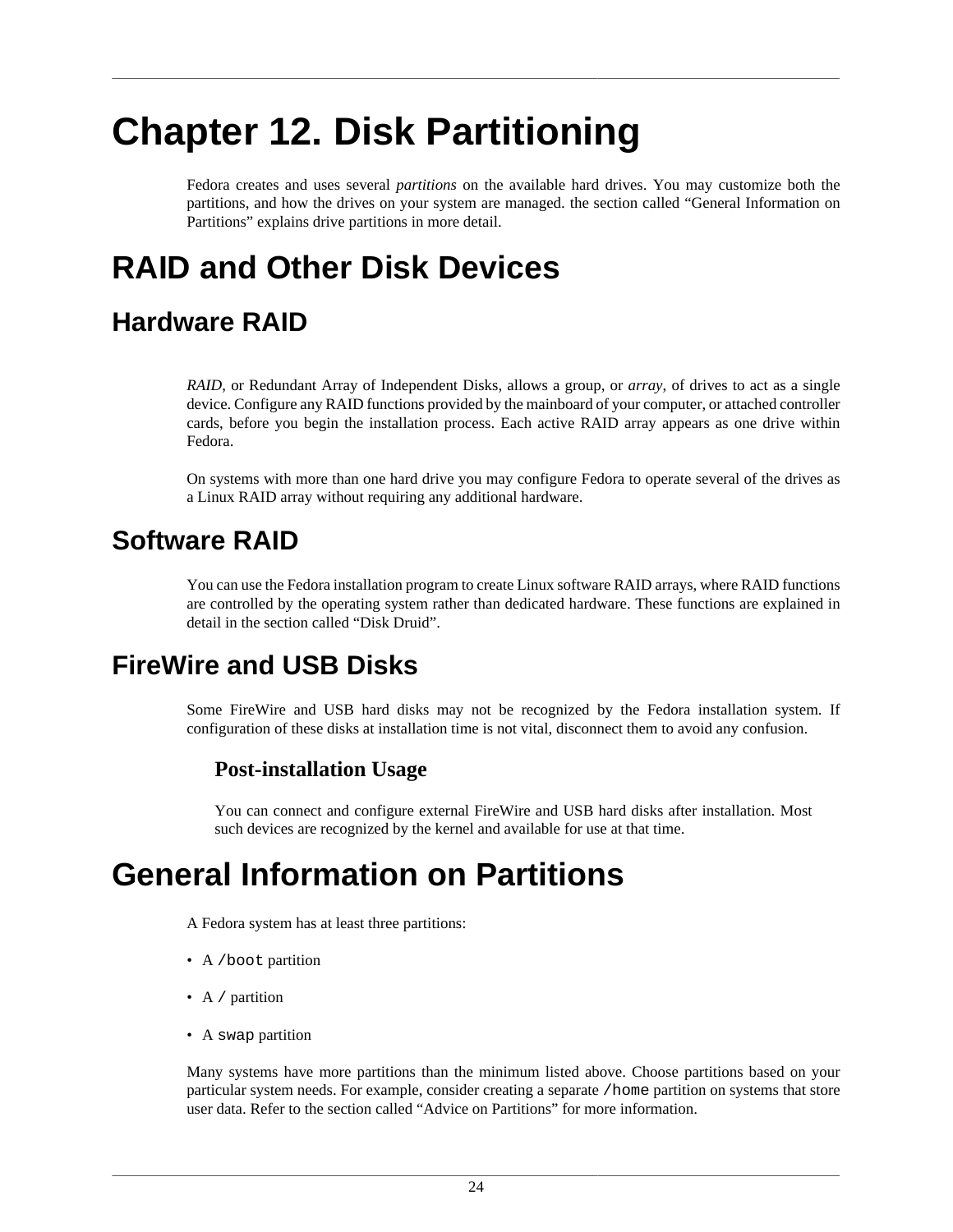If you are not sure how best to configure the partitions for your computer, accept the default partition layout.

<span id="page-31-9"></span>The RAM installed in your computer provides a pool of memory for running systems. Linux systems use *swap partitions* to expand this pool, by automatically moving portions of memory between RAM and swap partitions if insufficient RAM is available. In addition, certain power management features store all of the memory for a suspended system in the available swap partitions. If you manually specify the partitions on your system, create one swap partition that has more capacity than the computer RAM.

Data partitions provide storage for files. Each data partition has a *mount point*, to indicate the system directory whose contents reside on that partition. A partition with no mount point is not accessible by users. Data not located on any other partition resides in the / (or *root*) partition.

#### <span id="page-31-6"></span><span id="page-31-5"></span>**Root and /root**

<span id="page-31-7"></span><span id="page-31-2"></span>The / (or root) partition is the top of the directory structure. The /root (sometimes pronounced "slash-root") directory is the home directory of the user account for system administration.

In the minimum configuration shown above:

- All data under the /boot/ directory resides on the /boot partition. For example, the file /boot/ grub/grub.conf resides on the /boot partition.
- Any file outside of the /boot partition, such as /etc/passwd, resides on the / partition.

Subdirectories may be assigned to partitions as well. Some administrators create both /usr and /usr/ local partitions. In that case, files under /usr/local, such as /usr/local/bin/foo, are on the /usr/local partition. Any other files in /usr/, such as /usr/bin/foo, are in the /usr partition.

If you create many partitions instead of one large / partition, upgrades become easier. Refer to the description of Disk Druid's [Edit option](#page-36-0) for more information.

#### **Leave Excess Capacity Unallocated**

<span id="page-31-4"></span><span id="page-31-3"></span>Only assign storage capacity to those partitions you require immediately. You may allocate free space at any time, to meet needs as they occur. To learn about a more flexible method for storage management, refer to [the section called "Understanding LVM"](#page-32-0).

## <span id="page-31-0"></span>**Partition Types**

<span id="page-31-8"></span>Every partition has a *partition type*, to indicate the format of the *file system* on that partition. The file system enables Linux to organize, search, and retrieve files stored on that partition. Use the  $ext{z}$  file system for data partitions that are not part of LVM, unless you have specific needs that require another type of file system.

### <span id="page-31-1"></span>**Minimum Partition Sizes**

The following table summarizes minimum partition sizes for the partitions containing the listed directories. You *do not* have to make a separate partition for each of these directories. For instance, if the partition containing  $/$  foo must be at least 500 MB, and you do not make a separate  $/$  foo partition, then the  $/$ (root) partition must be at least 500 MB. **Directory:** /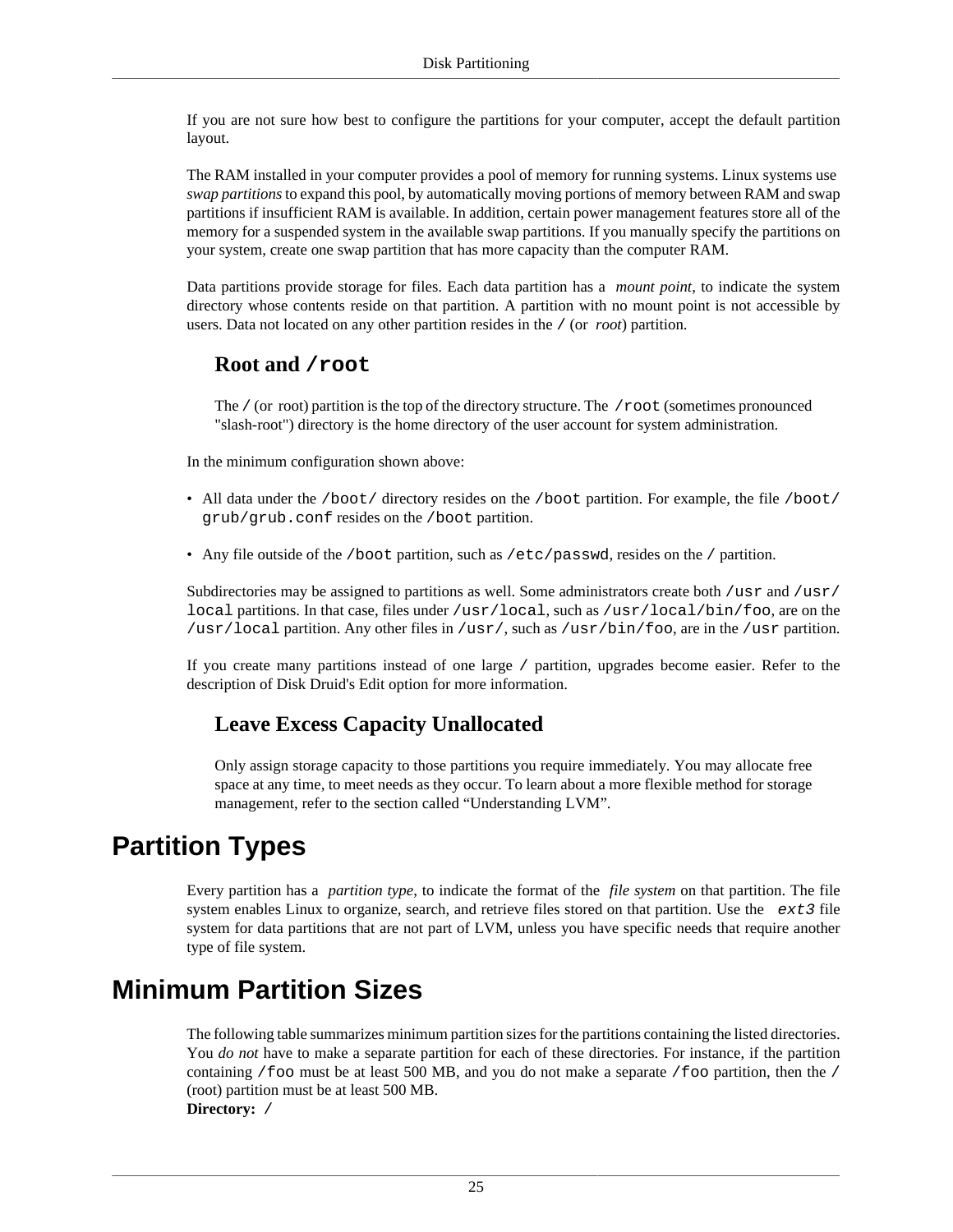**Minimum size:** 250 MB **Directory:** /usr **Minimum size:** 250 MB **Directory:** /tmp **Minimum size:** 50 MB **Directory:** /var **Minimum size:** 384 MB **Directory:** /home **Minimum size:** 100 MB **Directory:** /boot **Minimum size:** 75 MB

## <span id="page-32-0"></span>**Understanding LVM**

<span id="page-32-5"></span><span id="page-32-4"></span>LVM (Logical Volume Management) partitions provide a number of advantages over standard partitions. LVM partitions are formatted as *physical volumes*. One or more physical volumes are combined to form a *volume group*. Each volume group's total storage is then divided into one or more *logical volumes*. The logical volumes function much like standard partitions. They have a file system type, such as ext3, and a mount point.

#### <span id="page-32-3"></span><span id="page-32-2"></span>**The /boot Partition and LVM**

The boot loader cannot read LVM volumes. You must make a standard, non-LVM disk partition for your /boot partition.

To understand LVM better, imagine the physical volume as a pile of *blocks*. A block is simply a storage unit used to store data. Several piles of blocks can be combined to make a much larger pile, just as physical volumes are combined to make a volume group. The resulting pile can be subdivided into several smaller piles of arbitrary size, just as a volume group is allocated to several logical volumes.

An administrator may grow or shrink logical volumes without destroying data, unlike standard disk partitions. If the physical volumes in a volume group are on separate drives or RAID arrays then administrators may also spread a logical volume across the storage devices.

You may lose data if you shrink a logical volume to a smaller capacity than the data on the volume requires. To ensure maximum flexibility, create logical volumes to meet your current needs, and leave excess storage capacity unallocated. You may safely grow logical volumes to use unallocated space, as your needs dictate.

#### **LVM and the Default Partition Layout**

By default, the installation process creates / and swap partitions within LVM volumes, with a separate /boot partition.

# <span id="page-32-1"></span>**Understanding Encryption**

Fedora includes functions to encrypt your storage. You may find this function useful if you have a laptop or if you worry about your disk storage falling out of your control. This disk encryption requires you to provide an additional passphrase at boot time or whenever you first access the disk storage.

You may choose to encrypt either all partitions, or only selected ones. A typical use case includes encrypting partitions containing /home, /var, and /tmp, along with the swap partition. There is usually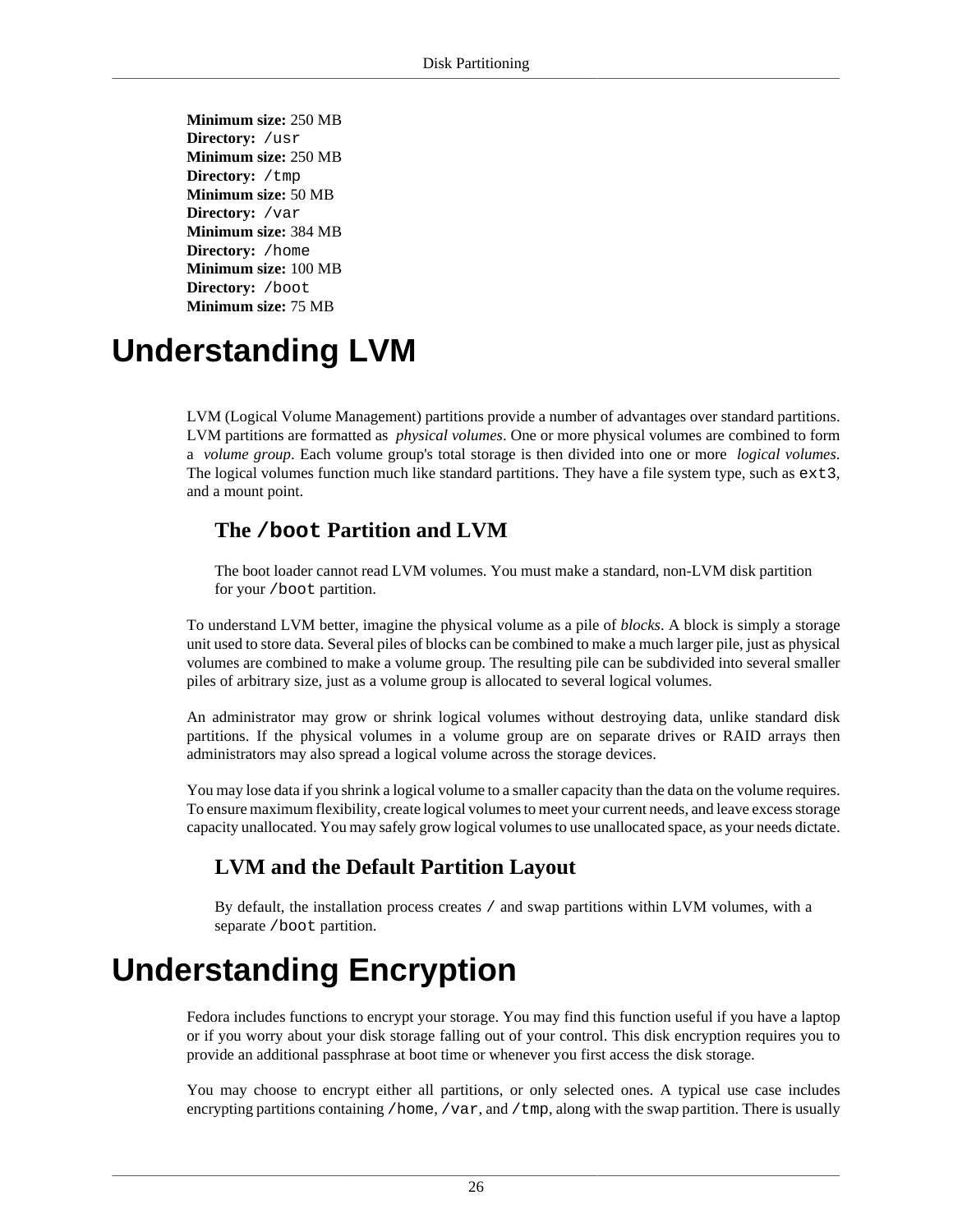no need to encrypt /usr, since this directory usually contains only system executables and libraries that have no intrinsic privacy value. The /boot partition is never encrypted and should not be used for sensitive data.

#### **Encrypted Storage Performance**

Storage encryption creates a slight performance decrease. You may wish to weigh this drawback against the benefits of security and privacy that encryption provides.

To make the encryption effective, choose a good passphrase. You can find more information about good passphrases in Chapter 11, *[Set the Root Password](#page-29-0)*.

The encryption provided uses the Linux Unified Key System (LUKS) for encryption. For more information on LUKS, refer to<http://luks.endorphin.org/>.

## <span id="page-33-0"></span>**Advice on Partitions**

Optimal partition setup depends on the usage for the Linux system in question. The following tips may help you decide how to allocate your disk space.

- If you expect that you or other users will store data on the system, create a separate partition for the / home directory within a volume group. With a separate /home partition, you may upgrade or reinstall Fedora without erasing user data files.
- Each kernel installed on your system requires approximately 6 MB on the /boot partition. Unless you plan to install a great many kernels, the default partition size of 100 MB for /boot should suffice.
- The /var directory holds content for a number of applications, including the Apache web server. It also is used to store downloaded update packages on a temporary basis. Ensure that the partition containing the /var directory has enough space to download pending updates and hold your other content.

#### **Pending Updates**

Because Fedora is a rapidly progressing collection of software, many updates may be available late in a release cycle. You can add an update repository to the sources for installation later to minimize this issue. Refer to [the section called "Installing from Additional Repositories"](#page-42-1) for more information.

- The /usr directory holds the majority of software content on a Fedora system. For an installation of the default set of software, allocate at least 4 GB of space. If you are a software developer or plan to use your Fedora system to learn software development skills, you may want to at least double this allocation.
- Consider leaving a portion of the space in an LVM volume group unallocated. This unallocated space gives you flexibility if your space requirements change but you do not wish to remove data from other partitions to reallocate storage.
- If you separate subdirectories into partitions, you can retain content in those subdirectories if you decide to install a new version of Fedora over your current system. For instance, if you intend to run a MySQL database in /var/lib/mysql, make a separate partition for that directory in case you need to reinstall later.

The following table is a possible partition setup for a system with a single, new 80 GB hard disk and 1 GB of RAM. Note that approximately 10 GB of the volume group is unallocated to allow for future growth.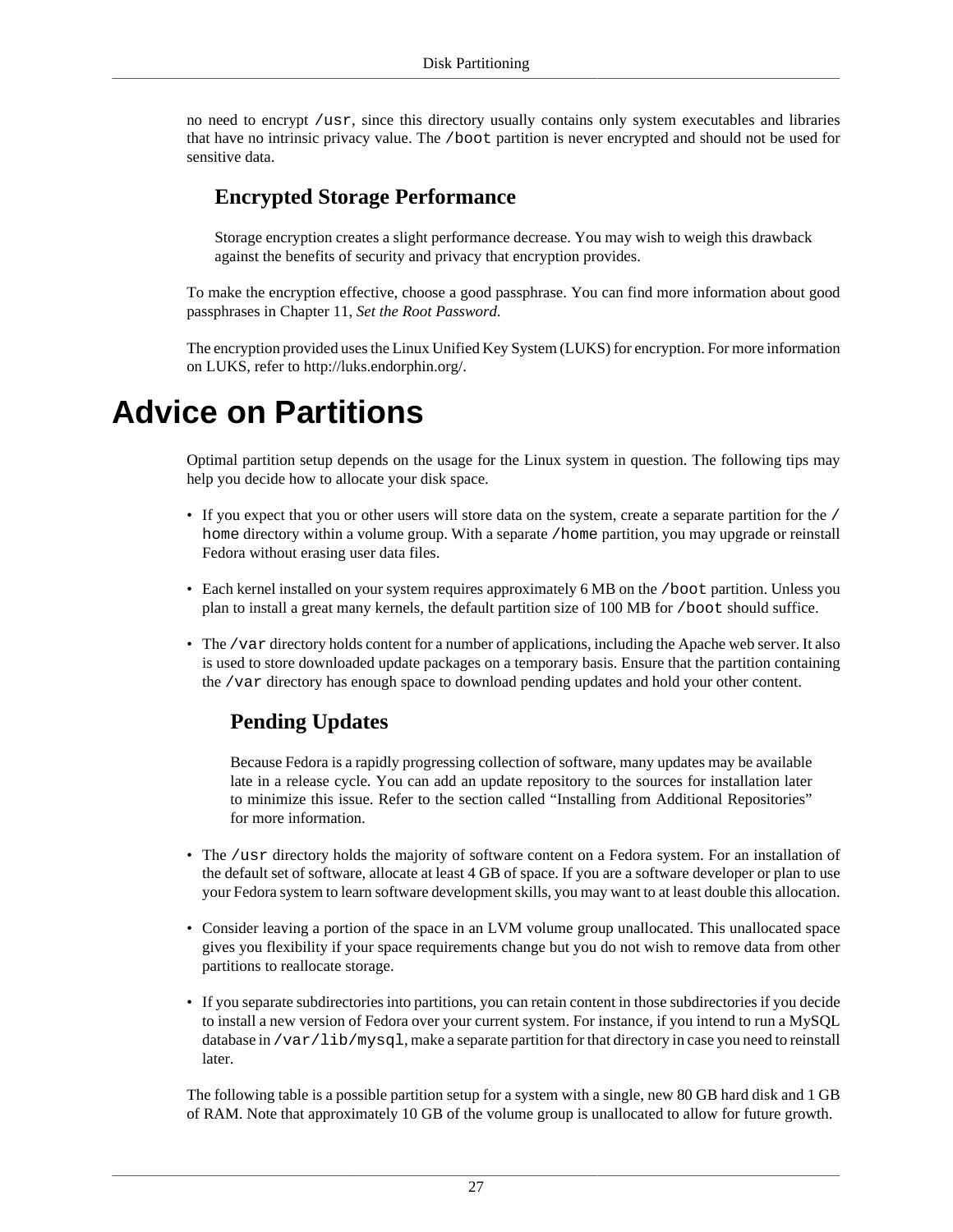#### **Example Usage**

This setup is not optimal for all use cases.

#### <span id="page-34-1"></span>**Example 12.1. Example Partition Setup**

**Partition:** /boot **Size and type:** 100 MB ext3 partition **Partition:** swap **Size and type:** 2 GB swap **Partition:** LVM physical volume **Size and type:** Remaining space, as one LVM volume group

The physical volume is assigned to the default volume group and divided into the following logical volumes:

**Partition:** / **Size and type:** 3 GB ext3 **Partition:** /usr **Size and type:** 8 GB ext3 **Partition:** /usr/local **Size and type:** 2 GB ext3 **Partition:** /var **Size and type:** 4 GB ext3 **Partition:** /home **Size and type:** 50 GB ext3

## <span id="page-34-0"></span>**General Disk Setup**

The on-screen dialog lists the available drives. By default, the installation process may affect all of the drives on your computer. To prevent the installation program from repartitioning specific drives, clear the check box next to those drives on this list.

By default, the installation process erases any existing Linux partitions on the selected drives, and replaces them with the default set of partitions for Fedora. All other types of partitions remain unchanged. For example, partitions used by Microsoft Windows, and system recovery partitions created by the computer manufacturer, are both left intact. You may choose an alternative from the drop-down list:

Remove all partitions on selected drives and create default layout

If the selected hard disks are brand new, or if you want to destroy all data currently on the selected drives, use this option. This option removes all partitions on all selected drives, even those used by non-Linux operating systems.

#### **This Option Destroys All Data**

Once you have selected all installation options and proceed, all data on the selected drives will be destroyed. *Use this option with caution.*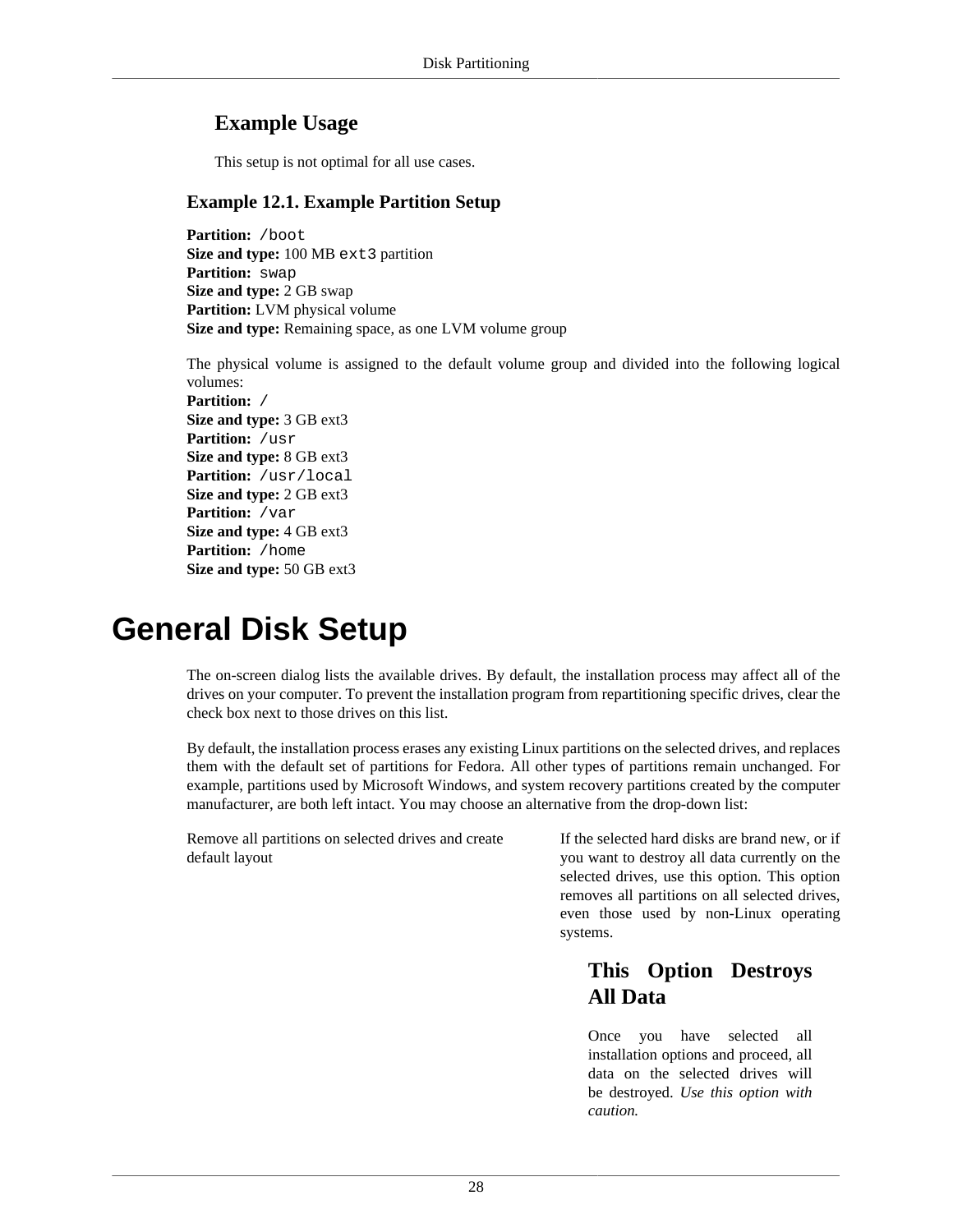| Remove linux partitions on selected drives and create<br>default layout | If the selected drives have any Linux<br>partitions, this option removes them and<br>installs Fedora into the resulting free space.<br>This option does not modify partitions<br>assigned to other non-Linux operating<br>systems. It does not discriminate, however,<br>between partitions assigned to different Linux<br>distributions, and will remove all of them. |
|-------------------------------------------------------------------------|------------------------------------------------------------------------------------------------------------------------------------------------------------------------------------------------------------------------------------------------------------------------------------------------------------------------------------------------------------------------|
| Use free space on selected drives and create default<br>layout          | If the selected drives have free space that has<br>not been assigned to a partition, this option<br>installs Fedora into the free space. This option<br>ensures that no existing partition is modified<br>by the installation process.                                                                                                                                 |
| Create custom layout                                                    | You manually specify the partitioning on the<br>selected drives. The next screen enables you<br>to configure the drives and partitions for your<br>computer. If you choose this option, Fedora<br>creates no partitions by default.                                                                                                                                    |

Select Encrypt system to encrypt all partitions except the /boot partition.

Select Review and modify partitioning layout to customize the set of partitions that Fedora creates, to configure your system to use drives in RAID arrays, or to modify the boot options for your computer. If you choose one of the alternative partitioning options, this is automatically selected.

Use the Advanced storage options option if:

- You want to install Fedora to a drive connected through the *iSCSI* protocol. Select Advanced storage options, then select Add iSCSI target, then select Add drive. Provide an IP address and the iSCSI initiator name, and select Add drive.
- You want to disable a *dmraid* device that was detected at boot time.

Choose a partitioning option, and select Next to proceed.

If you do not select an option to customize the partition layout, proceed to [the section called "Making Disk](#page-38-0) [Changes".](#page-38-0) If you choose Create custom layout or Review and modify partitioning layout, proceed to [the](#page-35-0) [section called "Disk Druid".](#page-35-0)

## <span id="page-35-0"></span>**Disk Druid**

<span id="page-35-1"></span>*Disk Druid* is an interactive program for editing disk partitions. Users run it only within the Fedora installation system. Disk Druid enables you to configure Linux software RAID and *LVM* to provide more extensible and reliable data storage.

#### <span id="page-35-3"></span><span id="page-35-2"></span>**Modifying the Default LVM Layout**

The default layout pools all of the available storage into a single LVM physical volume, with one LVM logical volume for the system. To make capacity available for additional partitions, Edit the logical volume with the mount point /, and reduce its size as necessary.

Disk Druid displays the following actions in the installation program: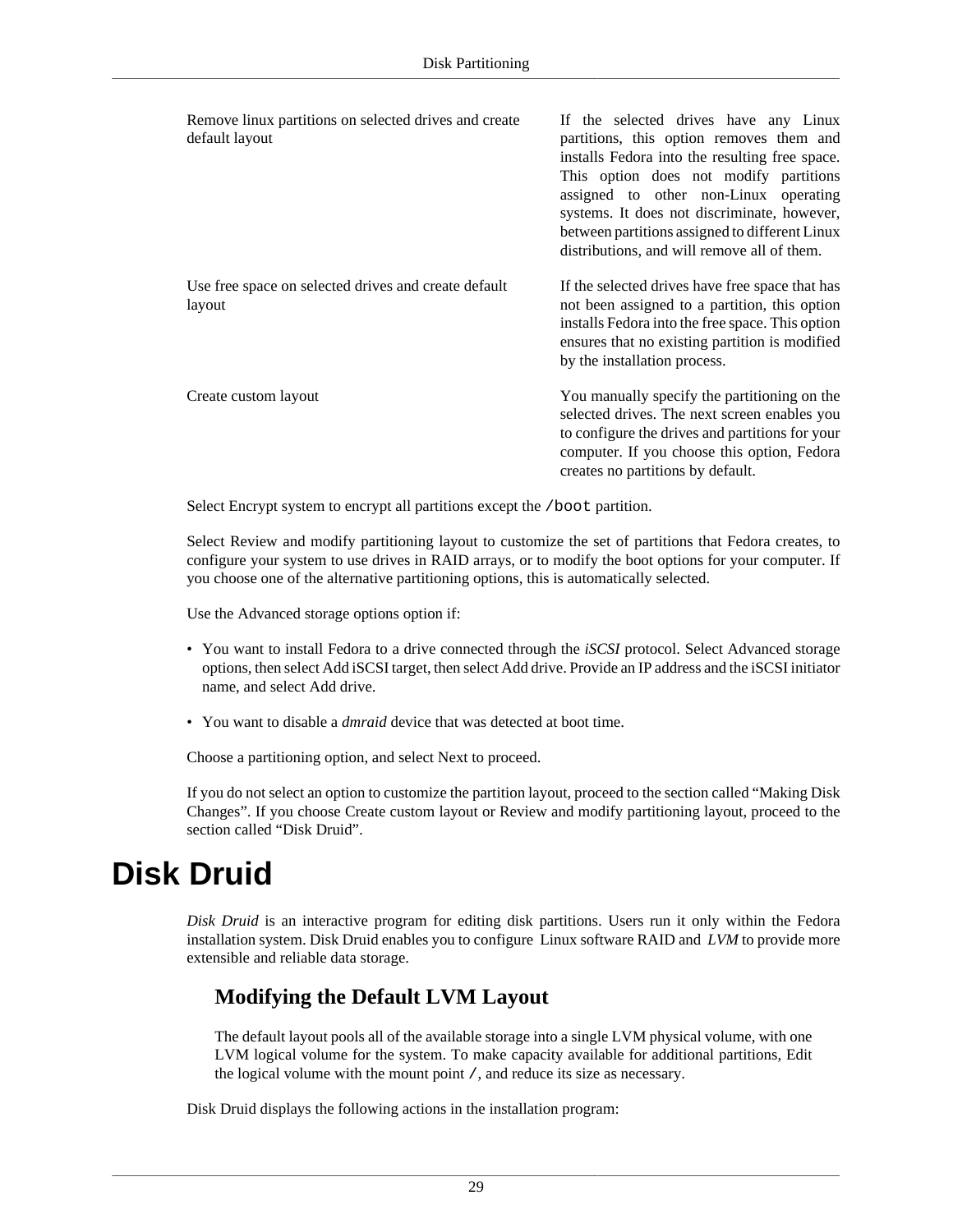New Select this option to add a partition or LVM physical volume to the disk. In the Add partition dialog, choose a mount point and a partition type. If you have more than one disk on the system, choose which disks the partition may inhabit. Indicate a size in megabytes for the partition. If you wish to encrypt the partition, select that option.

#### <span id="page-36-1"></span>**Illegal Partitions**

<span id="page-36-4"></span><span id="page-36-3"></span> The /bin/, /dev/, /etc/, /lib/, /proc/, /root/, and /sbin/ directories may not be used for separate partitions in Disk Druid. These directories reside on the / (root) partition.

The /boot partition may not reside on an LVM volume group. Create the /boot partition before configuring any volume groups.

You may also choose from three options for sizing your partition:

| Fixed size                     | Use a fixed size as close to<br>your entry as possible.                      |
|--------------------------------|------------------------------------------------------------------------------|
| Fill all space up to           | Grow the partition to a<br>maximum size of your choice.                      |
| Fill to maximum allowable size | Grow the partition until it fills<br>the remainder of the selected<br>disks. |

#### **Partition Sizes**

The actual partition on the disk may be slightly smaller or larger than your choice. Disk geometry issues cause this effect, not an error or bug.

Select the Encrypt partition option to encrypt all information on the disk partition.

After you enter the details for your partition, select OK to continue. If you chose to encrypt the partition, the installer prompts you to assign a passphrase by typing it twice. For hints on using good passphrases, refer to Chapter 11, *[Set the Root Password](#page-29-0)*.

<span id="page-36-0"></span>Edit Select this option to edit an existing partition, LVM volume group, or an LVM physical volume that is not yet part of a volume group. To change the size of a LVM physical volume partition, first remove it from any volume groups.

#### <span id="page-36-2"></span>**Removing LVM Physical Volumes**

If you remove an LVM physical volume from a volume group, you erase any logical volumes it contains.

Edit a partition to change its size, mount point, or file system type. Use this function to:

- correct a mistake in setting up your partitions
- migrate Linux partitions if you are upgrading or reinstalling Fedora
- provide a mount point for non-Linux partitions such as those used on some Windows operating systems
- resize an existing NTFS, ext2, or ext3 partition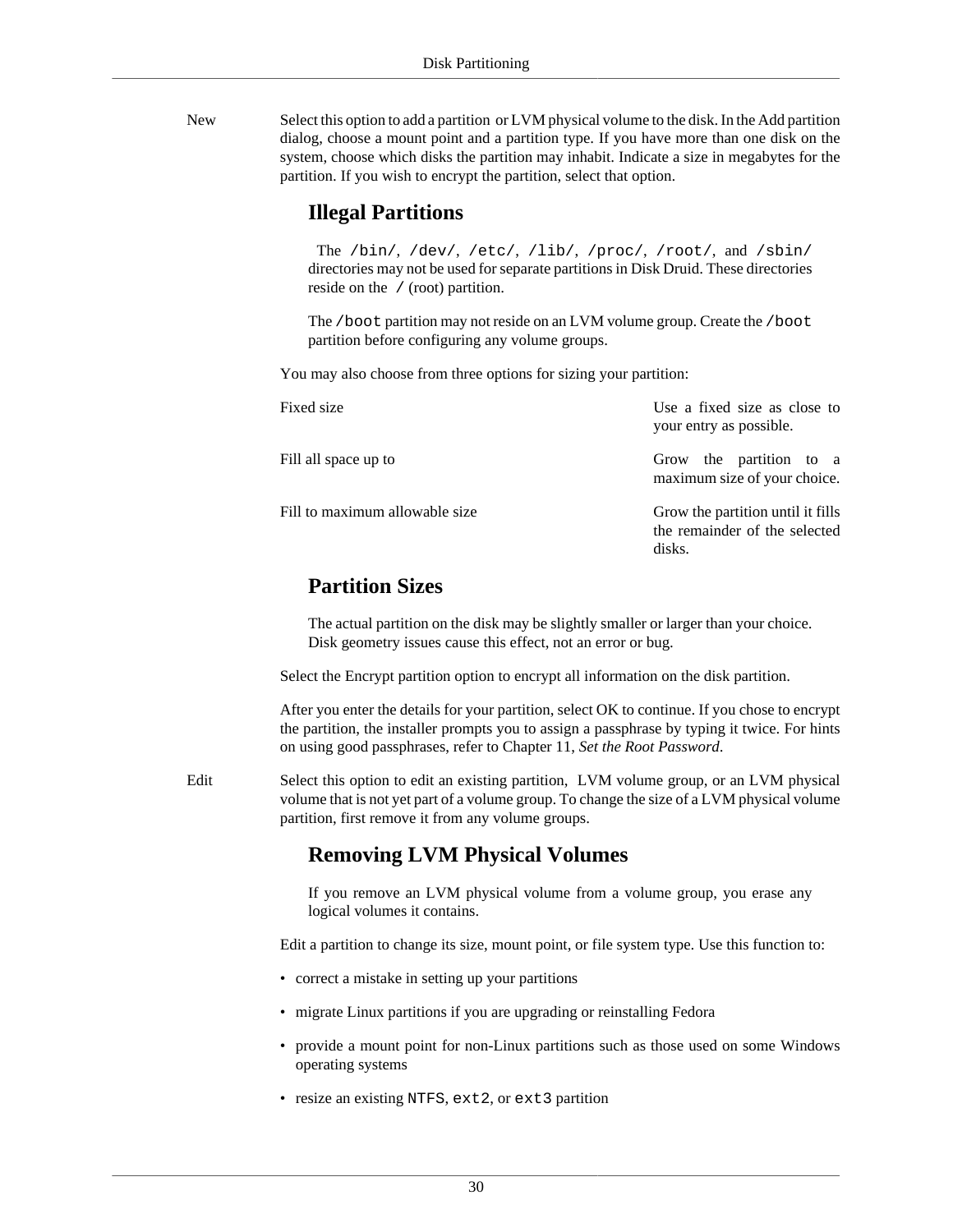#### <span id="page-37-4"></span><span id="page-37-3"></span><span id="page-37-1"></span><span id="page-37-0"></span>**Windows Partitions**

|                                                                                                                                                                                                    | You may not label Windows partitions that use the NTFS file system with a<br>mount point in the Fedora installer. You may label vfat (FAT16 or FAT32)<br>partitions with a mount point.                                                                                                                                                                                                                                                |                                                                                                                                                                                                                           |
|----------------------------------------------------------------------------------------------------------------------------------------------------------------------------------------------------|----------------------------------------------------------------------------------------------------------------------------------------------------------------------------------------------------------------------------------------------------------------------------------------------------------------------------------------------------------------------------------------------------------------------------------------|---------------------------------------------------------------------------------------------------------------------------------------------------------------------------------------------------------------------------|
|                                                                                                                                                                                                    | If you need to make <i>drastic</i> changes to your partition configuration, you may want to delete<br>partitions and start again. If your disk contains data that you need to keep, back it up before<br>you edit any partitions. If you edit the size of a partition, you may lose all data on it.                                                                                                                                    |                                                                                                                                                                                                                           |
|                                                                                                                                                                                                    | If your system contains many separate partitions for system and user data, it is easier to<br>upgrade your system. The installation program allows you to erase or retain data on specific<br>partitions. If your user data is on a separate / home partition, you can retain that data while<br>erasing system partitions such as /boot.                                                                                              |                                                                                                                                                                                                                           |
|                                                                                                                                                                                                    | To change the partition's mount point, enter the new mount point in the space provided. To<br>resize the partition, select Resize and enter a new size, or click and hold the arrow controls<br>to dial the size up or down as needed. To encrypt the partition, select Encrypt and provide<br>a passphrase by typing it twice at the prompt. Refer to Chapter 11, Set the Root Password<br>for information on using good passphrases. |                                                                                                                                                                                                                           |
| Delete<br>Select this option to erase an existing partition or LVM physical volume. To delete an LVM<br>physical volume, first delete any volume groups of which that physical volume is a member. |                                                                                                                                                                                                                                                                                                                                                                                                                                        |                                                                                                                                                                                                                           |
|                                                                                                                                                                                                    | If you make a mistake, use the Reset option to abandon all the changes you have made.                                                                                                                                                                                                                                                                                                                                                  |                                                                                                                                                                                                                           |
| Reset                                                                                                                                                                                              | Select this option to force Disk Druid to abandon all changes made to disk partitions.                                                                                                                                                                                                                                                                                                                                                 |                                                                                                                                                                                                                           |
| <b>RAID</b><br>Select this option to set up software RAID on your Fedora system.                                                                                                                   |                                                                                                                                                                                                                                                                                                                                                                                                                                        |                                                                                                                                                                                                                           |
|                                                                                                                                                                                                    | Create a software RAID partition                                                                                                                                                                                                                                                                                                                                                                                                       | Choose this option to add a<br>partition for software RAID.<br>This option is the only choice<br>available if your disk contains<br>no software RAID partitions.                                                          |
|                                                                                                                                                                                                    | Create a RAID device                                                                                                                                                                                                                                                                                                                                                                                                                   | Choose<br>this<br>option<br>to<br>construct a RAID device from<br>two or more existing software<br>RAID partitions. This option<br>is available if two or more<br>software<br>RAID<br>partitions<br>have been configured. |
|                                                                                                                                                                                                    | Clone a drive to create a RAID device                                                                                                                                                                                                                                                                                                                                                                                                  | Choose this option to set up<br>a RAID mirror of an existing<br>disk. This option is available if<br>two or more disks are attached<br>to the system.                                                                     |
| <b>LVM</b>                                                                                                                                                                                         | Select this option to set up LVM on your Fedora system. First create at least one partition                                                                                                                                                                                                                                                                                                                                            |                                                                                                                                                                                                                           |

<span id="page-37-5"></span><span id="page-37-2"></span>LVM Select this option to set up LVM on your Fedora system. First create at least one partition or software RAID device as an LVM physical volume, using the New dialog. For more information on LVM, refer to [the section called "Understanding LVM".](#page-32-0)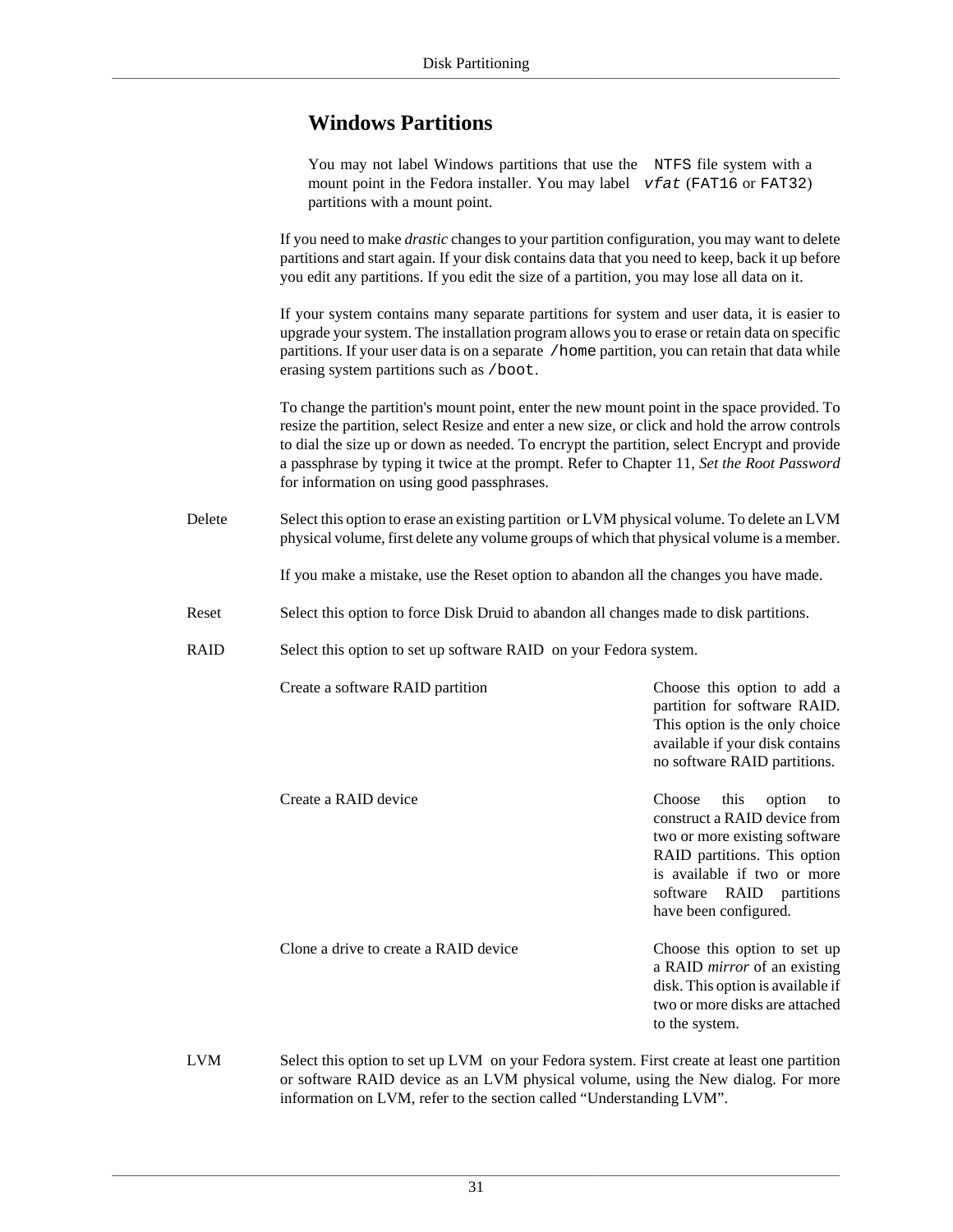To assign one or more physical volumes to a volume group, first name the volume group. Then select the physical volumes to be used in the volume group. Finally, configure logical volumes on any volume groups using the Add, Edit and Delete options.

You may not remove a physical volume from a volume group if doing so would leave insufficient space for that group's logical volumes. Take for example a volume group made up of two 5 GB LVM physical volume partitions, which contains an 8 GB logical volume. The installer would not allow you to remove either of the component physical volumes, since that would leave only 5 GB in the group for an 8 GB logical volume. If you reduce the total size of any logical volumes appropriately, you may then remove a physical volume from the volume group. In the example, reducing the size of the logical volume to 4 GB would allow you to remove one of the 5 GB physical volumes.

#### **LVM Unavailable in Text Installs**

LVM initial set up is not available in a text-mode installation. The installer allows you to edit pre-configured LVM volumes. If you need to create an LVM configuration from scratch, hit **Alt**+**F2** to use the terminal, and run the **lvm** command. To return to the text-mode installation, hit **Alt**+**F1**.

After you finish setting up and reviewing your partition configuration, select Next to continue the installation process.

# <span id="page-38-0"></span>**Making Disk Changes**

To proceed, the installer makes important changes to the disk configuration. This is the last point at which you can quit the installer and still retain your original system configuration. If you have chosen to resize existing Windows NTFS partitions without erasing or formatting them, the data in those partitions is retained.

Select Write changes to disk to proceed.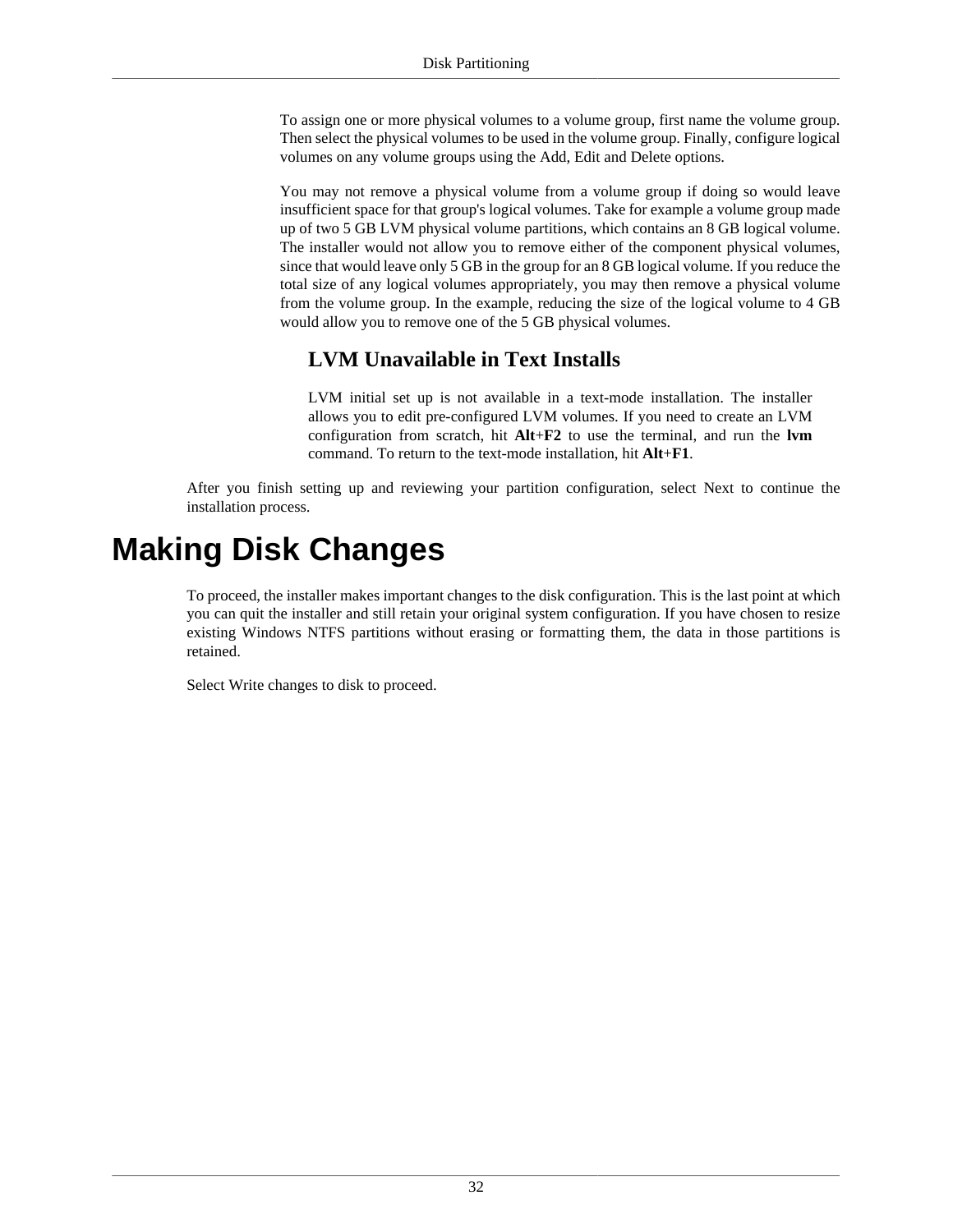# <span id="page-39-0"></span>**Chapter 13. Boot Loader**

A *boot loader* is a small program that reads and launches the operating system. Fedora uses the GRUB boot loader by default. If you have multiple operating systems, the boot loader determines which one to boot, usually by offering a menu.

You may have a boot loader installed on your system already. An operating system may install its own preferred boot loader, or you may have installed a third-party boot loader.If your boot loader does not recognize Linux partitions, you may not be able to boot Fedora. Use GRUB as your boot loader to boot Linux and most other operating systems. Follow the directions in this chapter to install GRUB.

#### <span id="page-39-4"></span>**Installing GRUB**

If you install GRUB, it may overwrite your existing boot loader.

# <span id="page-39-1"></span>**Keeping Your Existing Boot Loader Settings**

By default, the installation program installs GRUB in the *master boot record*, or MBR, of the device for the root file system. To decline installation of a new boot loader, select No boot loader will be installed.

#### <span id="page-39-5"></span>**Boot Loader Required**

Your computer must have GRUB or another boot loader installed in order to start, unless you create a separate startup disk to boot from.

You may need to customize the GRUB installation to correctly support some hardware or system configurations. To specify compatibility settings, select Configure advanced boot loader options. This causes a second screen of options to appear when you choose Next. [the section called "Advanced Boot](#page-40-1) [Loader Options"](#page-40-1) explains the features of the additional screen.

# <span id="page-39-2"></span>**Booting Additional Operating Systems**

If you have other operating systems already installed, Fedora attempts to automatically detect and configure GRUB to boot them. You may manually configure any additional operating systems if GRUB does not detect them.

To add, remove, or change the detected operating system settings, use the options provided.

Add Select Add to include an additional operating system in GRUB.

Select the disk partition which contains the bootable operating system from the drop-down list and give the entry a label. GRUB displays this label in its boot menu.

- Edit To change an entry in the GRUB boot menu, select the entry and then select Edit.
- Delete To remove an entry from the GRUB boot menu, select the entry and then select Delete.

## <span id="page-39-3"></span>**Setting a Boot Loader Password**

GRUB reads many file systems without the help of an operating system. An operator can interrupt the booting sequence to choose a different operating system to boot, change boot options, or recover from a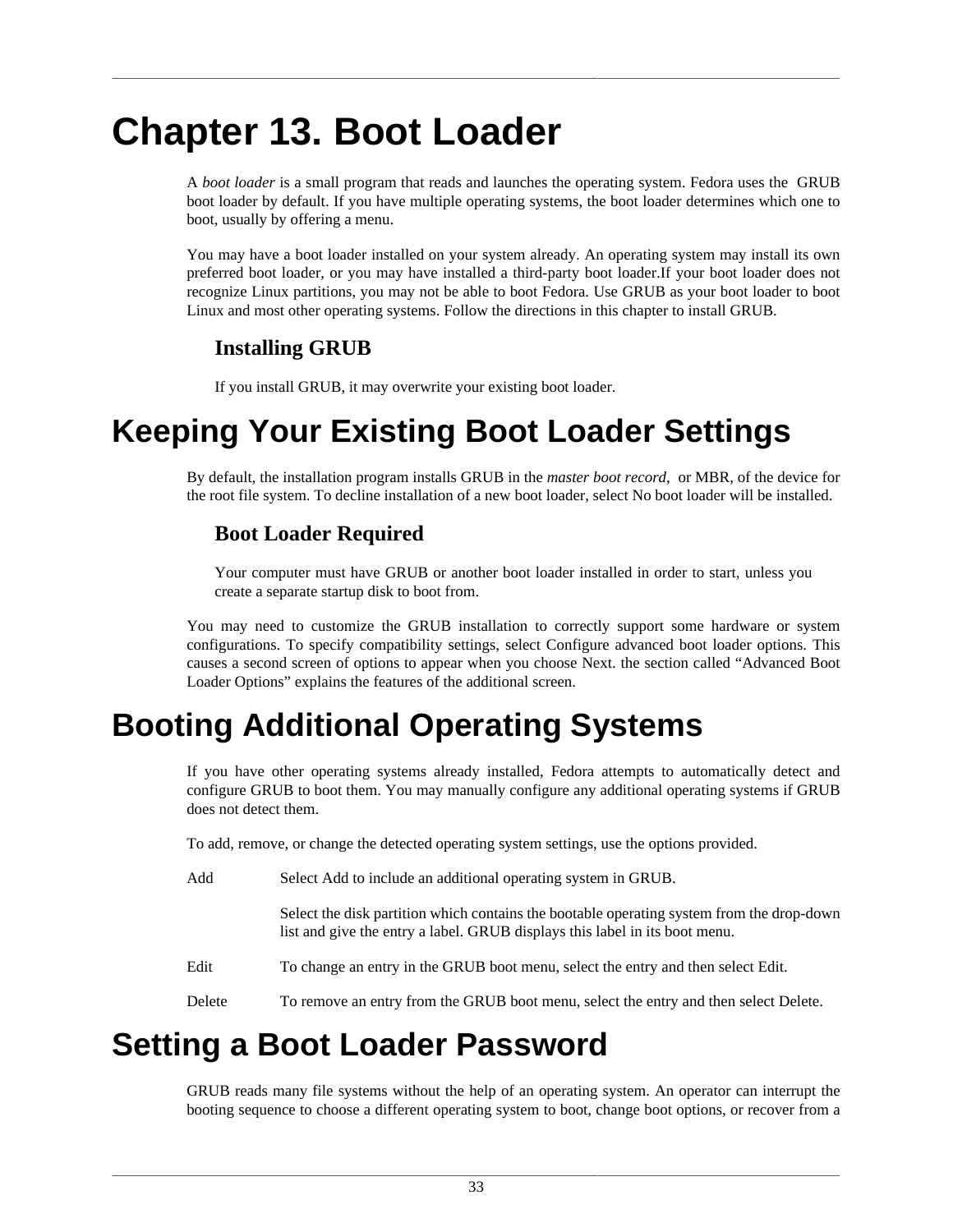system error. However, these functions may introduce serious security risks in some environments. You can add a password to GRUB so that the operator must enter the password to interrupt the normal boot sequence.

#### **GRUB Passwords Not Required**

You may not require a GRUB password if your system only has trusted operators, or is physically secured with controlled console access. However, if an untrusted person can get physical access to your computer's keyboard and monitor, that person can reboot the system and access GRUB. A password is helpful in this case.

To set a boot password, select the Use a boot loader password check box. The Change password button will become active. Select Change password to display an entry dialog. Type the desired password, and then confirm it by typing it again in the spaces provided.

#### **Choose a Good Password**

Choose a password that is easy for you to remember but hard for others to guess.

## <span id="page-40-0"></span>**Forgotten GRUB Passwords**

GRUB stores the password in encrypted form, so it *cannot* be read or recovered. If you forget the boot password, boot the system normally and then change the password entry in the /boot/grub/ grub.conf file. If you cannot boot, you may be able to use the "rescue" mode on the first Fedora installation disc to reset the GRUB password.

If you do need to change the GRUB password, use the **grub-md5-crypt** utility. For information on using this utility, use the command **man grub-md5-crypt** in a terminal window to read the manual pages.

## <span id="page-40-1"></span>**Advanced Boot Loader Options**

<span id="page-40-2"></span>The default boot options are adequate for most situations. The installation program writes the GRUB boot loader in the master boot record (MBR), overwriting any existing boot loader.

You may keep your current boot loader in the MBR and install GRUB as a secondary boot loader. If you choose this option, the installer program will write GRUB to the first sector of the Linux /boot partition.

#### **GRUB as a Secondary Boot Loader**

If you install GRUB as a secondary boot loader, you must reconfigure your primary boot loader whenever you install and boot from a new kernel. The kernel of an operating system such as Microsoft Windows does not boot in the same fashion. Most users therefore use GRUB as the primary boot loader on dual-boot systems.

You may also need the advanced options if your BIOS enumerates your drives or RAID arrays differently than Fedora expects. If necessary, use the Change Drive Order dialog to set the order of the devices in Fedora to match your BIOS.

On a few systems, Fedora may not configure the disk drive geometry for large disks correctly because of limitations within the BIOS. To work around this problem, mark the Force LBA32 check box.

The Linux kernel usually auto-detects its environment correctly, and no additional kernel parameters are needed. However, you may provide any needed kernel parameter using the advanced boot loader options.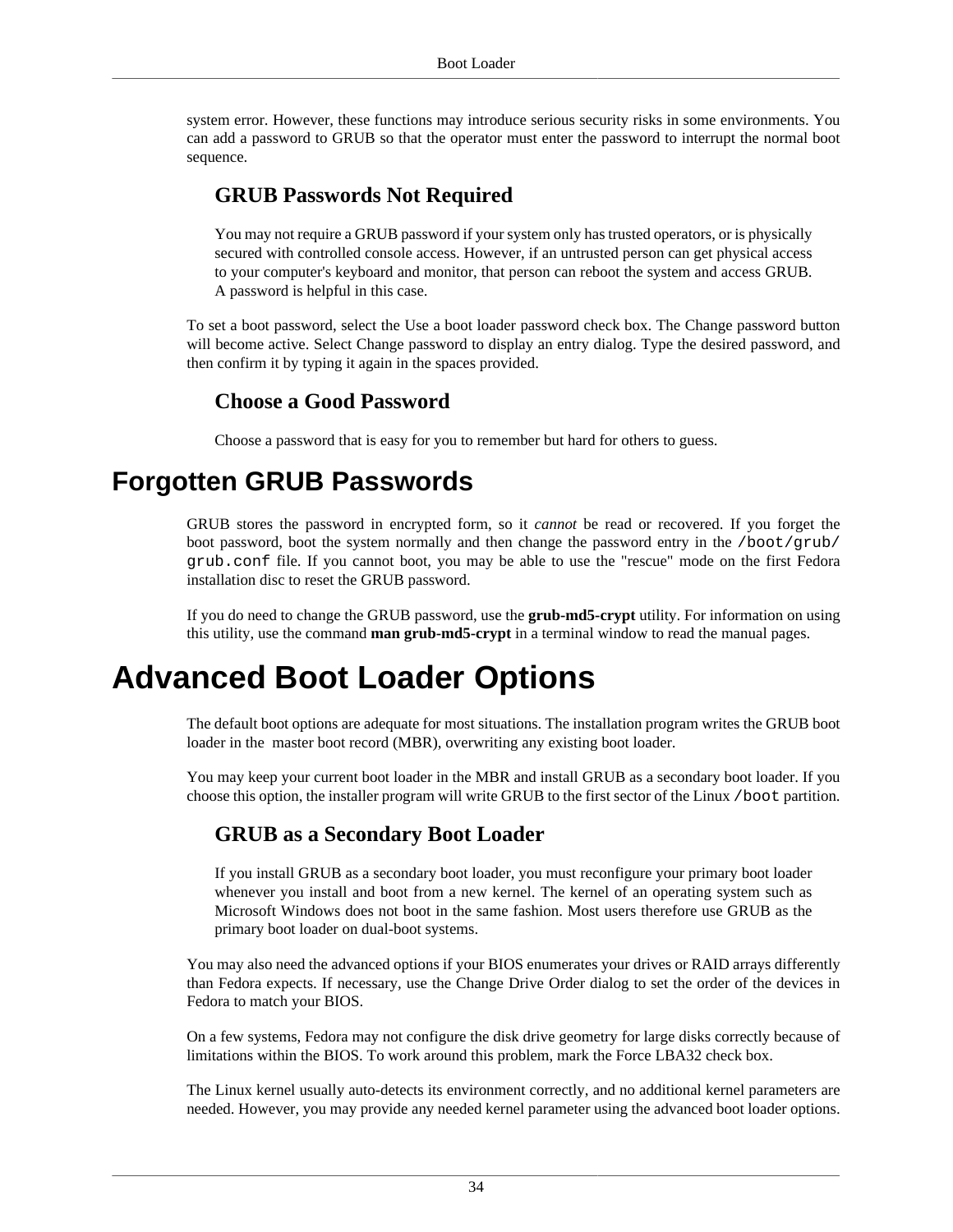#### **Kernel Parameters**

For a partial list of the kernel command line parameters, type the following command in a terminal window: **man bootparam**. For a comprehensive and authoritative list, refer to the documentation provided in the kernel sources.

To alter any of these settings, mark the Configure advanced boot loader options check box. Select Next and the advanced boot options menu appears.

#### **Optional Menu**

Fedora displays the advanced boot options menu *only* if the advanced configuration check box described above has been selected.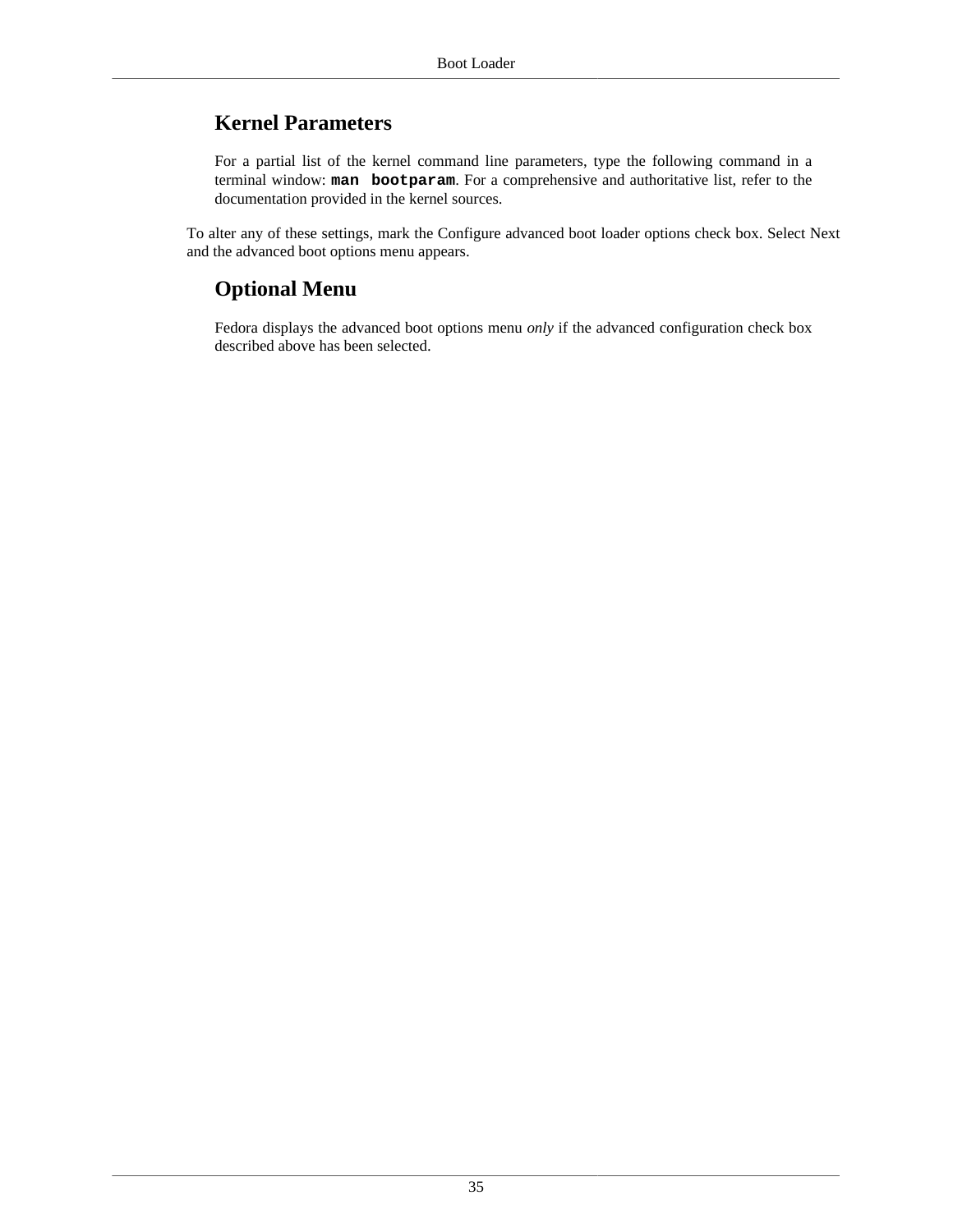# <span id="page-42-0"></span>**Chapter 14. Software Selection**

#### **Installing from a Live Image**

If you install from a Fedora Live image, you cannot make package selections. This installation method transfers a copy of the Live image rather than installing packages from a repository. To change the package selection, complete the installation, then use the Add/Remove Software application to make desired changes.

By default, the Fedora installation process loads a selection of software that is suitable for a desktop system. To include or remove software for common tasks, select the relevant items from the list:

| Office and Productivity | This option provides the OpenOffice.org<br>suite, the Planner<br>productivity<br>project<br>management application, graphical tools such as<br>the GIMP, and multimedia applications. |
|-------------------------|---------------------------------------------------------------------------------------------------------------------------------------------------------------------------------------|
| Software Development    | This option provides the necessary tools to<br>compile software on your Fedora system.                                                                                                |
| Web server              | This option provides the Apache Web server.                                                                                                                                           |

# <span id="page-42-1"></span>**Installing from Additional Repositories**

You can define additional *repositories* to increase the software available to your system during installation. A repository is a network location that stores software packages along with *metadata* that describes them. Many of the software packages used in Fedora require other software to be installed. The installer uses the metadata to ensure that these requirements are met for every piece of software you select for installation.

The Fedora software repository is automatically selected for you. The Additional Fedora Software repository contains software beyond the selection found on the default installation source. All software in Fedora is entirely free and open source.

To include software from *repositories* other than the Fedora package collection, select Add additional software repositories. You may provide the location of a repository of third-party software. Depending on the configuration of that repository, you may be able to select non-Fedora software during installation.

To edit an existing software repository location, select the repository in the list and then select Modify repository.

#### **Network Access Required**

If you change the repository information during a non-network installation, such as from a Fedora DVD, the installer prompts you for network configuration information.

If you select Add additional software repositories, the Add repository dialog appears. Provide a Repository name and the Repository URL for its location.

#### **Fedora Software Mirrors**

To find a Fedora software mirror near you, refer to [http://fedoraproject.org/wiki/Mirrors.](http://fedoraproject.org/wiki/Mirrors)

Once you have located a mirror, to determine the URL to use, find the directory on the mirror that *contains* a directory named repodata. For instance, the "Everything" repository for Fedora is typically located in a directory tree releases/9/Everything/arch/os, where arch is a system architecture name.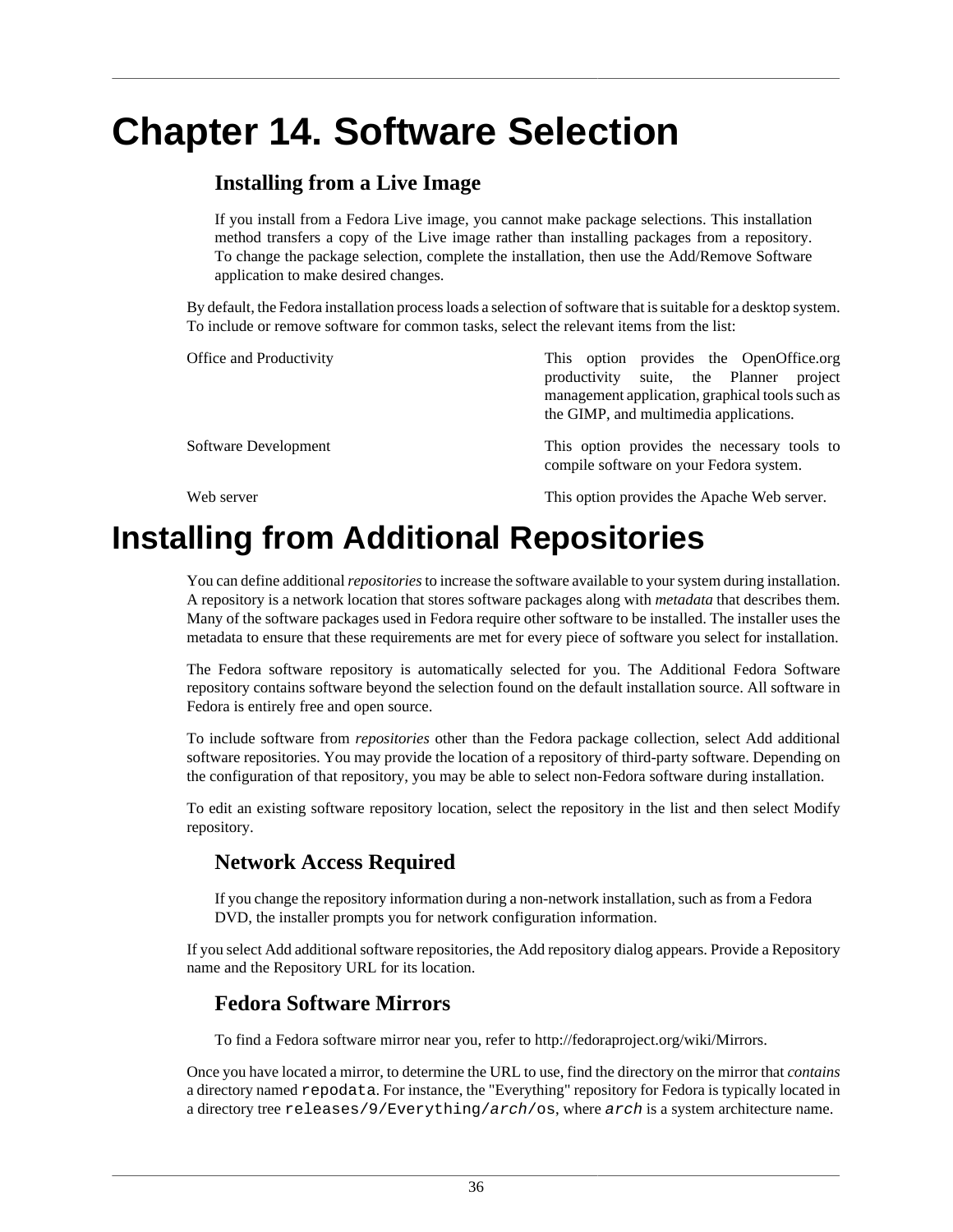Once you provide information for an additional repository, the installer reads the package metadata over the network. Software that is specially marked is then included in the package group selection system. See [the section called "Customizing the Software Selection"](#page-43-0) for more information on selecting packages.

#### **Backtracking Removes Repository Metadata**

If you choose Back from the package selection screen, any extra repository data you may have entered is lost. This allows you to effectively cancel extra repositories. Currently there is no way to cancel only a single repository once entered.

# <span id="page-43-0"></span>**Customizing the Software Selection**

Select Customize now to specify the software packages for your final system in more detail. This option causes the installation process to display an additional customization screen when you select Next.

#### **Installing Support for Additional Languages**

<span id="page-43-4"></span>Select Customize now to install support for additional languages. Refer to [the section called](#page-43-2) ["Additional Language Support"](#page-43-2) for more information on configuring language support.

Fedora divides the included software into *package groups*. For ease of use, the package selection screen displays these groups as categories.

To view the package groups for a category, select the category from the list on the left. The list on the right displays the package groups for the currently selected category.

To specify a package group for installation, select the check box next to the group. The box at the bottom of the screen displays the details of the package group that is currently highlighted. *None* of the packages from a group will be installed unless the check box for that group is selected.

If you select a package group, Fedora automatically installs the base and mandatory packages for that group. To change which optional packages within a selected group will be installed, select the Optional Packages button under the description of the group. Then use the check box next to an individual package name to change its selection.

After you choose the desired packages, select Next to proceed. Fedora checks your selection, and automatically adds any extra packages required to use the software you select.

## <span id="page-43-1"></span>**Changing Your Mind**

The packages that you select are not permanent. After you boot your system, use the Add/Remove Software tool to either install new software or remove installed packages. To run this tool, from the main menu, select System # Administration # Add/Remove Software. The Fedora software management system downloads the latest packages from network servers, rather than using those on the installation discs.

## <span id="page-43-2"></span>**Additional Language Support**

Your Fedora system automatically supports the language that you selected at the start of the installation process. To include support for additional languages, select the package group for those languages from the Languages category.

## <span id="page-43-3"></span>**Core Network Services**

All Fedora installations include the following network services: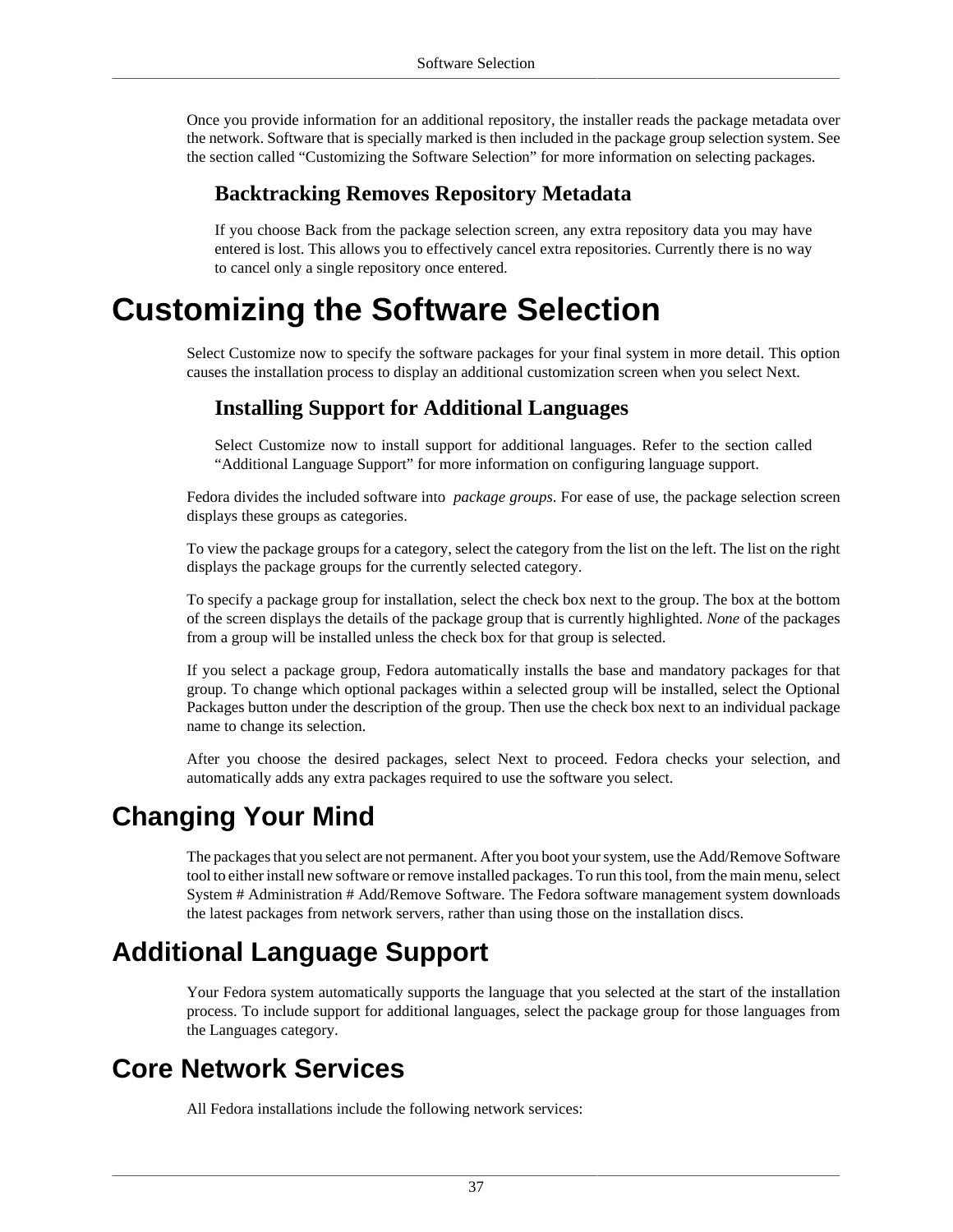- centralized logging through syslog
- email through SMTP (Simple Mail Transfer Protocol)
- network file sharing through NFS (Network File System)
- remote access through SSH (Secure SHell)
- resource advertising through mDNS (multicast DNS)

The default installation also provides:

- network file transfer through HTTP (HyperText Transfer Protocol)
- printing through CUPS (Common UNIX Printing System)
- remote desktop access through VNC (Virtual Network Computing)

Some automated processes on your Fedora system use the email service to send reports and messages to the system administrator. By default, the email, logging, and printing services do not accept connections from other systems. Fedora installs the NFS sharing, HTTP, and VNC components without enabling those services.

You may configure your Fedora system after installation to offer email, file sharing, logging, printing and remote desktop access services. The SSH service is enabled by default. You may use NFS to access files on other systems without enabling the NFS sharing service.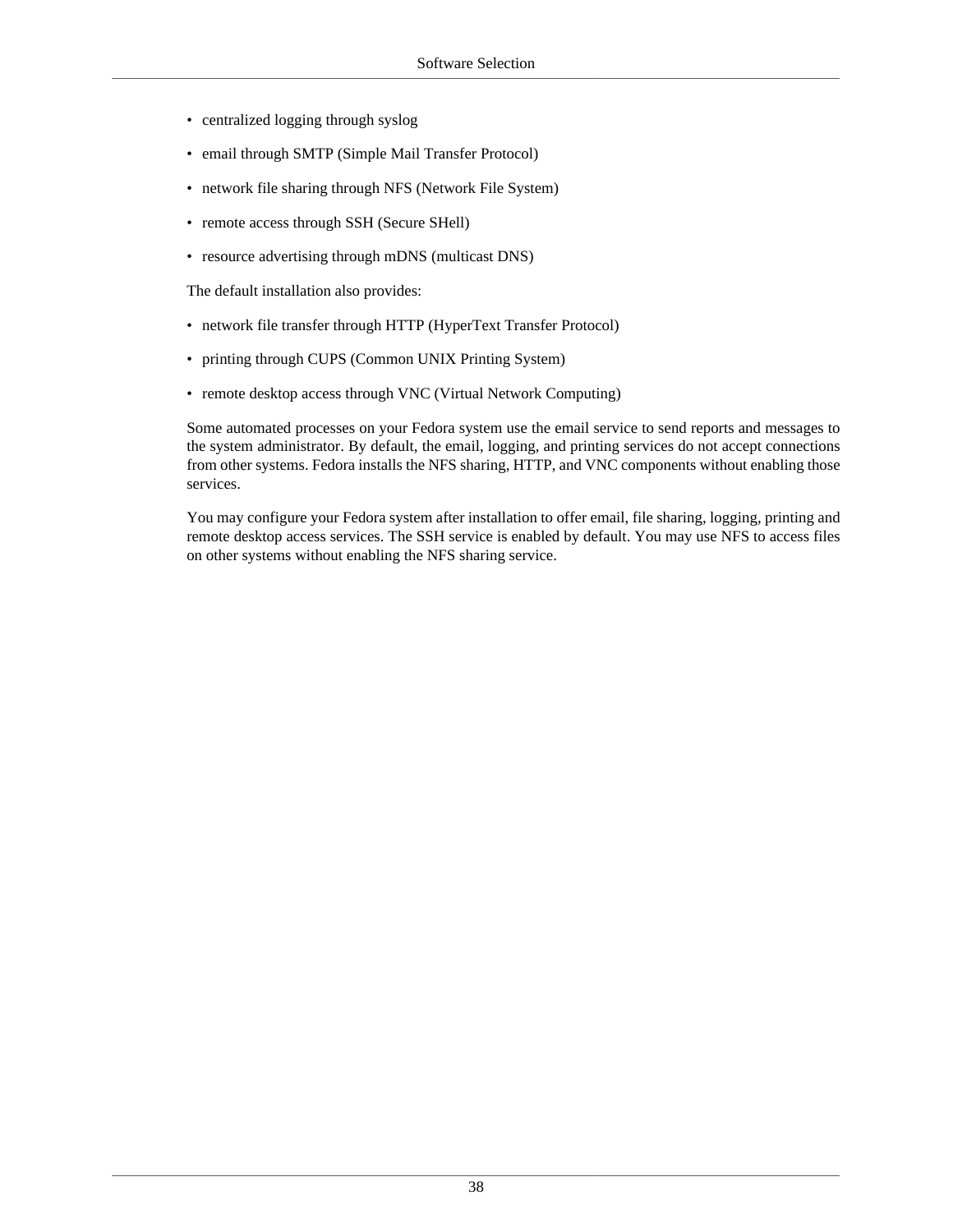# <span id="page-45-0"></span>**Chapter 15. Installing Packages**

Fedora reports the installation progress on the screen as it writes the selected packages to your system. Network and DVD installations require no further action. If you are using CDs to install, Fedora prompts you to change discs periodically. After you insert a disc, select OK to resume the installation.

After installation completes, select Reboot to restart your computer. Fedora ejects any loaded discs before the computer reboots.

#### **Installing from a Live Image**

If you install from a Fedora Live image, no reboot prompt appears. You may continue to use the Live image as desired, and reboot the system at any time to enjoy the newly installed Fedora system.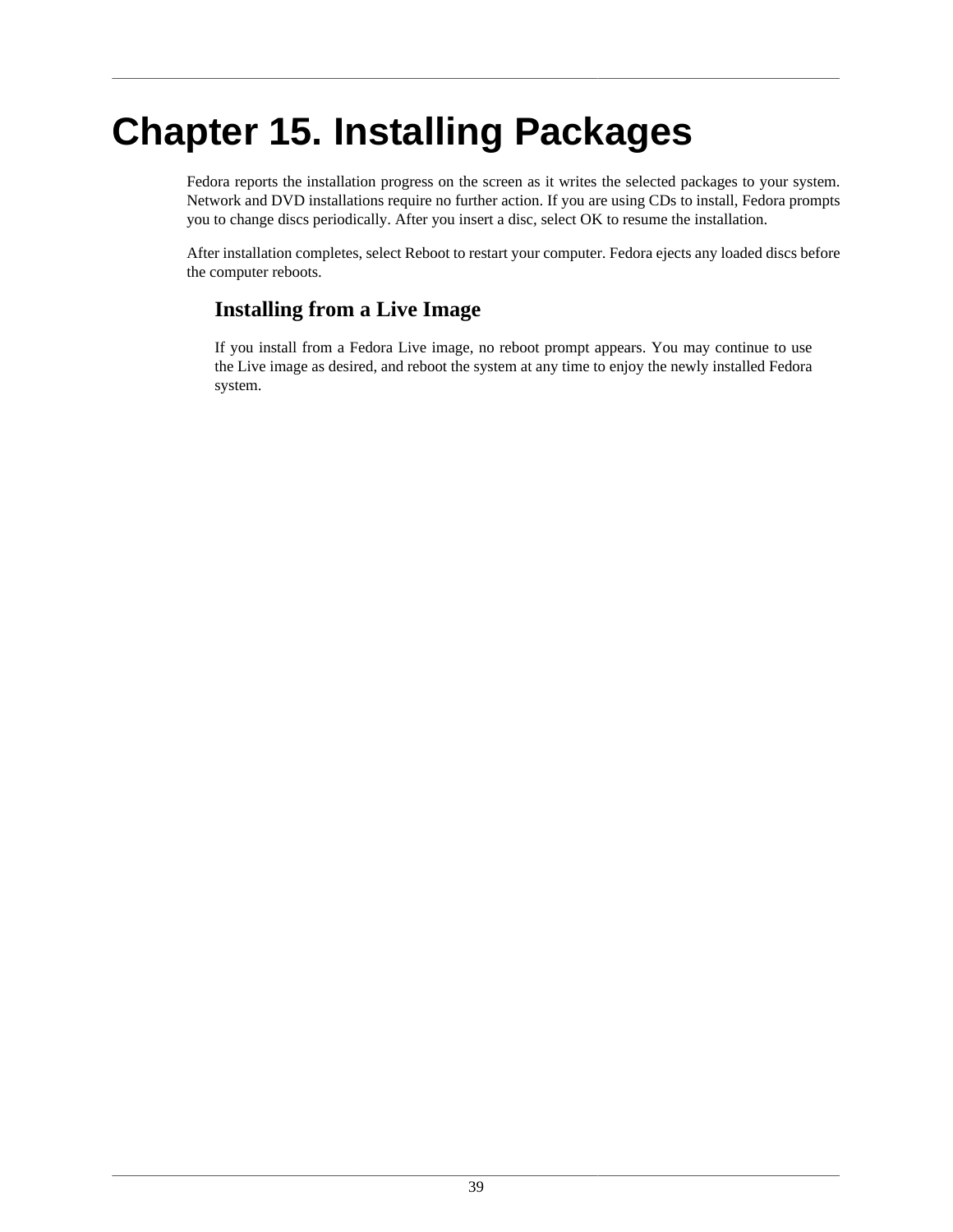# <span id="page-46-0"></span>**Chapter 16. First Boot**

The Setup Agent launches the first time that you start a new Fedora system. Use Setup Agent to configure the system for use before you log in.

Select Forward to start the Setup Agent.

#### **Graphical Interface Required**

Setup Agent requires a graphical interface. If you did not install one, or if Fedora has trouble starting it, you may see a slightly different setup screen.

## <span id="page-46-1"></span>**License Agreement**

This screen displays the overall licensing terms for Fedora. Each software package in Fedora is covered by its own license. All licensing guidelines for Fedora are located at [http://fedoraproject.org/wiki/Legal/](http://fedoraproject.org/wiki/Legal/Licenses) [Licenses.](http://fedoraproject.org/wiki/Legal/Licenses)

To proceed, select Understood, please proceed and then select Forward.

## <span id="page-46-2"></span>**System User**

Create a user account for yourself with this screen. Always use this account to log in to your Fedora system, rather than using the root account.

Enter a user name and your full name, and then enter your chosen password. Type your password once more in the Confirm Password box to ensure that it is correct. Refer to Chapter 11, *[Set the Root Password](#page-29-0)* for guidelines on selecting a secure password.

#### **Creating Extra User Accounts**

To add additional user accounts to your system after the installation is complete, choose System # Administration # Users & Groups.

To configure Fedora to use network services for authentication or user information, select Use Network Login....

## <span id="page-46-3"></span>**Date and Time**

<span id="page-46-4"></span>If your system does not have Internet access or a network time server, manually set the date and time for your system on this screen. Otherwise, use *NTP* (Network Time Protocol) servers to maintain the accuracy of the clock. NTP provides time synchronization service to computers on the same network. The Internet contains many computers that offer public NTP services.

The initial display enables you to set the date and time of your system manually.

Select the Network Time Protocol tab to configure your system to use NTP servers instead.

#### **Setting the Clock**

To change these settings later, choose System # Administration # Date & Time.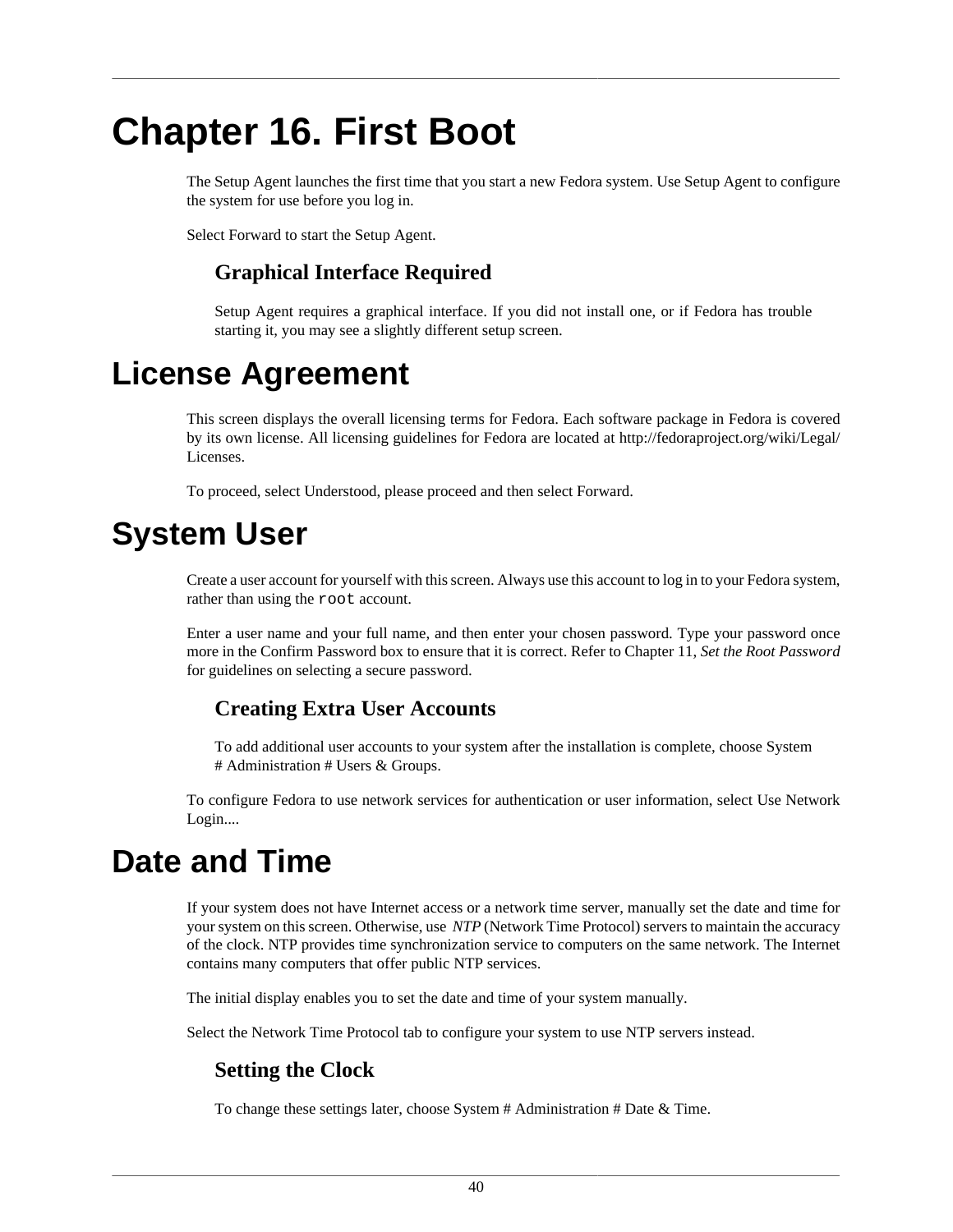To configure your system to use network time servers, select the Enable Network Time Protocol option. This option disables the settings on the Date and Time tab and enables the other settings on this screen.

By default, Fedora is configured to use three separate groups, or *pools*, of time servers. Time server pools create redundancy, so if one time server is unavailable, your system synchronizes with another server.

To use an additional time server, select Add, and type the DNS name of the server into the box. To remove a server or server pool from the list, select the name and click Delete.

If your machine is always connected to the Internet through a wired connection, select the Synchronize system clock before starting service option. This option may cause a short delay during startup but ensures accurate time on your system even if the clock is significantly wrong at boot time.

#### **Laptops and NTP**

Do not use this option with laptop computers that sometimes use wireless networks.

If the hardware clock in your computer is highly inaccurate, you may turn off your local time source entirely. To turn off the local time source, select Show advanced options and then deselect the Use Local Time Source option. If you turn off your local time source, the NTP servers take priority over the internal clock.

If you enable the Enable NTP Broadcast advanced option, Fedora attempts to automatically locate time servers on the network.

## <span id="page-47-0"></span>**Hardware Profile**

The Setup Agent displays a screen that allows you to anonymously submit your hardware information to the Fedora Project. Developers use these hardware details to guide further support efforts. You can read more about this project and its development at <http://smolts.org/>.

To opt in to this important work, select Send Profile. If you choose not to submit any profile data, do not change the default. Select Next to continue to the login screen.

#### **Update Your System**

To ensure the security of your system, run a package update after the installation completes. Chapter 17, *[Your Next Steps](#page-48-0)* explains how to update your Fedora system.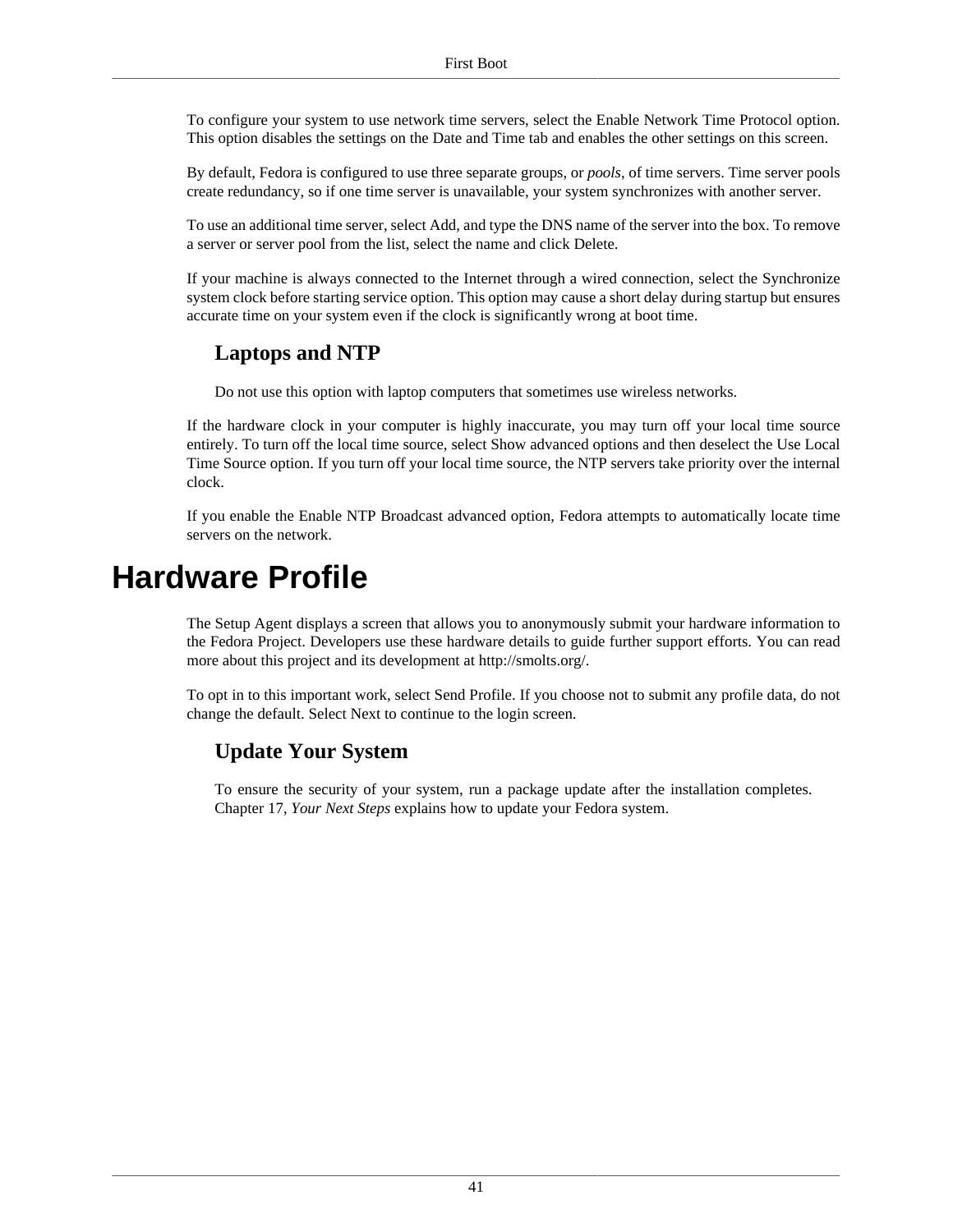# <span id="page-48-0"></span>**Chapter 17. Your Next Steps**

Fedora provides you with a complete operating system with a vast range of capabilities, supported by a large community.

# <span id="page-48-1"></span>**Updating Your System**

The Fedora Project releases updated software packages for Fedora throughout the support period of each version. Updated packages add new features, improve reliability, resolve bugs, or remove security vulnerabilities. To ensure the security of your system, update regularly, and as soon as possible after a security announcement is issued. Refer to [the section called "Subscribing to Fedora Announcements and](#page-50-0) [News"](#page-50-0) for information on the Fedora announcements services.

An update applet reminds you of updates when they are available. This applet is installed by default in Fedora. It checks for software updates from all configured repositories, and runs as a background service. It generates a notification message on the desktop if updates are found, and you can click the message to update your system's software.

<span id="page-48-2"></span>To update your system with the latest packages manually, use the Update System:

- 1. Choose System # Administration # Update System.
- 2. To review the list of updated packages, select Review.
- 3. Click Update System to begin the update process.
- 4. If one or more updates require a system reboot, the update process displays a dialog with the option to Reboot Now. Either select this option to reboot the system immediately, or Cancel it and reboot the system at a more convenient time.
- 5. If a reboot is not required the update will conclude with a dialog that indicates that the System Update Completed and all selected updates have been successfully installed as well as a button to Close Update System

To update packages from the command-line, use the **yum** utility. Type this command to begin a full update of your system with **yum**:

<span id="page-48-4"></span><span id="page-48-3"></span>**su -c 'yum update'**

Enter the root password when prompted.

Refer to <http://docs.fedoraproject.org/yum/> for more information on **yum**.

#### **Network Connection Required**

Ensure that your system has an active network connection before you run the Update Software tool, or the **yum** utility. The update process downloads information and packages from a network of servers.

If your Fedora system has a permanent network connection, you may choose to enable daily system updates. To enable automatic updates, follow the instructions on the webpage [http://](http://docs.fedoraproject.org/yum/sn-updating-your-system.html) [docs.fedoraproject.org/yum/sn-updating-your-system.html](http://docs.fedoraproject.org/yum/sn-updating-your-system.html).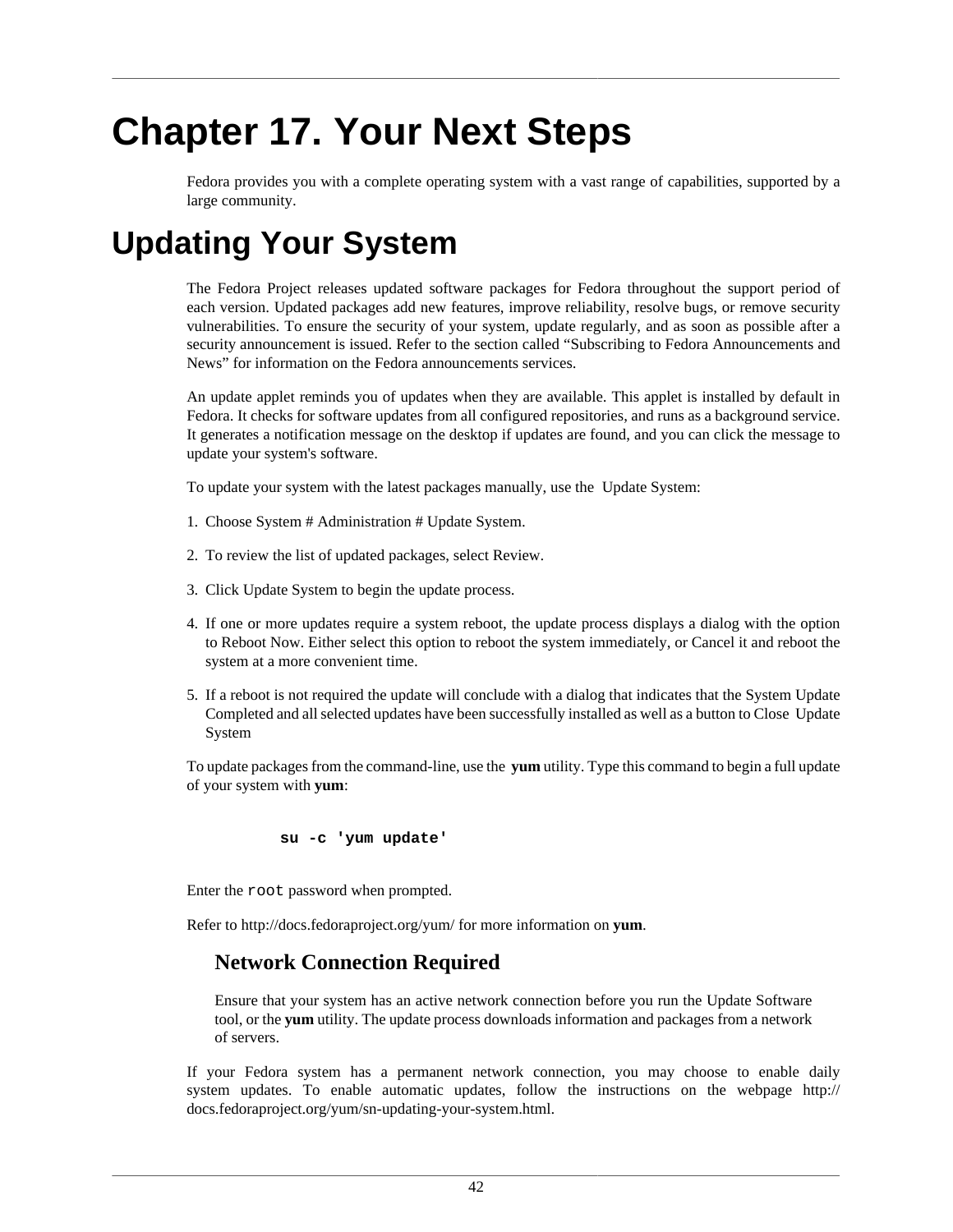## <span id="page-49-0"></span>**Finishing an Upgrade**

#### **System Updates Recommended**

Once you have rebooted your system after performing an upgrade, you should also perform a manual system update. Consult [the section called "Updating Your System"](#page-48-1) for more information.

If you chose to upgrade your system from a previous release rather than perform a fresh installation, you may want to examine the differences in the package set. [the section called "Upgrading Using the Installer"](#page-24-2) advised you to create a package listing for your original system. You can now use that listing to determine how to bring your new system close to the original system state.

Most software repository configurations are stored in packages that end with the term release. Check the old package list for the repositories that were installed:

```
 awk '{print $1}' ~/old-pkglist.txt | grep 'release$'
```
If necessary, retrieve and install these software repository packages from their original sources on the Internet. Follow the instructions at the originating site to install the repository configuration packages for use by **yum** and other software management tools on your Fedora system.

Then run the following commands to make a list of other missing software packages:

```
 awk '{print $1}' ~/old-pkglist.txt | sort | uniq > ~/old-pkgnames.txt
rpm -qa --qf '%{NAME}\n' | sort | uniq > ~/new-pkgnames.txt
diff -u ~/old-pkgnames.txt ~/new-pkgnames.txt | grep '^-' | sed 's/^-//' > /tmp/pk
```
Now use the file /tmp/pkgs-to-install.txt with the **yum** command to restore most or all of your old software:

**su -c 'yum install `cat /tmp/pkgs-to-install.txt`'**

#### **Missing Software**

Due to changes in package complements between Fedora releases, it is possible this method may not restore all the software on your system. You can use the routines above to again compare the software on your system, and remedy any problems you find.

## <span id="page-49-1"></span>**Switching to a Graphical Login**

If you installed using a text login and wish to switch to a graphical login, follow this procedure.

1. Switch users to the root account:

su -

Provide the administrator password when prompted.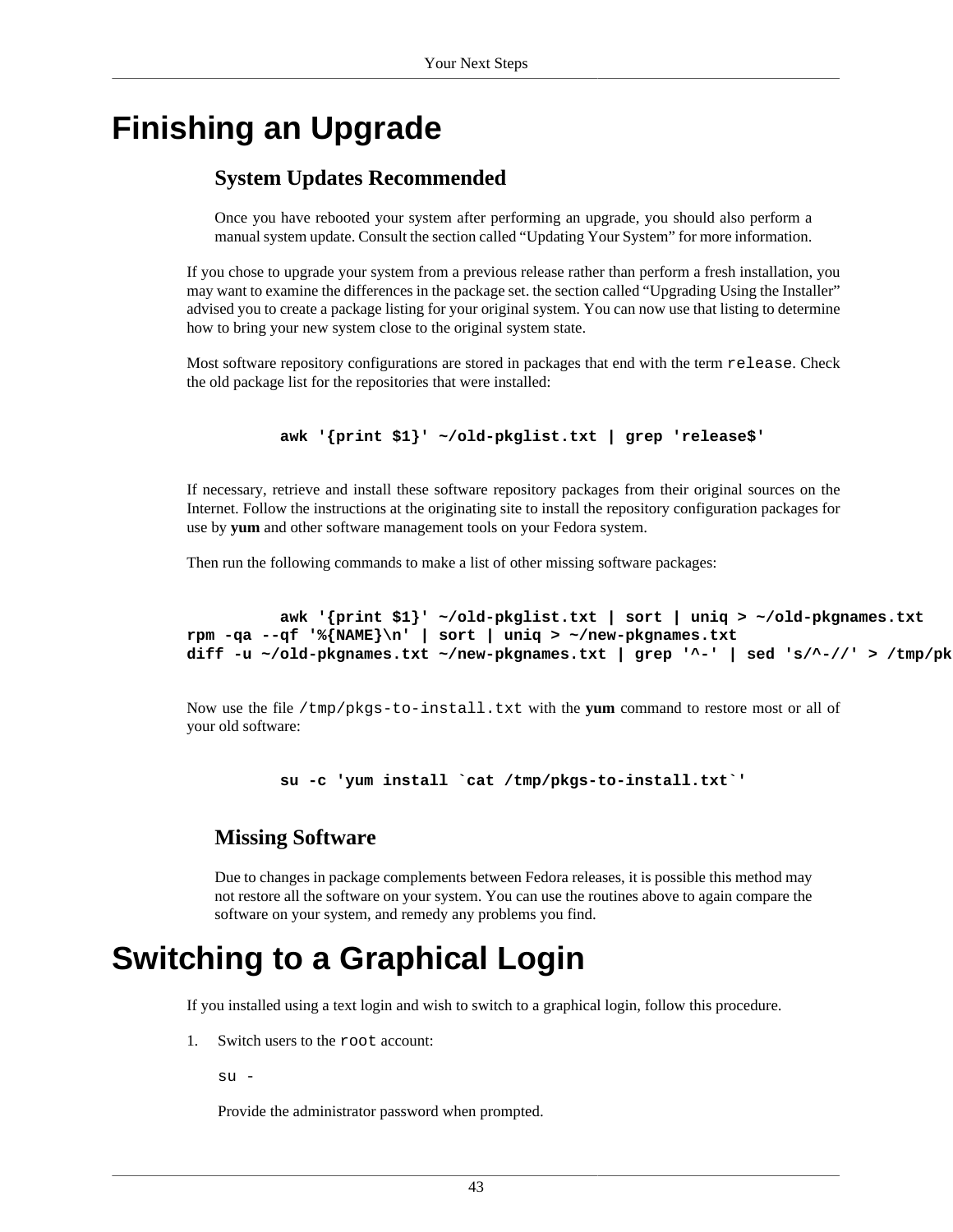2. If you have not already done so, install one of the graphical desktop environments. For instance, to install the GNOME desktop environment, use this command:

yum groupinstall "GNOME Desktop Environment"

This step may take some time as your Fedora system downloads and installs additional software. You may be asked to provide the installation media depending on your original installation source.

3. Run the following command to edit the /etc/inittab file:

nano /etc/inittab

- 4. Find the line that includes the text initdefault. Change the numeral 3 to 5.
- 5. Hit **Ctrl**+**O** to write the file to disk, and then hit **Ctrl**+**X** to exit the program.
- 6. Type **exit** to logout of the administrator account.

If desired, you can reboot the system using the **reboot** command. Your system will restart and present a graphical login.

If you encounter any problems with the graphical login, consult one of the help sources listed in [the section](#page-7-3) [called "Getting Additional Help"](#page-7-3).

## <span id="page-50-0"></span>**Subscribing to Fedora Announcements and News**

To receive information about package updates, subscribe to either the announcements mailing list, or the RSS feeds.

| Fedora Project announcements mailing list | https://www.redhat.com/mailman/listinfo/<br>fedora-announce-list |
|-------------------------------------------|------------------------------------------------------------------|
| Fedora Project RSS feeds                  | http://fedoraproject.org/infofeed/                               |

The announcements mailing list also provides you with news on the Fedora Project, and the Fedora community.

#### **Security Announcements**

Announcements with the keyword *[SECURITY]* in the title identify package updates that resolve security vulnerabilities.

## <span id="page-50-1"></span>**Finding Documentation and Support**

Members of the Fedora community provides support through mailing lists, Web forums and Linux User Groups (LUGs) across the world.

The Web site for the formally endorsed forums is [http://forums.fedoraforum.org/.](http://forums.fedoraforum.org/)

The following resources provide information on many aspects of Fedora:

• The FAQ on the Fedora Project website <http://fedoraproject.org/wiki/FAQ/>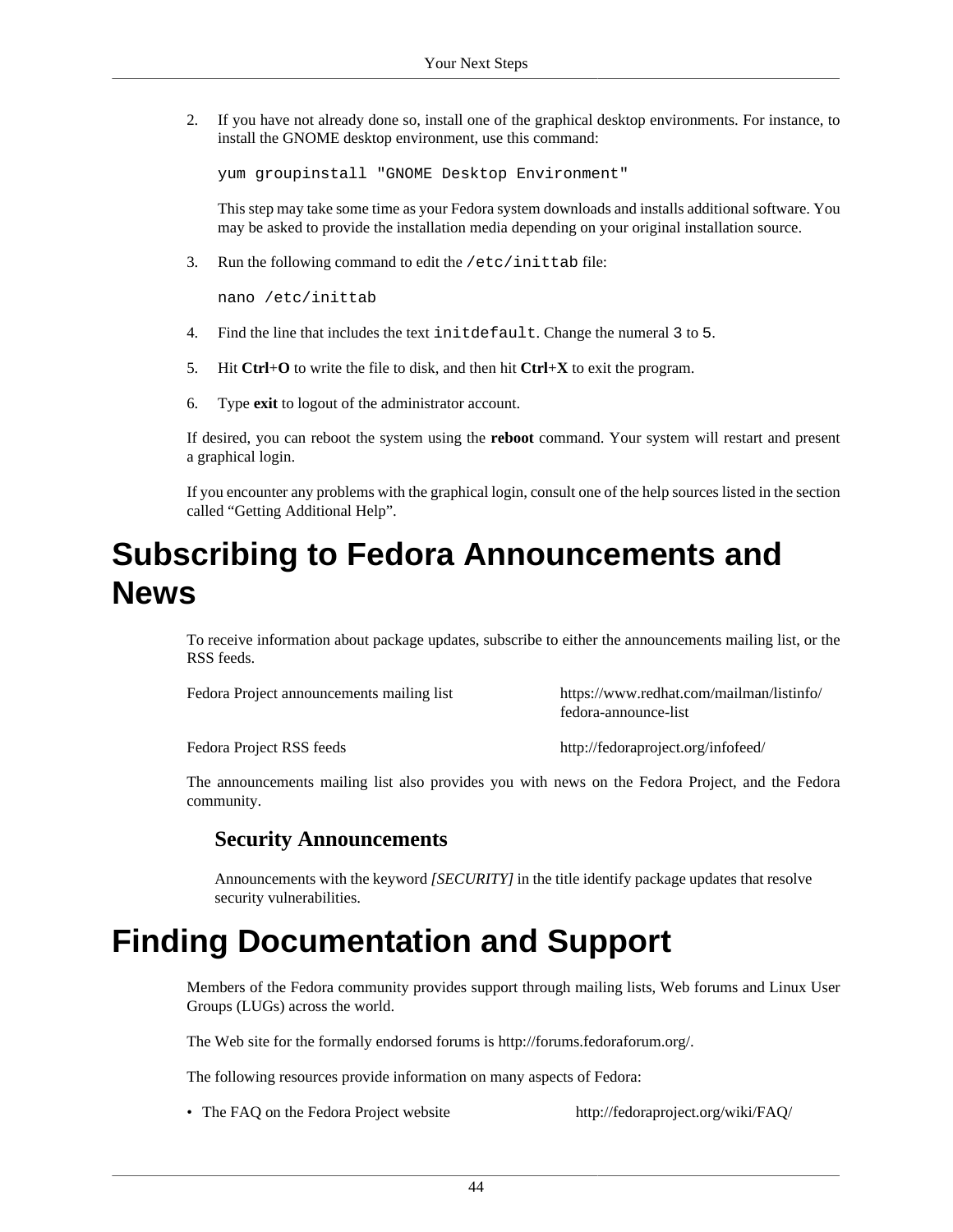| • The documents available from the Fedora<br>Documentation Project Web site           | http://docs.fedoraproject.org/                     |
|---------------------------------------------------------------------------------------|----------------------------------------------------|
| • The Linux Documentation Project (LDP)                                               | http://www.tldp.org/                               |
| • The Red Hat Enterprise Linux documentation, much of<br>which also applies to Fedora | http://www.redhat.com/docs/manuals/<br>enterprise/ |

Many other organizations and individuals also provide tutorials and HOWTOs for Fedora on their Web sites. You can locate information on any topic by using Google's Linux search site, located at [http://](http://www.google.com/linux) [www.google.com/linux](http://www.google.com/linux).

# <span id="page-51-0"></span>**Joining the Fedora Community**

The Fedora Project is driven by the individuals that contribute to it. Community members provide support and documentation to other users, help to improve the software included in Fedora by testing, and develop new software alongside the programmers employed by Red Hat. The results of this work are available to all.

To make a difference, start here:

<http://join.fedoraproject.org/>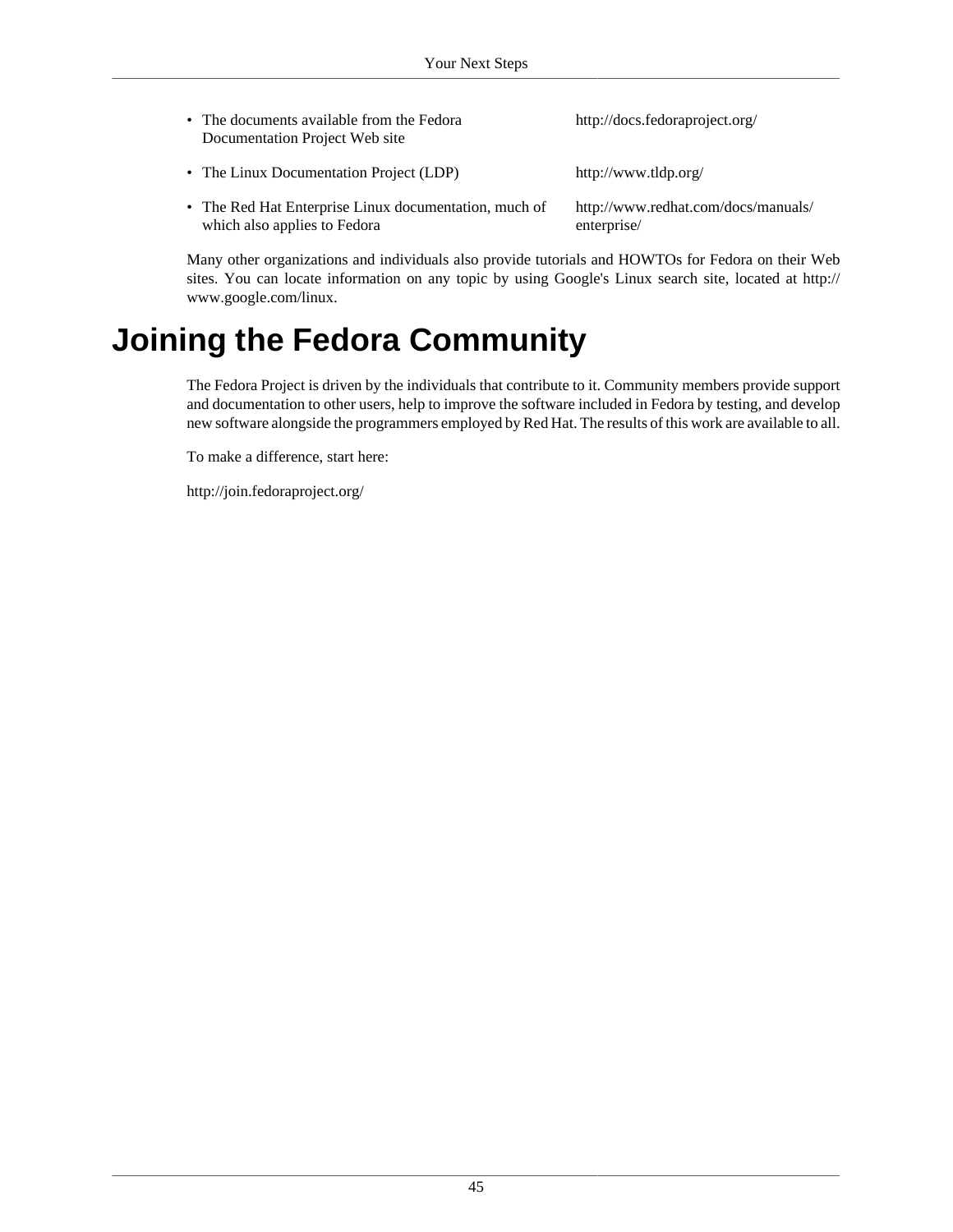# <span id="page-52-0"></span>**Appendix A. Boot Options**

The Fedora installation system includes a range of functions and options for administrators. To use boot options, enter **linux option** at the boot: prompt.

If you specify more than one option, separate each of the options by a single space. For example:

**linux option1 option2 option3**

#### **Anaconda Boot Options**

The anaconda installer has many boot options, most are listed on the wiki [http://fedoraproject.org/](http://fedoraproject.org/wiki/Anaconda/Options) [wiki/Anaconda/Options.](http://fedoraproject.org/wiki/Anaconda/Options)

#### **Kernel Boot Options**

The<http://fedoraproject.org/wiki/KernelCommonProblems> page lists many common kernel boot options. The full list of kernel options is in the file /usr/share/doc/kernel-doc-version/ Documentation/kernel-parameters.txt, which is installed with the kernel-doc package.

#### **Rescue Mode**

The Fedora installation and *rescue discs* may either boot with *rescue mode*, or load the installation system. For more information on rescue discs and rescue mode, refer to [the section called](#page-60-0) ["Booting Your Computer with the Rescue Mode".](#page-60-0)

## <span id="page-52-1"></span>**Configuring the Installation System at the Boot Menu**

You can use the boot menu to specify a number of settings for the installation system, including:

- language
- display resolution
- interface type
- Installation method
- network settings

## <span id="page-52-2"></span>**Specifying the Language**

To set the language for both the installation process and the final system, specify the ISO code for that language with the lang option. Use the keymap option to configure the correct keyboard layout.

For example, the ISO codes **el\_GR** and **gr** identify the Greek language and the Greek keyboard layout:

**linux lang=el\_GR keymap=gr**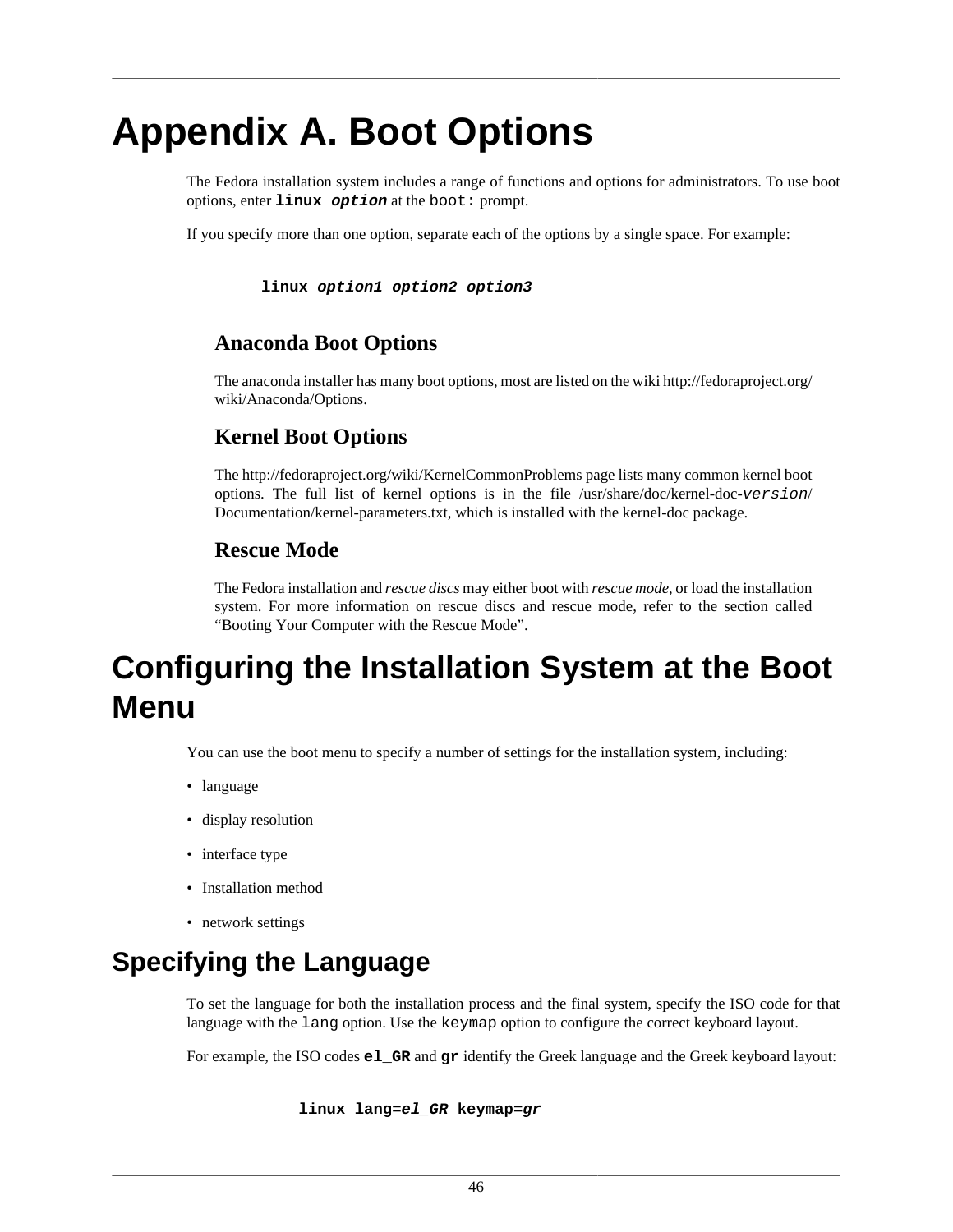### <span id="page-53-0"></span>**Configuring the Interface**

You may force the installation system to use the lowest possible screen resolution (640x480) with the lowres option. To use a specific display resolution, enter resolution=setting as a boot option. For example, to set the display resolution to 1024x768, enter:

<span id="page-53-5"></span>**linux resolution=1024x768**

To run the installation process in text mode, enter:

<span id="page-53-4"></span>**linux text**

To enable support for a serial console, enter serial as an additional option.

## <span id="page-53-1"></span>**Specifying the Installation Method**

Use the askmethod option to display additional menus that enable you to specify the installation method and network settings. You may also configure the installation method and network settings at the boot: prompt itself.

To specify the installation method from the boot: prompt, use the method option. Refer to [Installation](#page-53-3) [Methods](#page-53-3) for the supported installation methods.

#### <span id="page-53-3"></span>**Installation Methods**

**Installation Method:** CD or DVD drive **Option Format:** method=cdrom **Installation Method:** Hard Drive **Option Format:** method=hd://device/ **Installation Method:** HTTP Server **Option Format:** method=http://server.mydomain.com/directory/ **Installation Method:** FTP Server **Option Format:** method=ftp://server.mydomain.com/directory/ **Installation Method:** NFS Server **Option Format:** method=nfs:server.mydomain.com:/directory/

## <span id="page-53-2"></span>**Manually Configuring the Network Settings**

By default, the installation system uses DHCP to automatically obtain the correct network settings. To manually configure the network settings yourself, either enter them in the Configure TCP/IP screen, or at the boot: prompt. You may specify the ip address, netmask, gateway, and dns server settings for the installation system at the prompt. If you specify the network configuration at the boot: prompt, these settings are used for the installation process, and the Configure TCP/IP screen does not appear.

This example configures the network settings for an installation system that uses the IP address 192.168.1.10: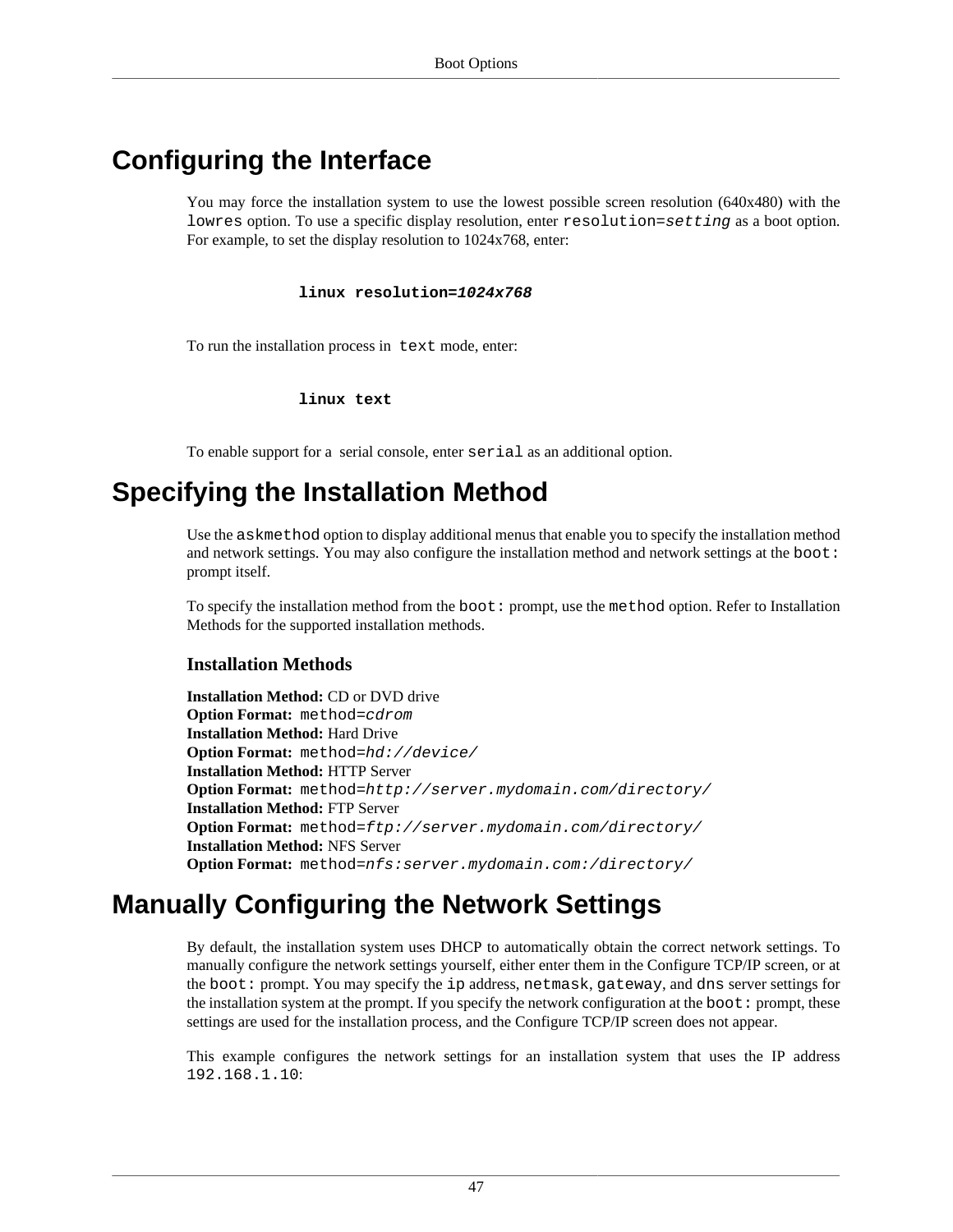**linux ip=192.168.1.10 netmask=255.255.255.0 gateway=192.168.1.1 dns=192.168.1.2,192.168.1.3**

#### **Configuring the Installed System**

Use the Network Configuration screen to specify the network settings for the new system. Refer to Chapter 9, *[Network Configuration](#page-26-0)* for more information on configuring the network settings for the installed system.

# <span id="page-54-0"></span>**Enabling Remote Access to the Installation System**

You may access either graphical or text interfaces for the installation system from any other system. Access to a text mode display requires **telnet**, which is installed by default on Fedora systems. To remotely access the graphical display of an installation system, use client software that supports the VNC (Virtual Network Computing) display protocol. A number of providers offer VNC clients for Microsoft Windows and Mac OS, as well as UNIX-based systems.

#### <span id="page-54-2"></span>**Installing a VNC Client on Fedora**

<span id="page-54-4"></span> Fedora includes vncviewer, the client provided by the developers of VNC. To obtain vncviewer, install the vnc package.

The installation system supports two methods of establishing a VNC connection. You may start the installation, and manually login to the graphical display with a VNC client on another system. Alternatively, you may configure the installation system to automatically connect to a VNC client on the network that is running in *listening mode*.

### <span id="page-54-1"></span>**Enabling Remote Access with VNC**

<span id="page-54-3"></span>To enable remote graphical access to the installation system, enter two options at the prompt:

#### **linux vnc vncpassword=qwerty**

The vnc option enables the VNC service. The vncpassword option sets a password for remote access. The example shown above sets the password as **qwerty**.

#### **VNC Passwords**

The VNC password must be at least six characters long.

Specify the language, keyboard layout and network settings for the installation system with the screens that follow. You may then access the graphical interface through a VNC client. The installation system displays the correct connection setting for the VNC client:

```
 Starting VNC...
The VNC server is now running.
Please connect to computer.mydomain.com:1 to begin the install...
Starting graphical installation...
```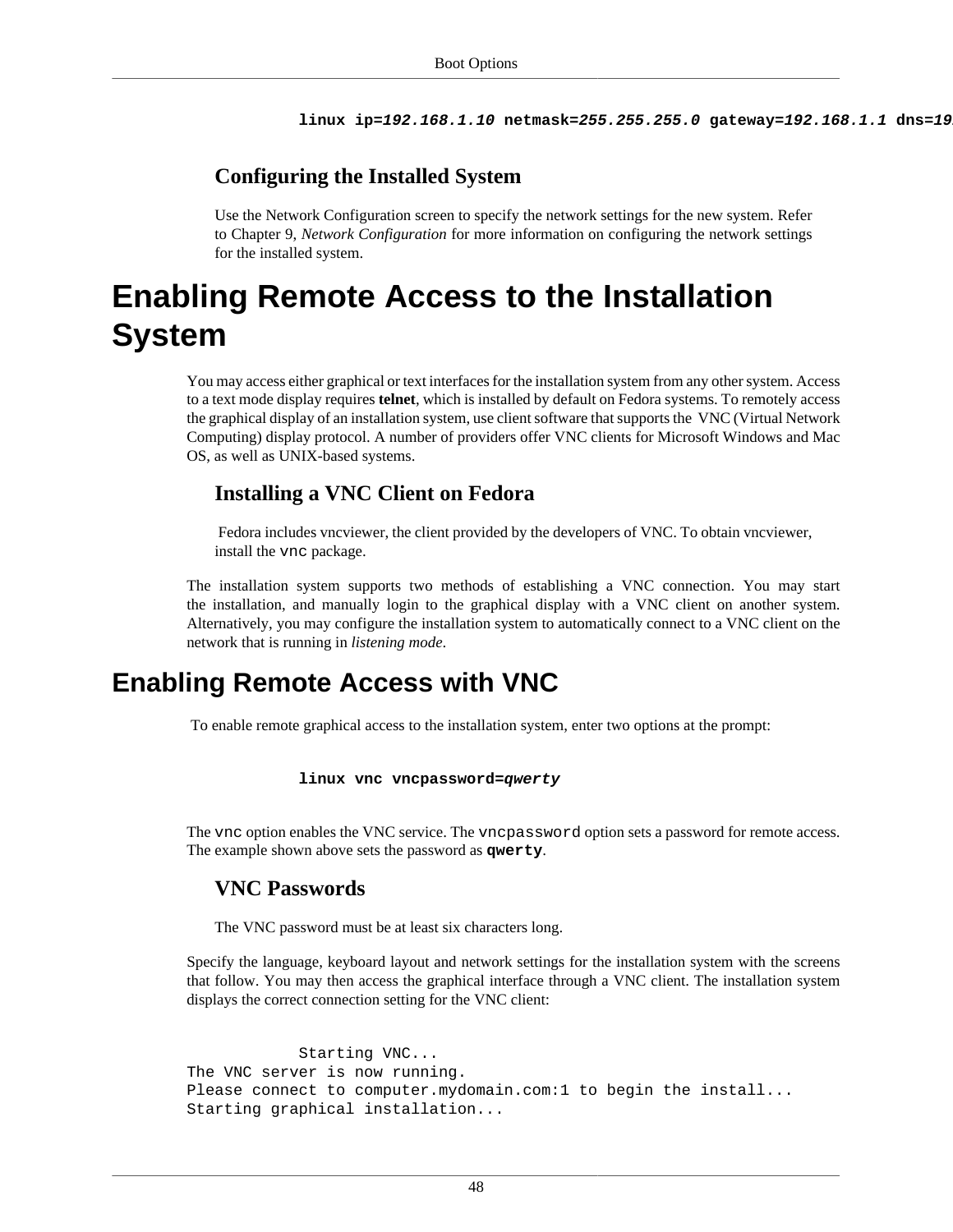```
Press <enter> for a shell
```
You may then login to the installation system with a VNC client. To run the vncviewer client on Fedora, choose Applications # Accessories # VNC Viewer, or type the command vncviewer in a terminal window. Enter the server and display number in the VNC Server dialog. For the example above, the VNC Server is **computer.mydomain.com:1**.

#### <span id="page-55-0"></span>**Connecting the Installation System to a VNC Listener**

To have the installation system automatically connect to a VNC client, first start the client in listening mode. On Fedora systems, use the -listen option to run vncviewer as a listener. In a terminal window, enter the command:

<span id="page-55-3"></span>**vncviewer -listen**

#### **Firewall Reconfiguration Required**

By default, vncviewer uses TCP port 5500 when in listening mode. To permit connections to this port from other systems, choose System # Administration # Security Level and Firewall. Select Other ports, and Add. Enter **5500** in the Port(s) field, and specify **tcp** as the Protocol.

Once the listening client is active, start the installation system and set the VNC options at the boot: prompt. In addition to vnc and vncpassword options, use the vncconnect option to specify the name or IP address of the system that has the listening client. To specify the TCP port for the listener, add a colon and the port number to the name of the system.

For example, to connect to a VNC client on the system desktop.mydomain.com on the port 5500, enter the following at the boot: prompt:

**linux vnc vncpassword=qwerty vncconnect=desktop.mydomain.com:5500**

### <span id="page-55-1"></span>**Enabling Remote Access with Telnet**

To enable remote access to a text mode installation, use the telnet option at the boot: prompt:

#### <span id="page-55-2"></span>**linux text telnet**

You may then connect to the installation system with the **telnet** utility. The **telnet** command requires the name or IP address of the installation system:

**telnet computer.mydomain.com**

#### **Telnet Access Requires No Password**

To ensure the security of the installation process, only use the telnet option to install systems on networks with restricted access.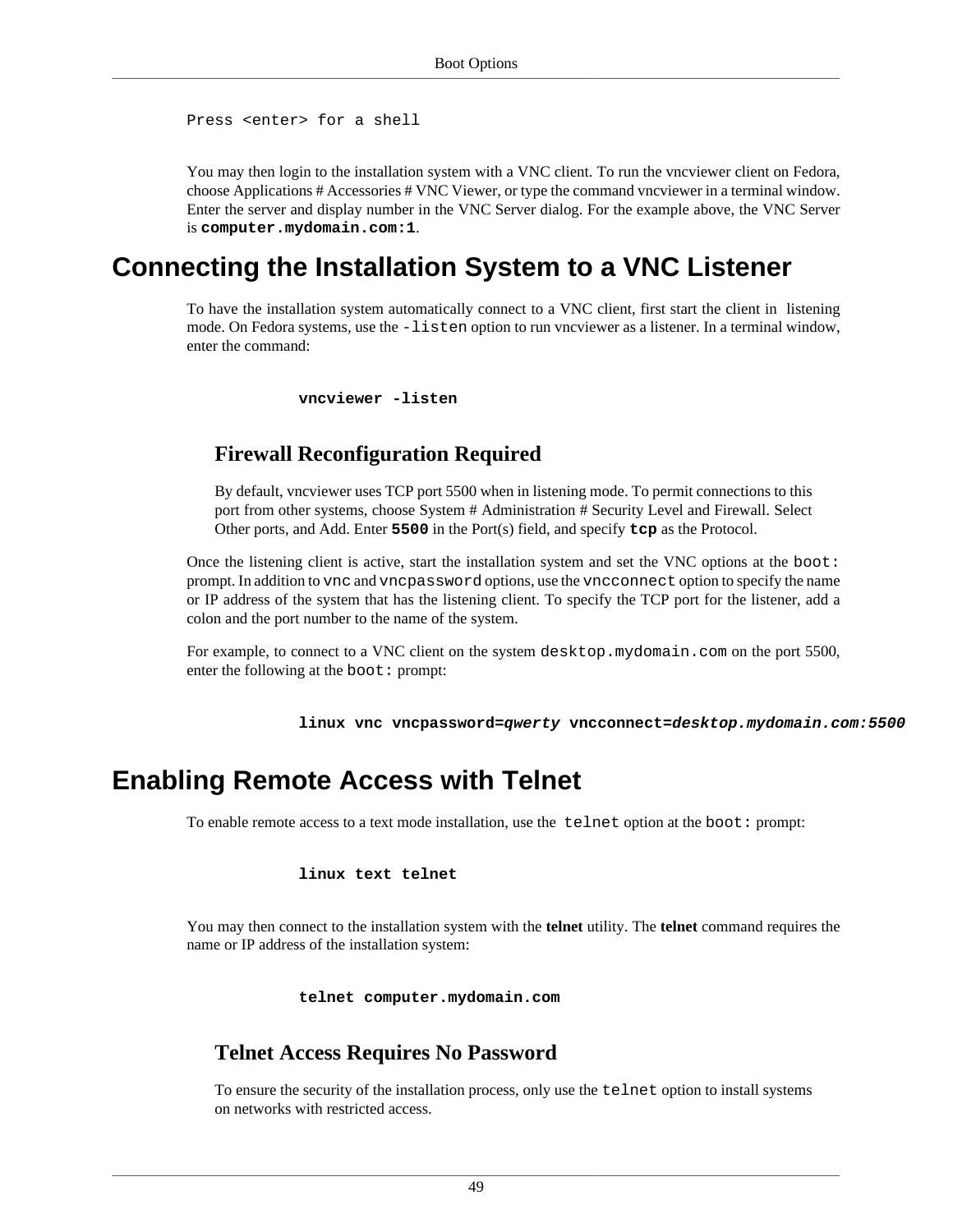## <span id="page-56-0"></span>**Logging to a Remote System During the Installation**

By default, the installation process sends log messages to the console as they are generated. You may specify that these messages go to a remote system that runs a *syslog* service.

To configure remote logging, add the syslog option. Specify the IP address of the logging system, and the UDP port number of the log service on that system. By default, syslog services that accept remote messages listen on UDP port 514.

For example, to connect to a syslog service on the system 192.168.1.20, enter the following at the boot: prompt:

<span id="page-56-4"></span>**linux syslog=192.168.1.20:514**

## <span id="page-56-1"></span>**Configuring a Log Server**

Fedora uses **syslogd** to provide a syslog service. The default configuration of **syslogd** rejects messages from remote systems.

#### **Only Enable Remote Syslog Access on Secured Networks**

The **syslogd** service includes no security measures. Crackers may slow or crash systems that permit access to the logging service, by sending large quantities of false log messages. In addition, hostile users may intercept or falsify messages sent to the logging service over the network.

To configure a Fedora system to accept log messages from other systems on the network, edit the file /etc/sysconfig/syslog. You must use root privileges to edit the file /etc/sysconfig/ syslog. Add the option -r to the **SYSLOGD\_OPTIONS**:

SYSLOGD\_OPTIONS="-m 0 **-r**"

Restart the **syslogd** service to apply the change:

**su -c '/sbin/service syslog restart'**

Enter the root password when prompted.

#### **Firewall Reconfiguration Required**

By default, the syslog service listens on UDP port 514. To permit connections to this port from other systems, choose System # Administration # Security Level and Firewall. Select Other ports, and Add. Enter **514** in the Port(s) field, and specify **udp** as the Protocol.

## <span id="page-56-2"></span>**Automating the Installation with Kickstart**

<span id="page-56-3"></span>A *Kickstart* file specifies settings for an installation. Once the installation system boots, it can read a Kickstart file and carry out the installation process without any further input from a user.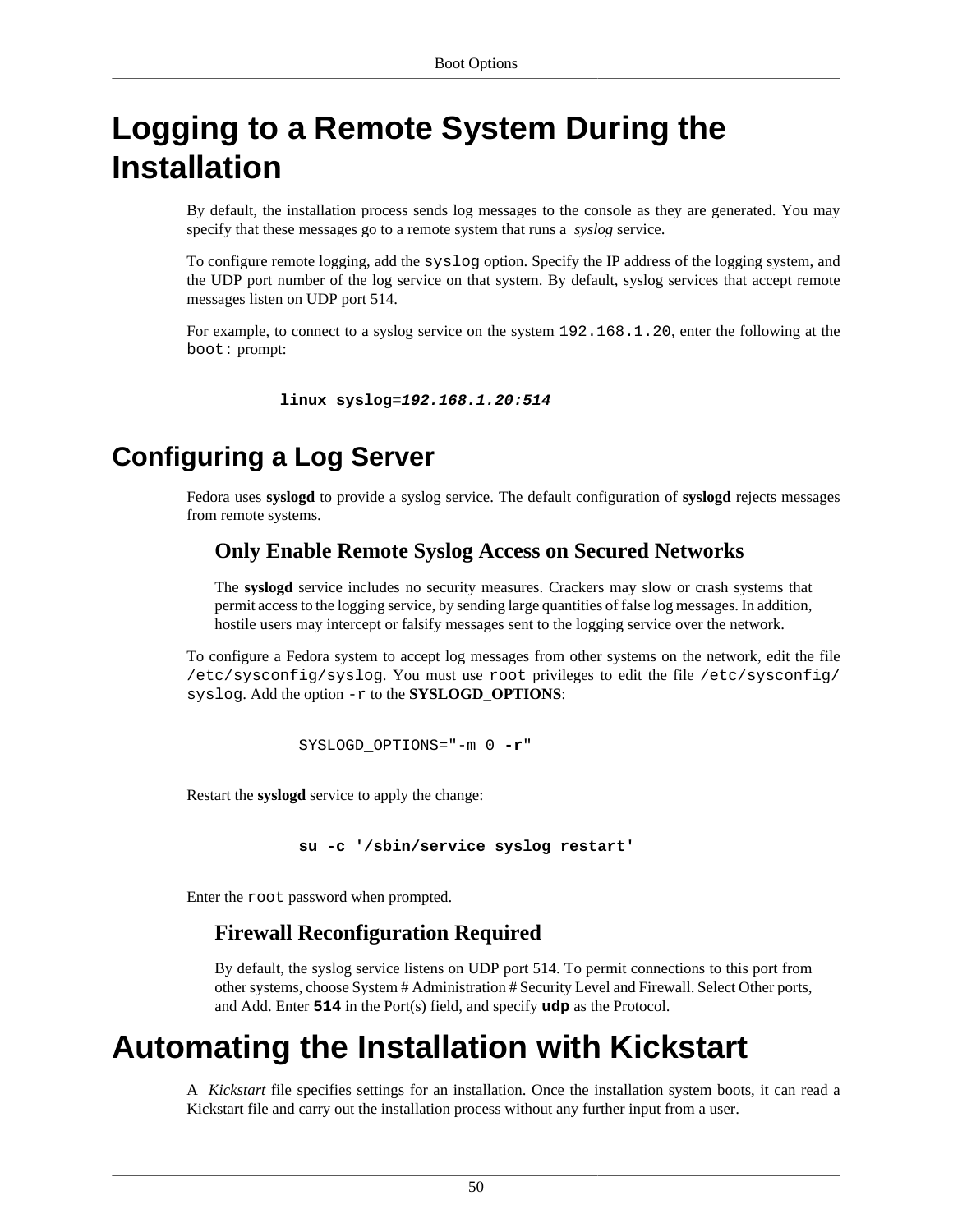#### **Every Installation Produces a Kickstart File**

The Fedora installation process automatically writes a Kickstart file that contains the settings for the installed system. This file is always saved as /root/anaconda-ks.cfg. You may use this file to repeat the installation with identical settings, or modify copies to specify settings for other systems.

Fedora includes a graphical application to create and modify Kickstart files by selecting the options that you require. Use the package system-config-kickstart to install this utility. To load the Fedora Kickstart editor, choose Applications # System Tools # Kickstart.

Kickstart files list installation settings in plain text, with one option per line. This format lets you modify your Kickstart files with any text editor, and write scripts or applications that generate custom Kickstart files for your systems.

To automate the installation process with a Kickstart file, use the ks option to specify the name and location of the file:

#### **linux ks=location/kickstart-file.cfg**

You may use Kickstart files that are held on either removable storage, a hard drive, or a network server. Refer to [Kickstart Sources](#page-57-1) for the supported Kickstart sources.

#### <span id="page-57-1"></span>**Kickstart Sources**

**Kickstart Source:** CD or DVD drive **Option Format:** ks=cdrom:/directory/ks.cfg **Kickstart Source:** Hard Drive **Option Format:** ks=hd:/device/directory/ks.cfg **Kickstart Source:** Other Device **Option Format:** ks=file:/device/directory/ks.cfg **Kickstart Source:** HTTP Server **Option Format:** ks=http://server.mydomain.com/directory/ks.cfg **Kickstart Source:** FTP Server **Option Format:** ks=ftp://server.mydomain.com/directory/ks.cfg **Kickstart Source:** NFS Server **Option Format:** ks=nfs:server.mydomain.com:/directory/ks.cfg

To obtain a Kickstart file from a script or application on a Web server, specify the URL of the application with the ks= option. If you add the option kssendmac, the request also sends HTTP headers to the Web application. Your application can use these headers to identify the computer. This line sends a request with headers to the application *http://server.mydomain.com/kickstart.cgi*:

**linux ks=http://server.mydomain.com/kickstart.cgi kssendmac**

## <span id="page-57-0"></span>**Enhancing Hardware Support**

By default, Fedora attempts to automatically detect and configure support for all of the components of your computer. Fedora supports the majority of hardware in common use with the software *drivers* that are included with the operating system. To support other devices you may supply additional drivers during the installation process, or at a later time.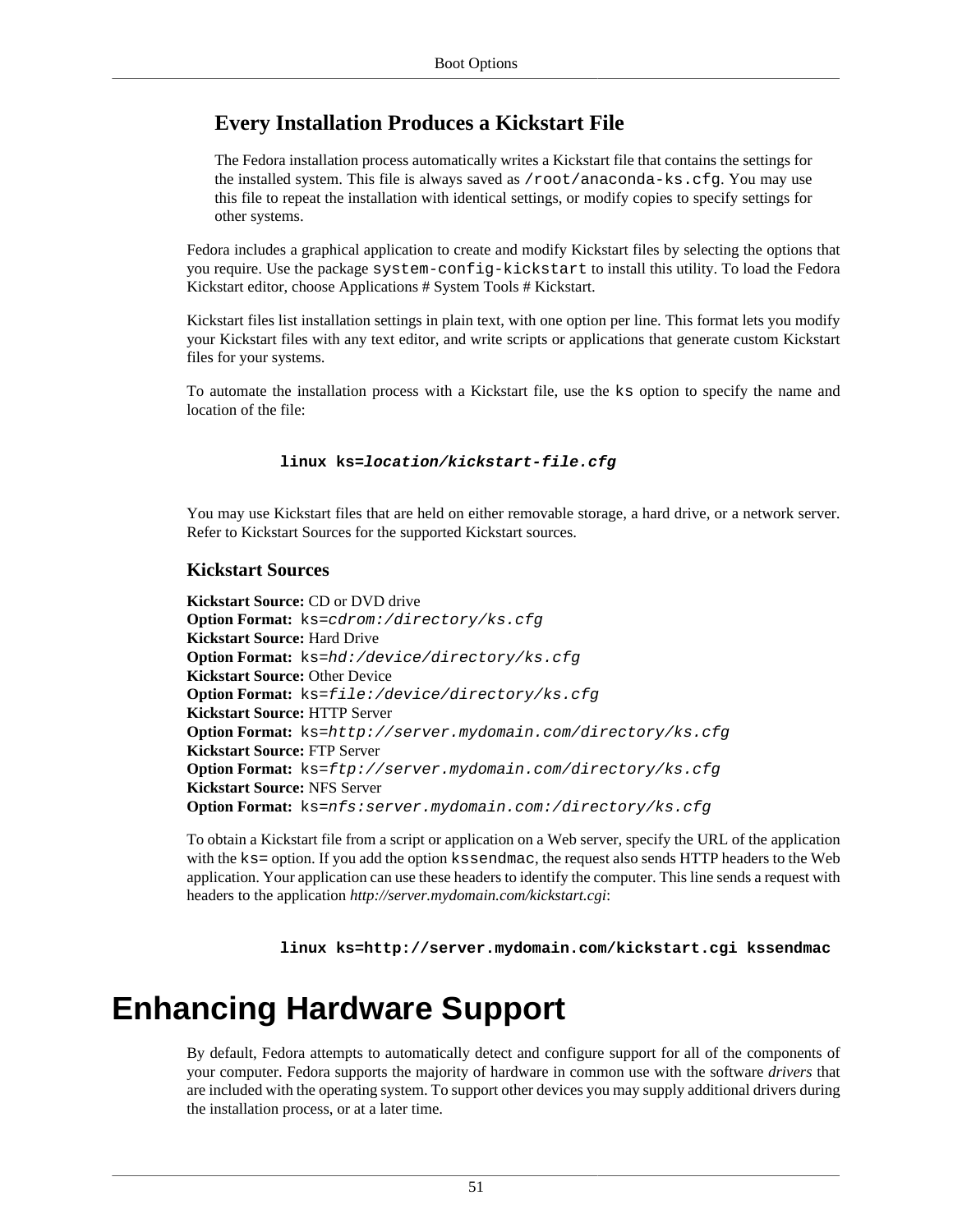### <span id="page-58-0"></span>**Adding Hardware Support with Driver Disks**

The installation system can load drivers from disks, pen drives, or network servers to configure support for new devices. After the installation is complete, remove any driver disks and store them for later use.

Hardware manufacturers may supply driver disks for Fedora with the device, or provide image files to prepare the disks. To obtain the latest drivers, download the correct file from the website of the manufacturer.

#### <span id="page-58-3"></span>**Driver Disks Supplied as Zipped Files**

Driver disk images may be distributed as compressed archives, or zip files. For identification, the names of zip files include the extensions . zip, or . tar.gz. To extract the contents of a zipped file with a Fedora system, choose Applications # Accessories # Archive Manager.

To format a disk or pen drive with an image file, use the **dd** utility. For example, to prepare a diskette with the image file drivers.img, enter this command in a terminal window:

#### **dd if=drivers.img of=/dev/fd0**

To use a driver disk in the installation process, specify the dd option at the boot: prompt:

#### **linux dd**

When prompted, select Yes to provide a driver disk. Choose the drive that holds the driver disk from the list on the Driver Disk Source text screen.

The installation system can also read drivers from disk images that are held on network servers. Refer to [Driver Disk Image Sources](#page-58-2) for the supported sources of driver disk image files.

#### <span id="page-58-2"></span>**Driver Disk Image Sources**

**Image Source:** Select a drive or device **Option Format:** dd **Image Source:** HTTP Server **Option Format:** dd=http://server.mydomain.com/directory/drivers.img **Image Source:** FTP Server **Option Format:** dd=ftp://server.mydomain.com/directory/drivers.img **Image Source:** NFS Server **Option Format:** dd=nfs:server.mydomain.com:/directory/drivers.img

### <span id="page-58-1"></span>**Overriding Automatic Hardware Detection**

For some models of device automatic hardware configuration may fail, or cause instability. In these cases, you may need to disable automatic configuration for that type of device, and take additional steps to manually configure the device after the installation process is complete.

#### **Check the Release Notes**

Refer to the Release Notes for information on known issues with specific devices.

To override the automatic hardware detection, use one or more of the following options: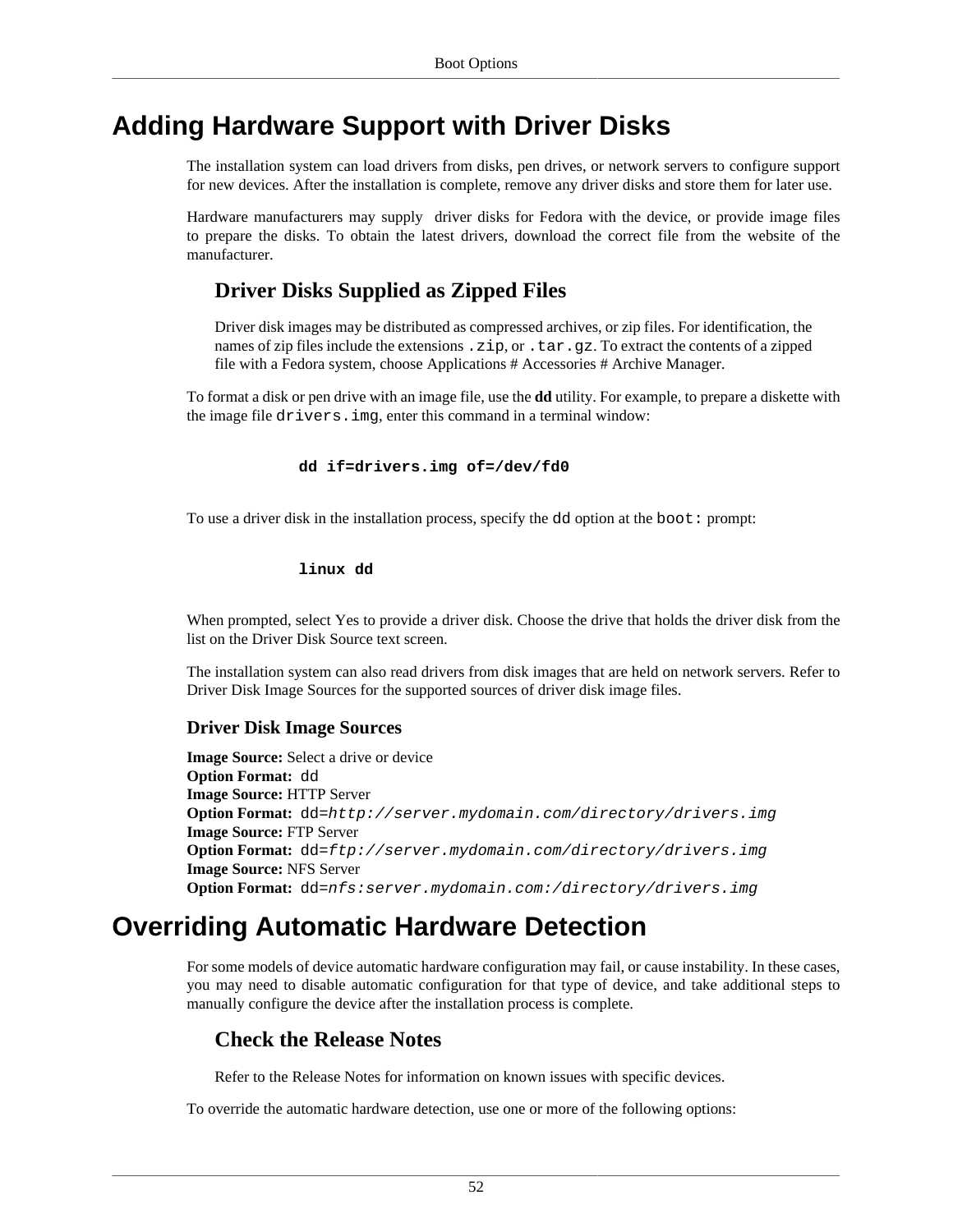#### **Hardware Options**

**Compatibility Setting:** Disable all hardware detection **Option:** noprobe **Compatibility Setting:** Disable graphics, keyboard, and mouse detection **Option:** headless **Compatibility Setting:** Disable automatic monitor detection (DDC) **Option:** skipddc **Compatibility Setting:** Use basic VESA driver for video **Option:** xdriver=vesa **Compatibility Setting:** Disable mainboard APIC **Option:** noapic **Compatibility Setting:** Disable power management (ACPI) **Option:** acpi=off **Compatibility Setting:** Disable Direct Memory Access (DMA) for IDE, SATA, and ATAPI drives **Option:** libata.dma=0 **Compatibility Setting:** Enable DMA only for IDE and SATA drives **Option:** libata.dma=1 **Compatibility Setting:** Disable BIOS-assisted RAID **Option:** nodmraid **Compatibility Setting:** Disable Firewire device detection **Option:** nofirewire **Compatibility Setting:** Disable parallel port detection **Option:** noparport **Compatibility Setting:** Disable PC Card (PCMCIA) device detection **Option:** nopcmcia **Compatibility Setting:** Disable USB storage device detection **Option:** nousbstorage **Compatibility Setting:** Disable all USB device detection **Option:** nousb **Compatibility Setting:** Force Firewire device detection **Option:** firewire **Compatibility Setting:** Prompt user for ISA device configuration **Option:** isa

#### **Additional Screen**

The isa option causes the system to display an additional text screen at the beginning of the installation process. Use this screen to configure the ISA devices on your computer.

# <span id="page-59-0"></span>**Using the Maintenance Boot Modes**

## <span id="page-59-1"></span>**Loading the Memory (RAM) Testing Mode**

Faults in memory modules may cause your system to freeze or crash unpredictably. In some cases, memory faults may only cause errors with particular combinations of software. For this reason, you should test the memory of a computer before you install Fedora for the first time, even if it has previously run other operating systems.

<span id="page-59-2"></span>Fedora includes the Memtest86 memory testing application. To boot your computer in memory testing mode, choose Memory test at the boot menu. The first test starts immediately. By default, Memtest86 carries out a total of ten tests.

To halt the tests and reboot your computer, enter **Esc** at any time.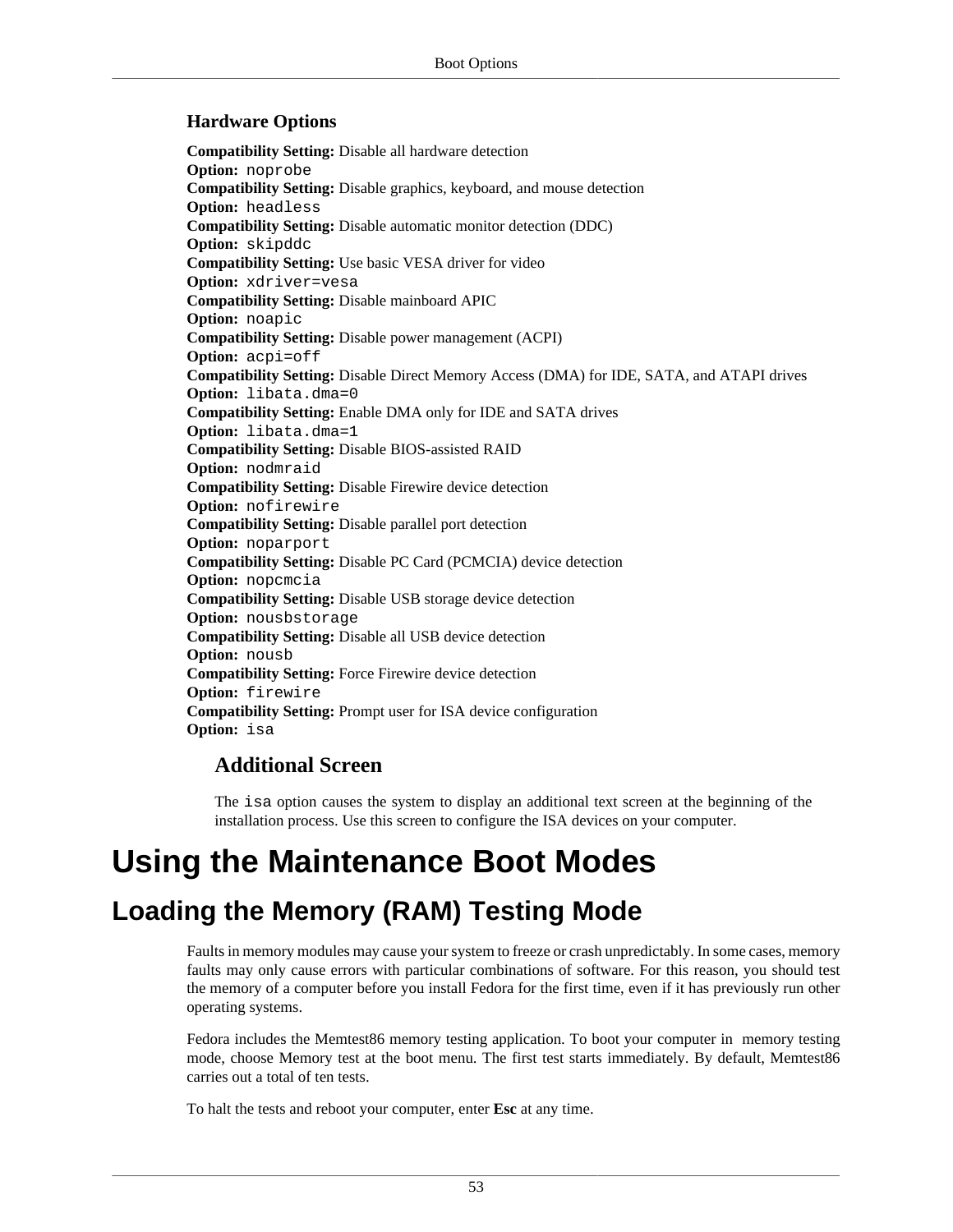## <span id="page-60-0"></span>**Booting Your Computer with the Rescue Mode**

<span id="page-60-2"></span><span id="page-60-1"></span>You may boot a command-line Linux system from either a rescue disc or an installation disc, without installing Fedora on the computer. This enables you to use the utilities and functions of a running Linux system to modify or repair systems that are already installed on your computer.

The rescue disc starts the rescue mode system by default. To load the rescue system with the installation disc, choose Rescue installed system from the boot menu.

Specify the language, keyboard layout and network settings for the rescue system with the screens that follow. The final setup screen configures access to the existing system on your computer.

By default, rescue mode attaches an existing operating system to the rescue system under the directory /mnt/sysimage/.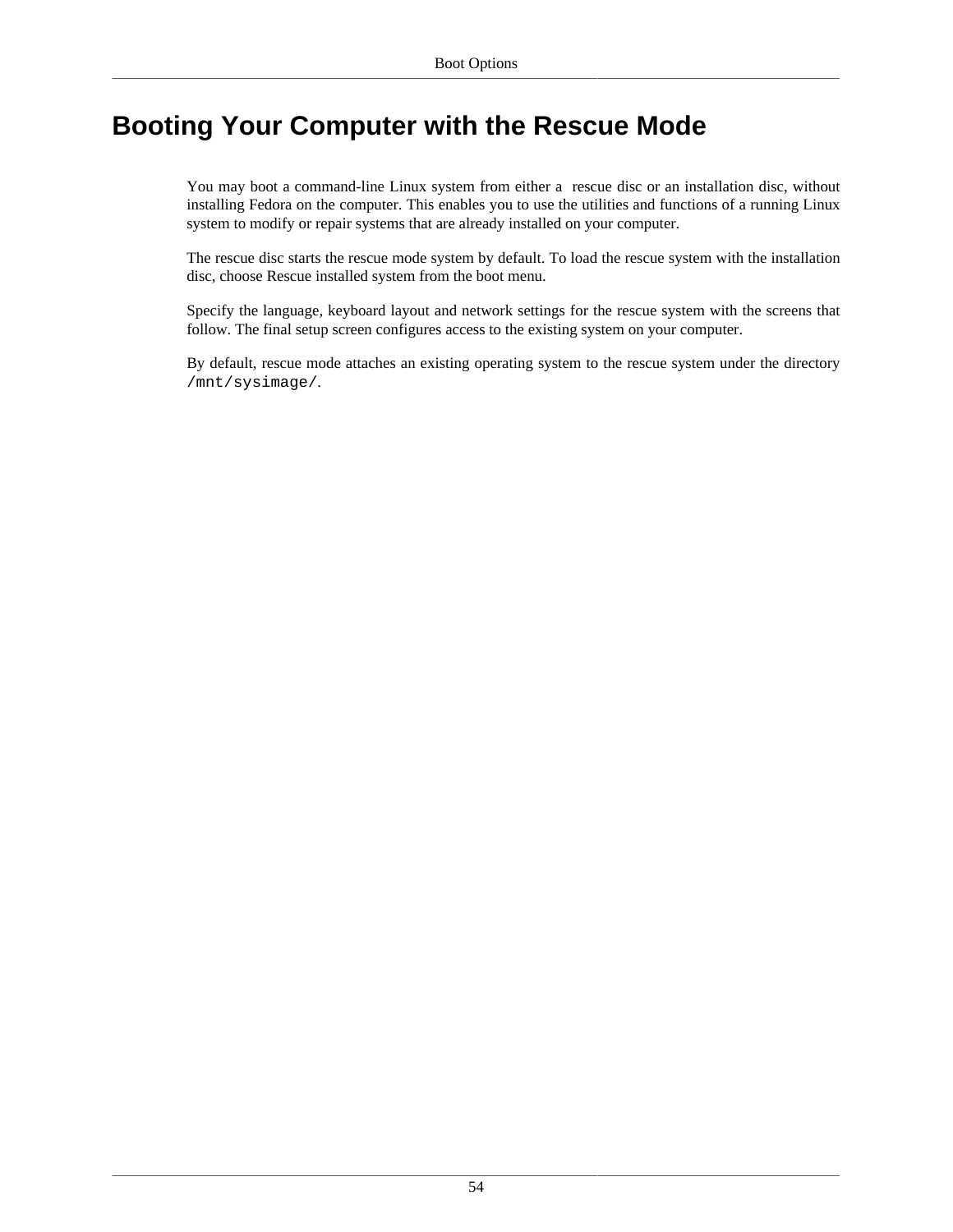# <span id="page-61-0"></span>**Appendix B. Installing Without Media**

This section discusses how to install Fedora to your system without making any additional physical media. Instead, you can use your existing GRUB boot loader to start the installation program.

#### **Linux Required**

This procedure assumes you are already using Fedora or another relatively modern Linux distribution, and the GRUB boot loader. It also assumes you are a somewhat experienced Linux user.

## <span id="page-61-1"></span>**Retrieving Boot Files**

To perform an installation without media or a PXE server, your system must have two files stored locally, a kernel and an initial RAM disk.

- 1. Download a Live image or DVD distribution, or to locate an installation mirror, visit [http://](http://mirrors.fedoraproject.org/publiclist/Fedora/9/) [mirrors.fedoraproject.org/publiclist/Fedora/9/](http://mirrors.fedoraproject.org/publiclist/Fedora/9/).
- 2. Locate the isolinux/ folder using one of the following methods:
	- If you chose to download an image, open it with the appropriate desktop tool. If you are using Fedora, double-click the file to open it with the Archive Manager. Open the isolinux/ folder.
	- If you chose not to download a whole image because you wish to install via the network, locate the desired release. In general, once you find a suitable mirror, browse to the releases/9/ Fedora/arch/os/isolinux/ folder.

#### **Installation Types Available**

If you download an image, you may then choose a hard disk-based installation or a network installation. If you only download selected files from a mirror, you may only perform a network installation.

3. Copy the vmlinuz and initrd.img files from the chosen source to the /boot/ directory, renaming them to vmlinuz-install and initrd.img-installYou must have root privileges to write files into the /boot/ directory.

# <span id="page-61-2"></span>**Editing the GRUB Configuration**

The GRUB boot loader uses the configuration file /boot/grub/grub.conf. To configure GRUB to boot from the new files, add a boot stanza to /boot/grub/grub.confthat refers to them.

A minimal boot stanza looks like the following listing:

```
title Installation
         root (hd0,0)
         kernel /vmlinuz-install
         initrd /initrd.img-install
```
You may wish to add options to the end of the kernel line of the boot stanza. These options set preliminary options in Anaconda which the user normally sets interactively. For a list of available installer boot options, refer to [Appendix A,](#page-52-0) *Boot Options*.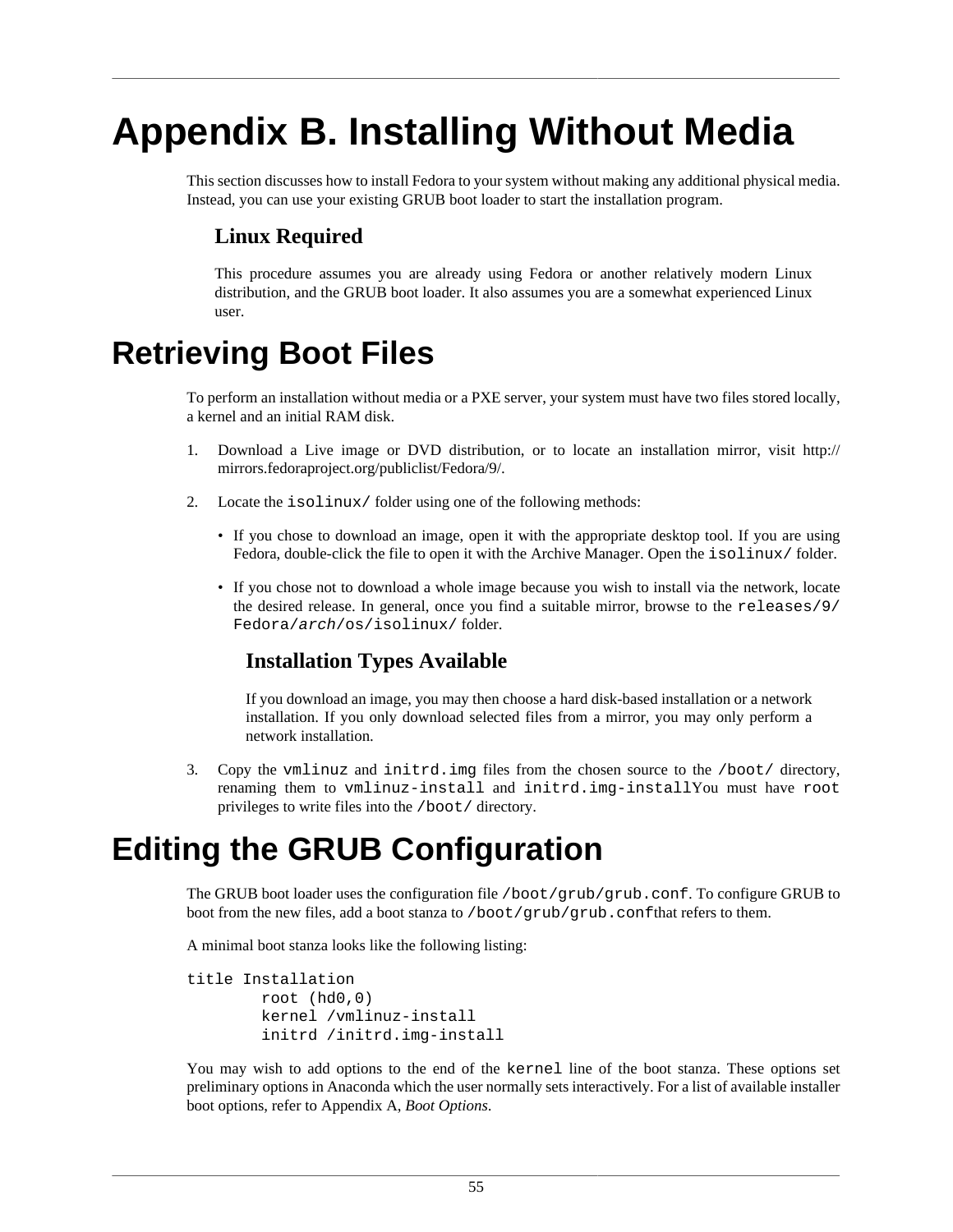The following options are generally useful for medialess installations:

- ip=
- method=
- lang=
- keymap=
- ksdevice= (if installation requires an interface other than eth0)
- vnc and vncpassword= for a remote installation

When you are finished, change the default option in /boot/grub/grub.conf to point to the new first stanza you added:

default 0

# <span id="page-62-0"></span>**Booting to Installation**

Reboot the system. GRUB boots the installation kernel and RAM disk, including any options you set. You may now refer to the appropriate chapter in this guide for the next step. If you chose to install remotely using VNC, refer to [the section called "Enabling Remote Access to the Installation System"](#page-54-0) for assistance in connecting to the remote system.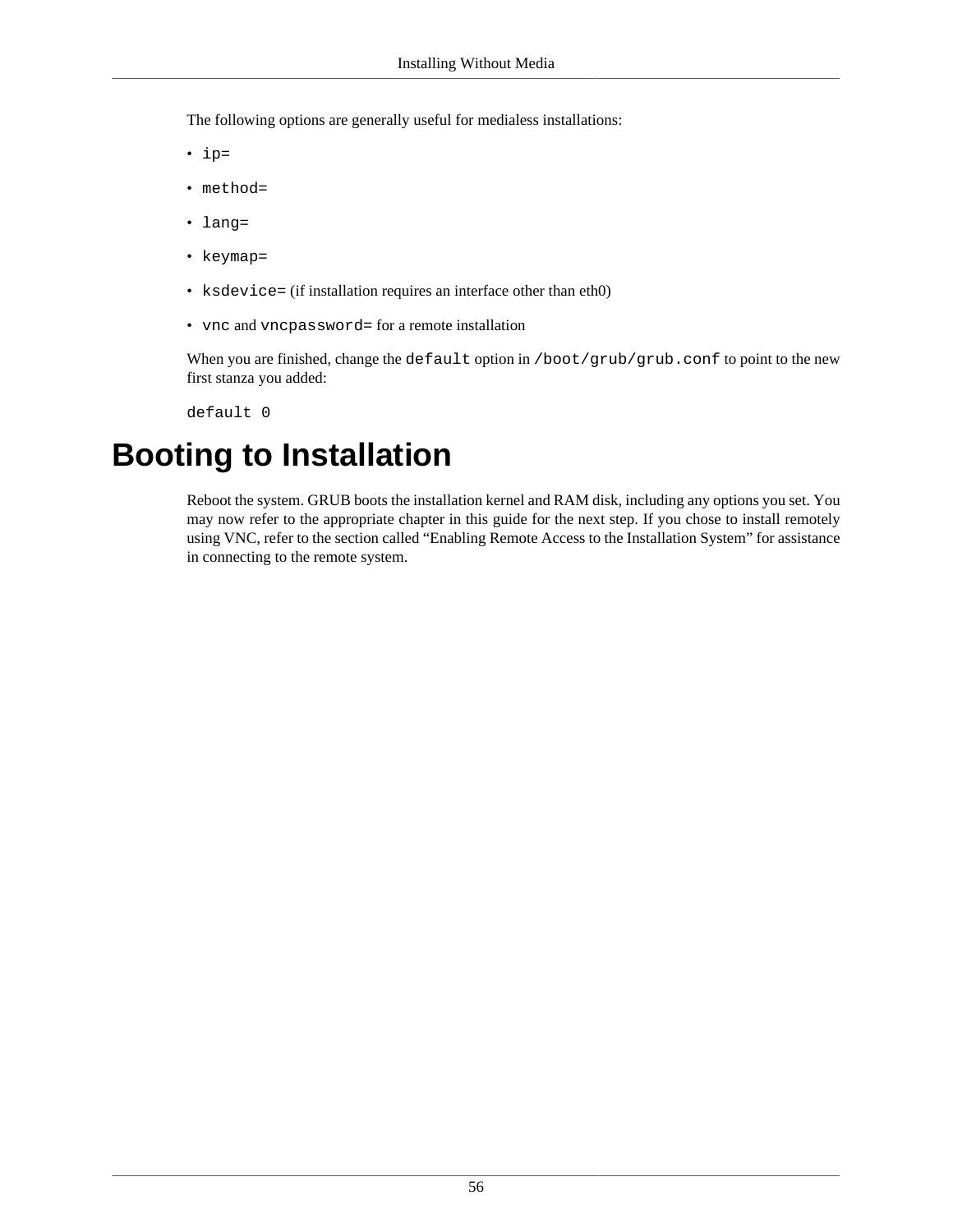# <span id="page-63-0"></span>**Appendix C. Setting Up an Installation Server**

#### **Experience Required**

This appendix is intended for users with previous Linux experience. If you are a new user, you may want to install using minimal boot media or the distribution DVD instead.

In the past, administrators needed to perform a great deal of manual configuration to produce an installation server. However, if you have a Red Hat Enterprise Linux, CentOS, or Fedora server on your local network, you can use cobbler to perform these tasks.

To perform the tasks in this section, switch to the root account with the command **su -**. As an alternative, you can run a command with the -c option, using the form **su -c 'command'**.

## <span id="page-63-1"></span>**Setting Up cobbler**

To install cobbler use the following command:

```
 yum -y install cobbler
```
The **cobbler** command can check its own settings for validity and report the results. Run the following command to check the settings:

#### **cobbler check**

Change the settings in the /var/lib/cobbler/settings file to reflect the IP address information for the server. You must change at least the server and next\_server options, although these options may point to the same IP address.

If you are not already running a DHCP server, you should also change the manage\_dhcp option to **1**. If you are running a DHCP server, configure it according to the instructions found in the syslinux package documentation. For more information, refer to your local files /usr/share/doc/syslinuxversion/syslinux.doc and /usr/share/doc/syslinux-version/pxelinux.doc.

## <span id="page-63-2"></span>**Setting Up the Distribution**

To set up a distribution from a full Fedora DVD or ISO image, use this procedure.

#### **Network Locations**

To create a local mirror from an existing network source, skip this section and refer instead to [the section called "Mirroring a Network Location".](#page-64-0)

1. If you are using a DVD disc or ISO image, Create a directory mount point:

**mkdir /mnt/dvd**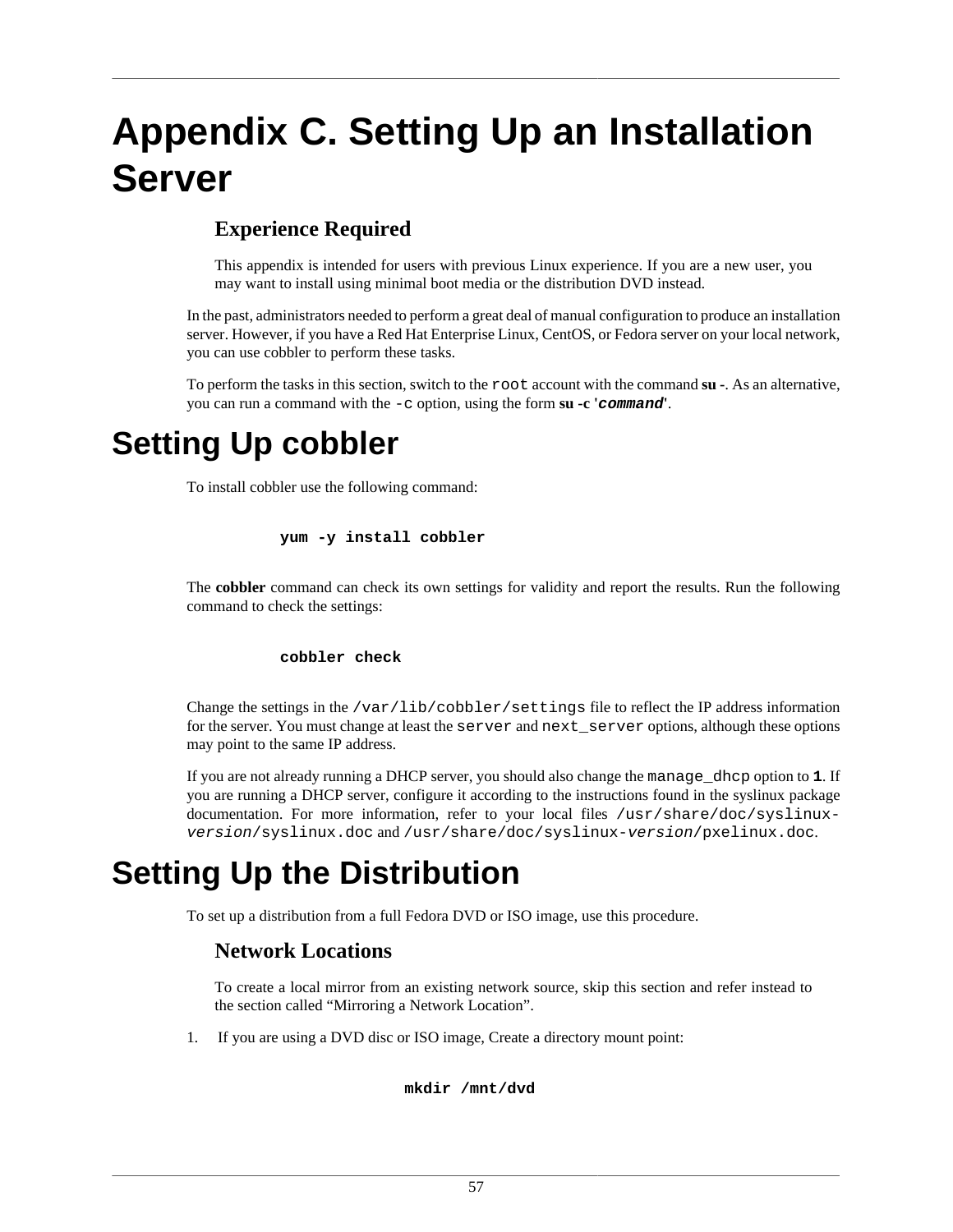To mount a physical DVD disc, use the following command:

mount -o context=system\_u:object\_r:httpd\_sys\_content\_t:s0 /

To mount a DVD ISO image, use the following command:

mount -ro loop, context=system\_u:object\_r:httpd\_sys\_content\_

2. To support NFS installation, create a file /etc/exports and add the following line to it:

/mnt/dvd \*(ro,async)

Start the NFS server using the following commands:

 **/sbin/service rpcbind start /sbin/service nfs start**

3. To support HTTP installation, use **yum** to install the Apache web server if it is not already installed:

```
 yum -y install httpd
```
Make a link to the mounted disc in the Apache public content area:

**ln -s /mnt/dvd /var/www/html/distro**

## <span id="page-64-0"></span>**Mirroring a Network Location**

If you do not have discs or ISO images for a distribution, you can use **cobbler** to create an installation server. The **cobbler** command can fetch the distribution over the network as part of the import process.

Locate the distribution on the network. The location may be on the local network or reached at a remote site via FTP, HTTP, or rsync protocols. Note the URI, which will be in one of the following forms:

- http://mirror.example.com/pub/fedora/linux/releases/9/Fedora/arch/os
- ftp://mirror.example.com/pub/fedora/linux/releases/9/Fedora/arch/os
- rsync://mirror.example.com/fedora/linux/releases/9/Fedora/arch/os

## <span id="page-64-1"></span>**Importing the Distribution**

To offer a distribution through more than one installation method, perform additional **cobbler import** tasks using a different name for each method. For best results, use the installation method as part of the name, so it appears in the client's boot menu.

1. To import the DVD disc or ISO distribution into **cobbler**, run this command: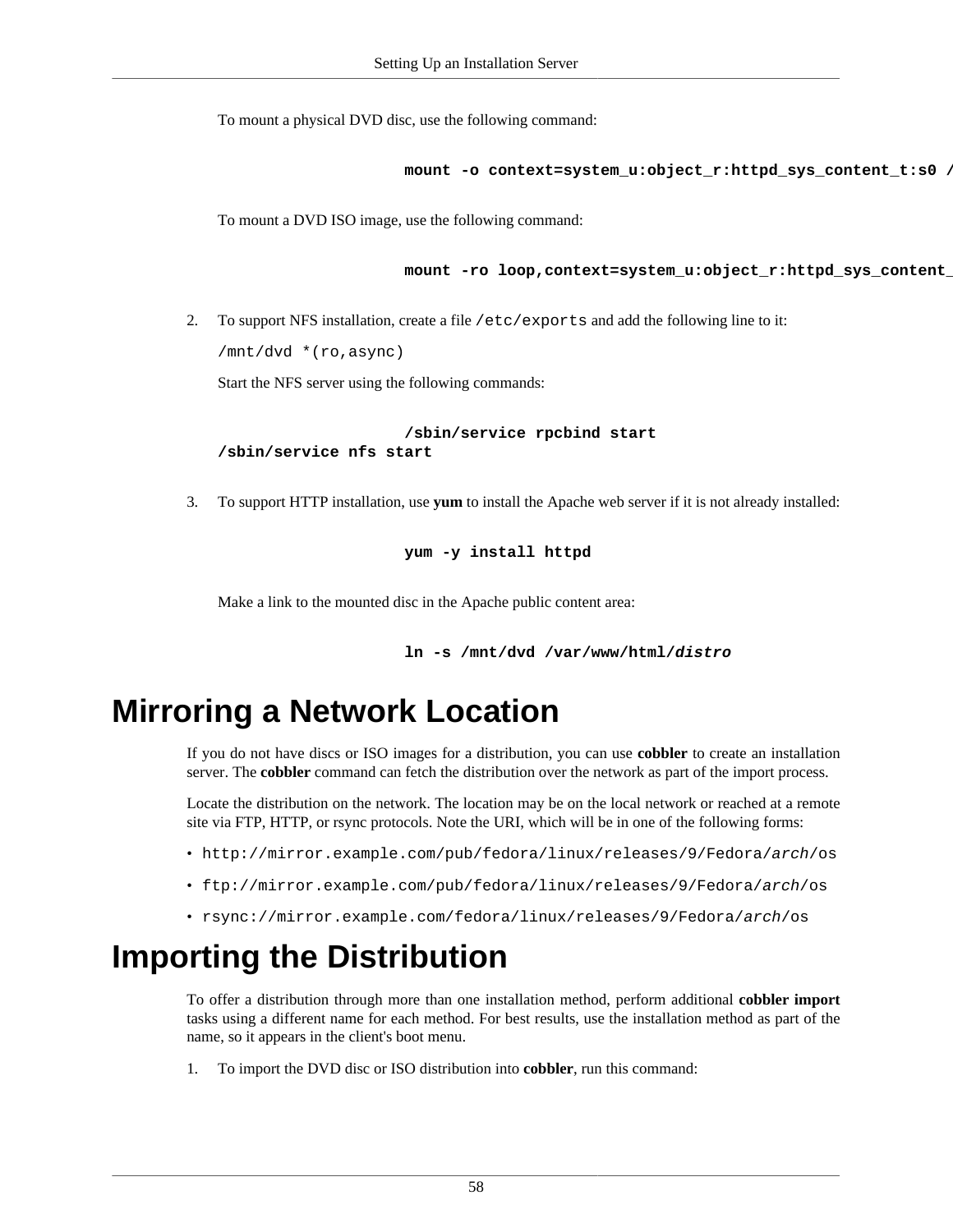**cobbler import --path=/mnt/dvd --name=distro\_name**

For distro\_name, substitute a meaningful name for the distribution.

To import a local or remote network distribution into **cobbler**, run this command. Replace network URI with the URI you found in [the section called "Mirroring a Network Location"](#page-64-0), and distro name as above:

```
 cobbler import --mirror=network_URI --name=distro_name
```
#### **Importing a Source**

When **cobbler** imports a distribution with the commands above, it copies all the files to the server's local storage, which may take some time.

If you do not want to make local copies of the distribution because clients can already reach its location, use the --available-as option.

```
 cobbler import --path=/mnt/dvd --name=distro_name --available-as=network_URI
cobbler import --mirror=network_URI --name=distro_name --available-as=network_URI
```
For nework\_URI, substitute the appropriate network location of the distribution. This URI indicates how the server makes the distribution available to its clients. The examples above assume that your **cobbler** server reaches the mirror location at the same URI as the clients. If not, substitute an appropriate URI for the --mirror option. The following examples are URI locations that work if you have been following the procedures in this section, and your server's IP address is 192.168.1.1:

- nfs://192.168.1.1:/mnt/dvd
- http://192.168.1.1:/distro

If necessary, replace 192.168.1.1 with the IP address for your **cobbler** server.

2. Run the command **cobbler sync** to apply the changes. To check that your **cobbler** server is listening on the correct ports, use the **netstat -lp** command.

#### **Firewall Considerations**

Depending on your server's configuration, you may need to use the **system-configsecuritylevel** command to permit access to some or all of these network services:

- 67 or bootps, for the DHCP/BOOTP server
- 69 or tftp, for providing the PXE loader
- 80 or http, if the **cobbler** server is to provide HTTP installation service
- 20 and 21 or ftp, if the **cobbler** server is to provide FTP installation service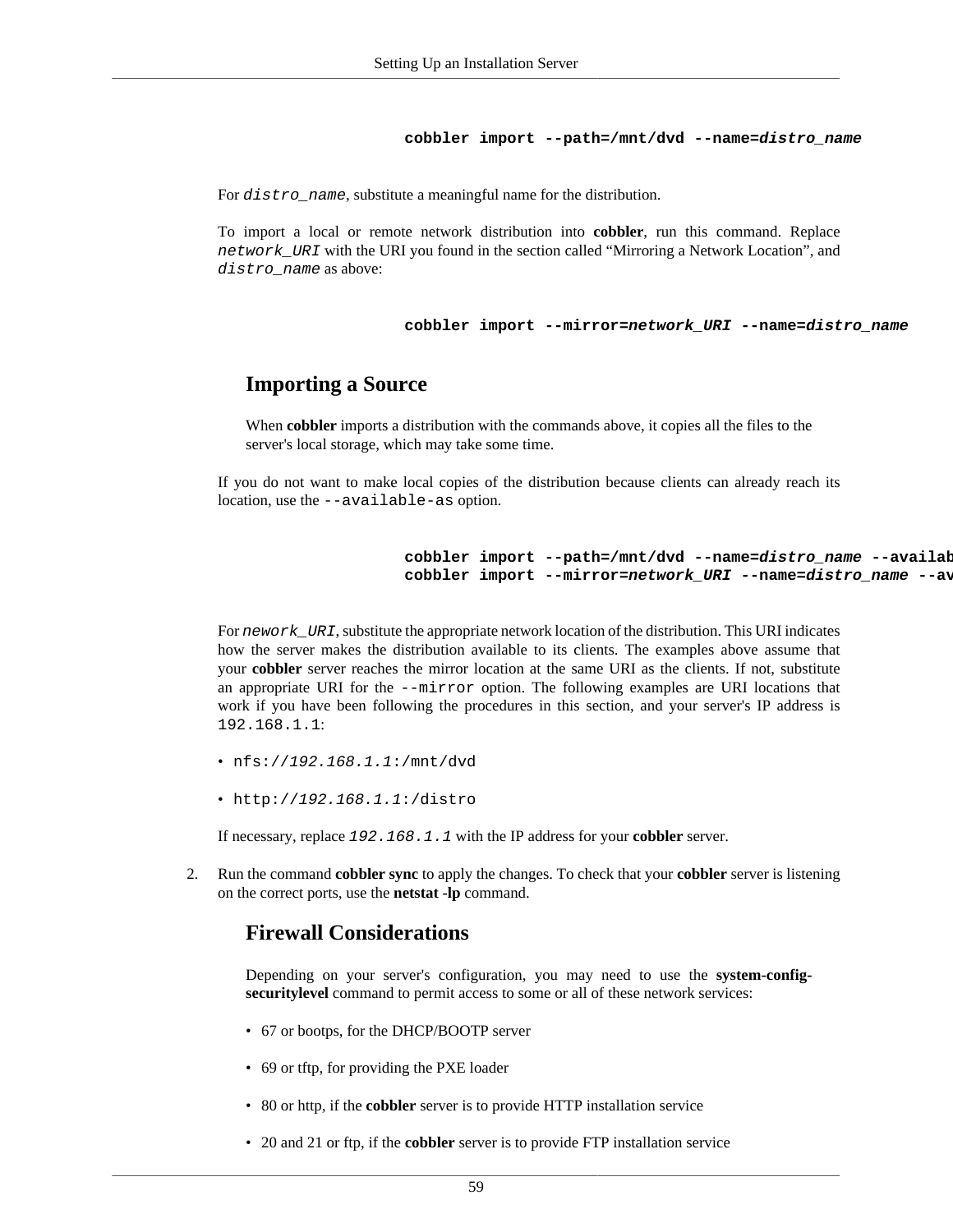• 111 or sunrpc, if the **cobbler** server is to provide NFS installation service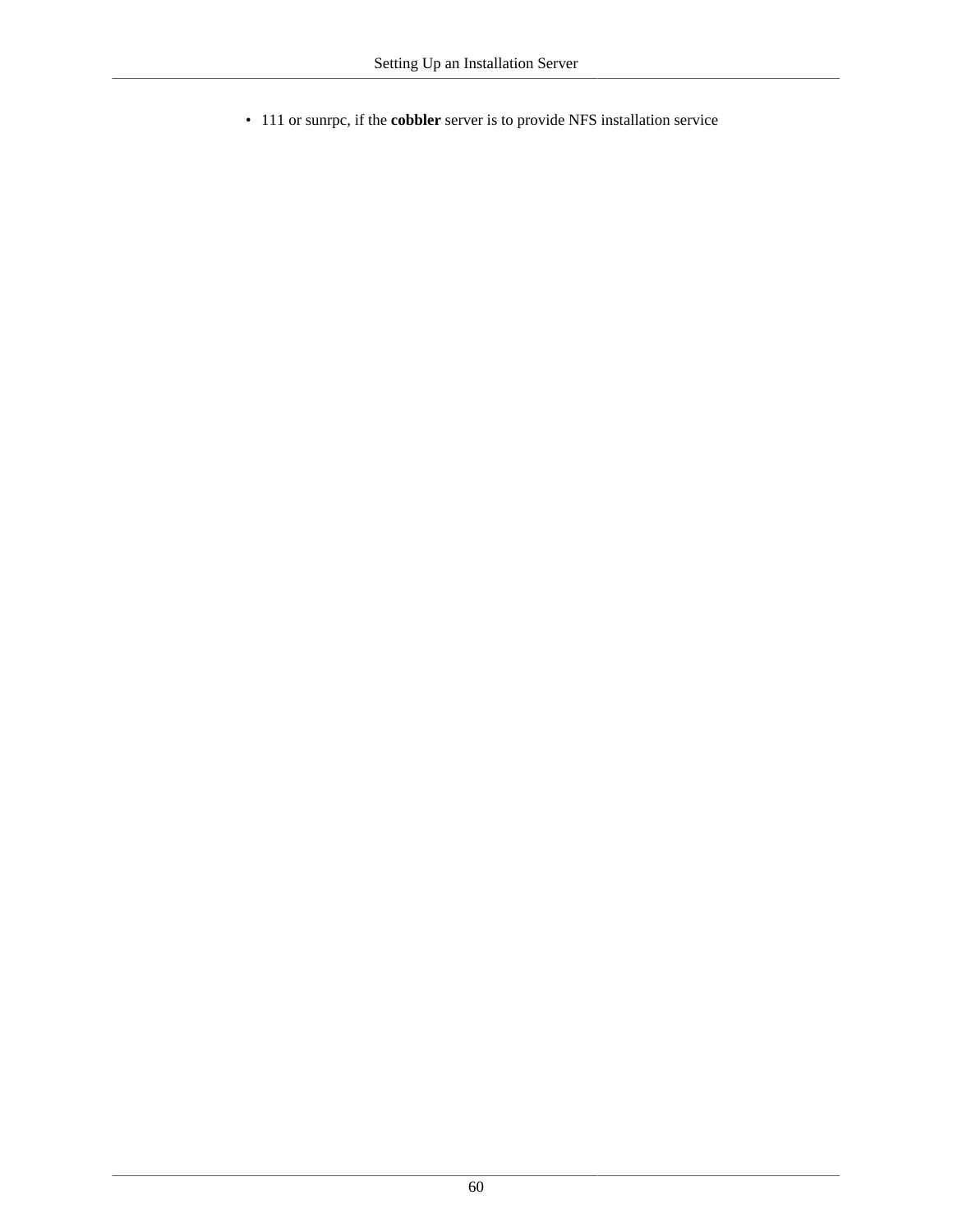# <span id="page-67-0"></span>**Appendix D. Other Technical Documentation**

<span id="page-67-1"></span>This document provides a reference for using the Fedora installation software, known as **anaconda**. To learn more about **anaconda**, visit the project Web page:<http://www.fedoraproject.org/wiki/Anaconda>.

<span id="page-67-2"></span>Both **anaconda** and Fedora systems use a common set of software components. For detailed information on key technologies, refer to the Web sites listed below:

<span id="page-67-7"></span><span id="page-67-6"></span><span id="page-67-5"></span><span id="page-67-4"></span><span id="page-67-3"></span>

| <b>Boot Loader</b>          | Fedora uses the<br>GRUB boot loader. Refer<br>to http://www.gnu.org/software/grub/ for more<br>information.                                                                                                                                                                                                                                         |
|-----------------------------|-----------------------------------------------------------------------------------------------------------------------------------------------------------------------------------------------------------------------------------------------------------------------------------------------------------------------------------------------------|
| <b>Disk Partitioning</b>    | Fedora uses parted to partition disks. Refer<br>to http://www.gnu.org/software/parted/ for more<br>information.                                                                                                                                                                                                                                     |
| <b>Storage Management</b>   | Logical Volume Management (LVM) provides<br>administrators with a range of facilities to manage<br>storage. By default, the Fedora installation process<br>formats drives as LVM volumes. Refer to http://<br>www.tldp.org/HOWTO/LVM-HOWTO/for more<br>information.                                                                                 |
| <b>Audio Support</b>        | The Linux kernel used by Fedora incorporates<br>PulseAudio audio server. For more information<br>refer<br>PulseAudio,<br>the<br>project<br>about<br>to<br>documentation: http://www.pulseaudio.org/wiki/<br>Documentation.                                                                                                                          |
| Graphics System             | Both the installation system and Fedora use the<br>Xorg suite to provide graphical capabilities.<br>Components of Xorg manage the display,<br>keyboard and mouse for the desktop environments<br>that users interact with. Refer to http://www.x.org/<br>for more information.                                                                      |
| <b>Remote Displays</b>      | Fedora and <b>anaconda</b> include<br>VNC (Virtual<br>Network Computing) software to enable remote<br>access to graphical displays. For more information<br>about VNC, refer to the documentation on<br>the RealVNC Web site: http://www.realvnc.com/<br>documentation.html.                                                                        |
| Command-line Interface      | By default, Fedora uses the GNU bash shell<br>to provide a command-line interface.<br>The<br>GNU Core Utilities complete the command-<br>line environment. Refer to http://www.gnu.org/<br>software/bash/bash.html for more information on<br>bash. To learn more about the GNU Core Utilities,<br>refer to http://www.gnu.org/software/coreutils/. |
| <b>Remote System Access</b> | Fedora incorporates the<br>OpenSSH suite to<br>provide remote access to the system. The SSH                                                                                                                                                                                                                                                         |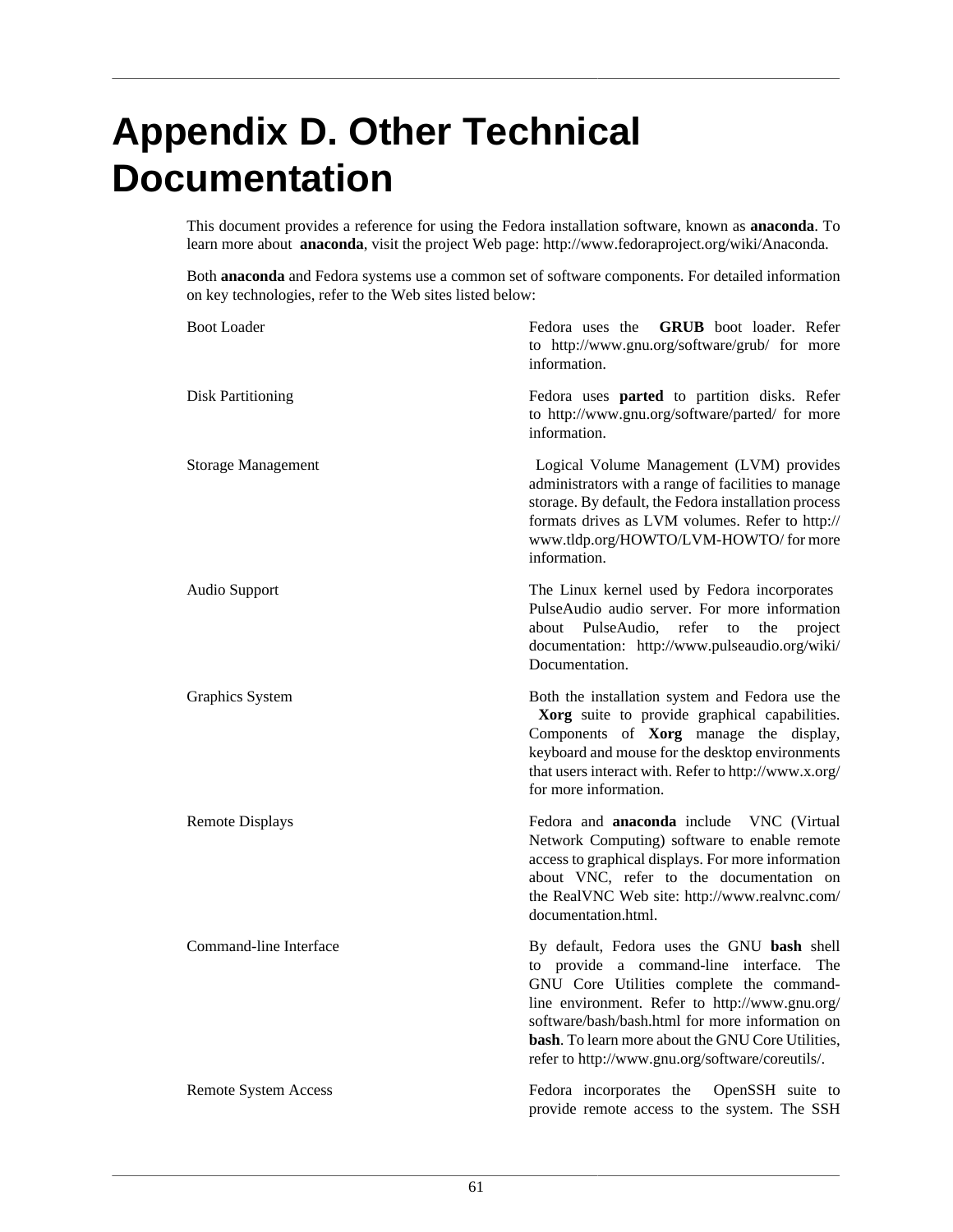<span id="page-68-5"></span><span id="page-68-4"></span><span id="page-68-3"></span><span id="page-68-2"></span><span id="page-68-1"></span><span id="page-68-0"></span>

|                       | service enables a number of functions, which<br>include access to the command-line from other<br>systems, remote command execution, and network<br>file transfers. During the installation process<br>anaconda may use the scp feature of OpenSSH<br>to transfer crash reports to remote systems. Refer<br>to the OpenSSH Web site for more information:<br>http://www.openssh.com/.                                 |
|-----------------------|----------------------------------------------------------------------------------------------------------------------------------------------------------------------------------------------------------------------------------------------------------------------------------------------------------------------------------------------------------------------------------------------------------------------|
| <b>Access Control</b> | SELinux provides Mandatory Access Control<br>(MAC) capabilities that supplement the standard<br>Linux security features. Refer to the SELinux<br>Project Pages for more information: http://<br>docs.fedoraproject.org/selinux-guide.                                                                                                                                                                                |
| Firewall              | The Linux kernel used by Fedora incorporates<br>netfilter<br>framework<br>the<br>to<br>provide<br>firewall features. The Netfilter project website<br>provides documentation for both netfilter, and<br>the <b>iptables</b> administration facilities: http://<br>netfilter.org/documentation/index.html.                                                                                                            |
| Software Installation | <b>RPM</b><br>Fedora uses<br><b>yum</b> to manage the<br>packages that make up the system.<br>Refer<br>to http://docs.fedoraproject.org/yum/ for more<br>information.                                                                                                                                                                                                                                                |
| Virtualization        | Virtualization provides the capability to<br>simultaneously run multiple operating systems on<br>the same computer. Fedora also includes tools to<br>install and manage the secondary systems on a<br>Fedora host. You may select virtualization support<br>during the installation process, or at any time<br>thereafter. Refer to http://www.fedoraproject.org/<br>wiki/Tools/Virtualization for more information. |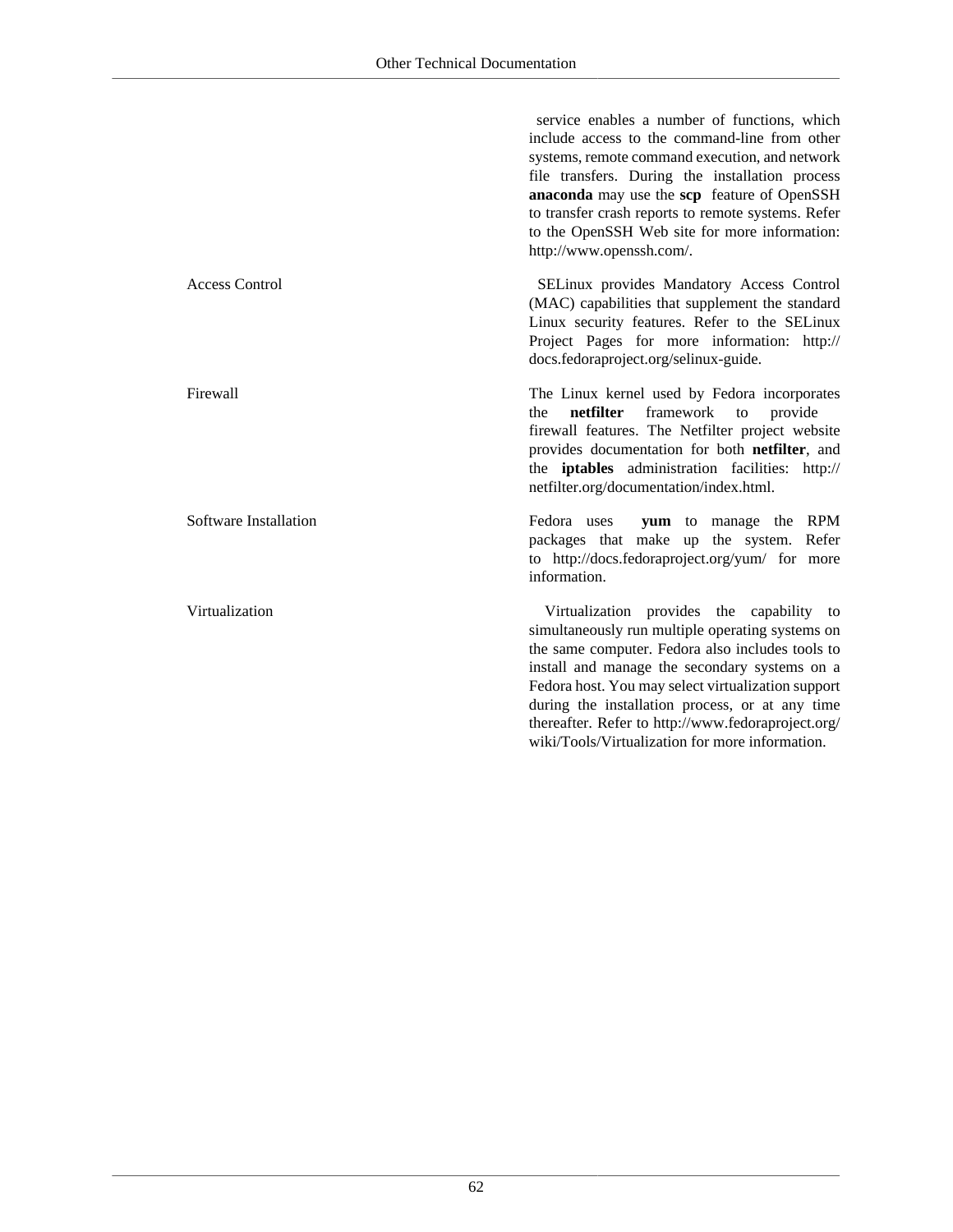# <span id="page-69-0"></span>**Index**

### **Symbols**

/root directory, [25](#page-31-2)

## **A**

Anaconda, [61](#page-67-1) architecture, [6](#page-12-2) determining, [6](#page-12-3) array (see RAID)

### **B**

BIOS (Basic Input/Output System), [9](#page-15-2) BitTorrent, [6](#page-12-4) seeding, [6](#page-12-5) boot loader, [19](#page-25-1) (see also GRUB) upgrading, [19](#page-25-2)

### **C**

CD/DVD media booting, [9](#page-15-3) downloading, [5](#page-11-3) (see also ISO images)

## **D**

DHCP (Dynamic Host Configuration Protocol), [20](#page-26-3) Disk Druid, [29](#page-35-1) DNS (Domain Name Service), [21](#page-27-0) domain name, [20](#page-26-4) driver disks, [52](#page-58-3)

### **E**

ext2 (see file systems) ext3 (see file system) (see file systems)

### **F**

Fedora Docs Project (see Fedora Documentation Project) Fedora Documentation Project, [1](#page-7-8) file system, [25](#page-31-3) ext3 , [25](#page-31-4) NTFS , [31](#page-37-0) vfat , [31](#page-37-1) file systems ext2, [14](#page-20-3) ext3, [14](#page-20-4) vfat, [14](#page-20-5) firewall documentation, [62](#page-68-0)

### **G**

gateway, [21](#page-27-1) GMT (Greenwich Mean Time) (see UTC) GRUB configuring, [33](#page-39-4) (see also boot loader) documentation, [61](#page-67-2)

#### **H**

hostname, [20](#page-26-5)

## **I**

IPv4, IPv6, ISO images downloading, [3](#page-9-3), [5](#page-11-4)

### **K**

Kickstart, [50](#page-56-3)

## **L**

LVM, [29](#page-35-2), [31](#page-37-2) documentation, [61](#page-67-3) logical volume, [26](#page-32-2) physical volume, [26](#page-32-3) understanding, [26](#page-32-4) volume group, [26](#page-32-5)

#### **M**

master boot record, [33,](#page-39-5) [34](#page-40-2) memory testing mode, [53](#page-59-2) mirror, [5](#page-11-5) modem, [20](#page-26-6) mount point, [25](#page-31-5)

#### **N**

NFS (Network File System) install from, [15](#page-21-2) NTFS (see file system) NTFS partitions resizing, [4](#page-10-3) NTP (Network Time Protocol), [22](#page-28-3), [40](#page-46-4)

## **O**

OpenSSH, [61](#page-67-4) (see also SSH)

#### **P**

package groups, [37](#page-43-4) partition /home , [31](#page-37-3) adding, [30](#page-36-1)